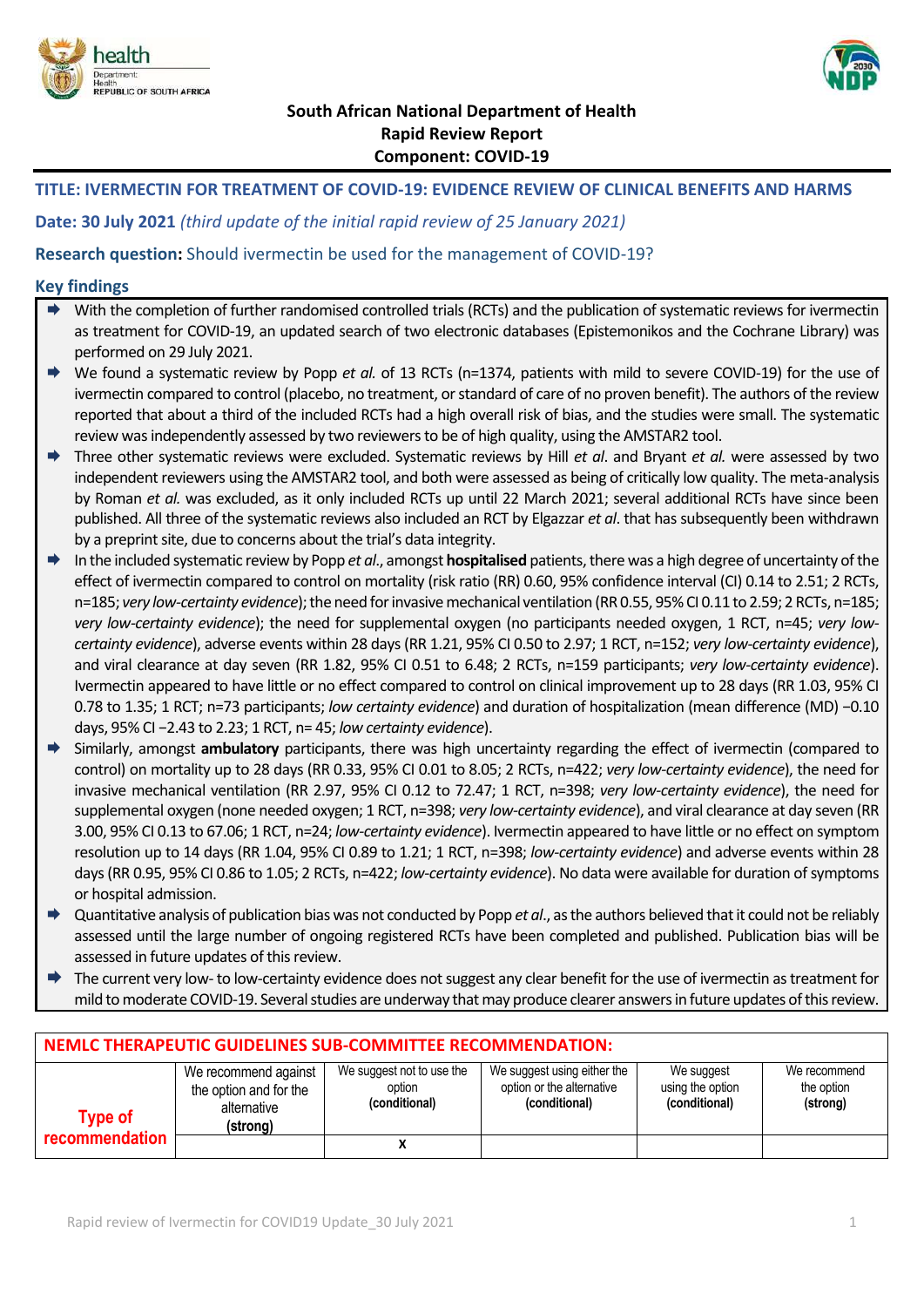**Recommendation:** The NEMLC COVID-19 sub-committee suggests that ivermectin not be used in the management of COVID-19, except in the context of a clinical trial.

*Rationale:* There is currently insufficient evidence to recommend ivermectin for the treatment of COVID-19. Much of the RCT evidence consists of trials of low methodological quality, for the most part with small sample sizes and disparate interventions and controls, limiting the confidence in any conclusions with respect to ivermectin. What evidence does exist does not suggest any clear clinical or virological benefits.

**Level of Evidence:** Very low to low-certainty evidence.

**Review indicator:** New high quality evidence of a clinically relevant benefit.

*(Refer to Appendix 4 for the evidence to decision framework)*

**Therapeutic Guidelines Sub-Committee of the COVID-19 Management Clinical Guidelines Committee:** Marc Blockman, Karen Cohen, Renee De Waal, Andy Gray, Tamara Kredo, Gary Maartens, Jeremy Nel, Andy Parrish *(Chair)*, Helen Rees, Gary Reubenson *(Vice-Chair)*.

**Note:** Due to the continuous emergence of new evidence, the evidence review will be updated when more relevant evidence becomes available. On 30 July 2021, the [International Clinical Trials Registry Platform \(ICTRP\)](https://covid-nma.com/dataviz/) lists 80 registered RCTs of ivermectin for the treatment and prevention of COVID-19 that are still in progress/ not completed.

| <b>Version</b> | Date            | Reviewer(s)        | <b>Recommendation and Rationale</b>                                                         |
|----------------|-----------------|--------------------|---------------------------------------------------------------------------------------------|
| First          | 25 January 2021 | TL, JN, HD, AP     | There is currently insufficient evidence to support routine use of ivermectin for COVID-19; |
|                |                 |                    | may be used in a clinical trial setting.                                                    |
| Second         | 18 June 2021    | TL. JN. AP. HD     | As before.                                                                                  |
| Third          | 30 July 2021    | TL. JN. AP. HD. MR | As before.                                                                                  |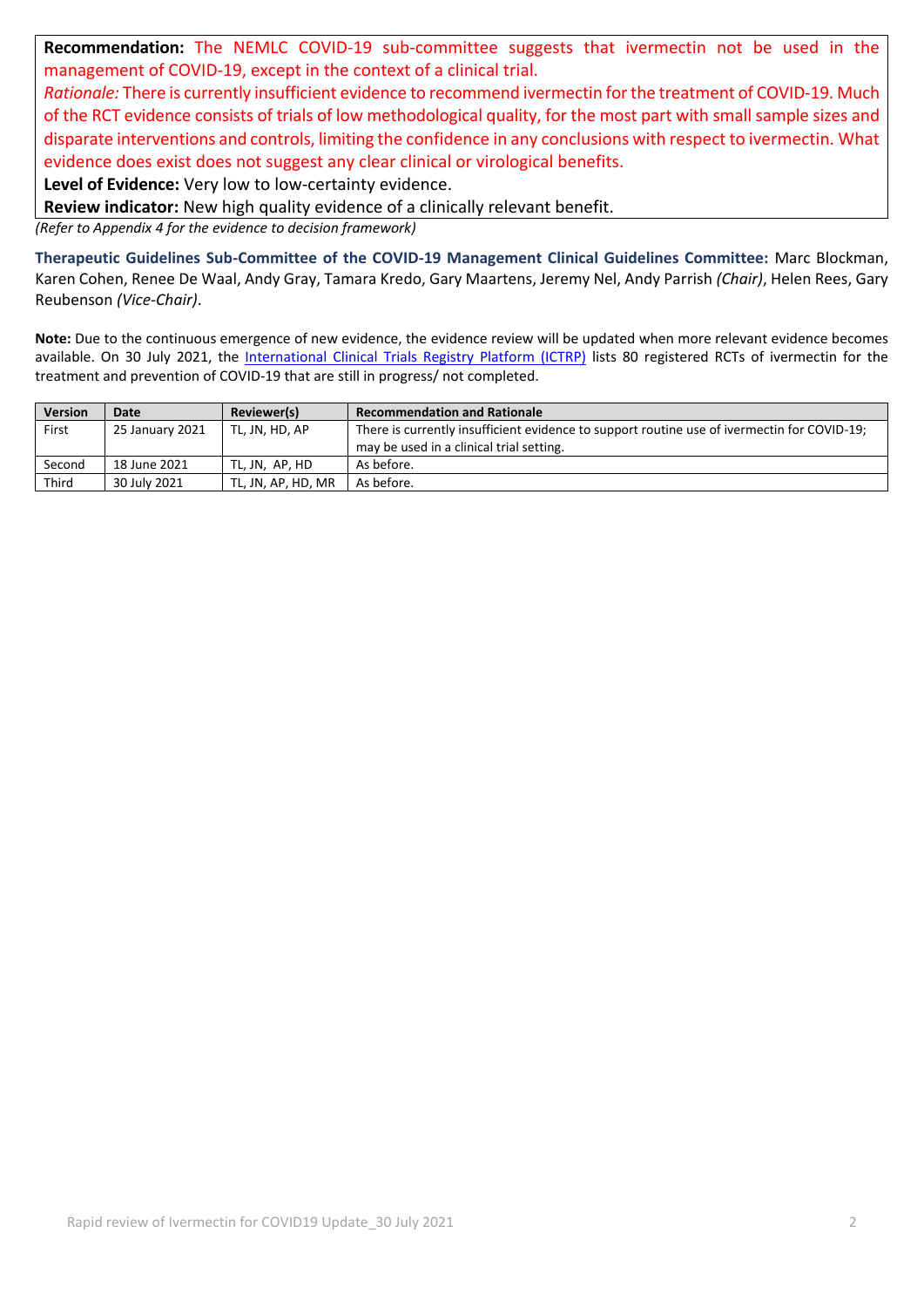### **BACKGROUND**

The National Department of Health requested an advisory on ivermectin for COVID-19, following global interest in this medicine in the press and from advocacy groups. A rapid evidence summary which was released on 21 December 2020<sup>1</sup> to inform stakeholders found that the evidence was inconclusive due to methodological flaws and small sample sizes.

The data with respect to treatment of COVID 19 is rapidly evolving and the completion of several registered randomised controlled trials has resulted in the publication of numerous systematic reviews. Therefore, the comprehensive evidence review that was undertaken requires to be updated regularly as new evidence emerges.

Ivermectin is an antiparasitic drug that is commonly used for the treatment and prophylaxis of onchocerciasis and treatment of strongyloidiasis and intractable scabies. Ivermectin is not approved, globally, as an antiviral agent. A topical cream containing ivermectin is registered in South Africa for the treatment of rosacea. Imported, unregistered oral solid dosage forms may be accessed via S21 application. Ivermectin may also be compounded by pharmacists in accordance with section 14(4) of the Medicines and Related Substances Act. Common side effects of ivermectin are diarrhoea, nausea, abdominal pain, fatigue, somnolence and dizziness<sup>2</sup>.

Proposed mechanism of action: *In vitro* studies suggest an antiviral and/or anti-inflammatory effect on SARS-CoV-2. *In vitro* inhibition of the host importin alpha and beta-1 nuclear transport proteins has been described; these proteins are used by SARS-CoV-2 to suppress the host antiviral response. In addition, ivermectin may inhibit attachment via the virus'sspike protein. Ivermectin also inhibits the replication of severe acute respiratory syndrome coronavirus 2 (SARS-CoV-2) in cell cultures.<sup>3</sup> However, pharmacokinetic and pharmacodynamic studies suggest much higher doses (up to 100-fold more) than those approved for use in humans would be required to achieve *in vitro* antiviral efficacy, casting doubt on whether any direct antiviral effect would be possible at achievable human doses.<sup>4, 5</sup>

Several observational trials have reported on the safety and efficacy of ivermectin in the management of COVID-19. These studies often had small sample sizes, were unblinded, ivermectin dose varied and comparators differed; making the true efficacy of ivermectin difficult to quantify. Many studies did not define the study outcomes or the severity of COVID. An observational cohort study published in preprint format in June 2020<sup>1</sup> suggested a mortality-benefit of single dose ivermectin of 200 mcg/kg, but found no benefit with respect to length of hospital stay or rates of extubation. It was unclear if concomitant medicines contributed to the mortality benefit observed; information on oxygen saturation and radiographic findings was lacking; timing of therapeutic interventions was not standardised which may biasresults, and participants were not randomised therefore differences observed may be due to confounding.

We initially reviewed randomised controlled trial (RCT) evidence from COVID-19 living maps and clinical trial registries to evaluate the safety and efficacy of ivermectin in COVID-19 in January 2021. With the subsequent completion of RCTs and the publication of several systematic reviews of RCTs, the report has been updated accordingly.

### **METHODS**

We conducted an updated review of the evidence including systematic searching Epistemonikos Living Overview of the Evidence (LOVE) Platform for Covid-19 evidence [\(https://app.iloveevidence.com/topics\)](https://app.iloveevidence.com/topics) and the Cochrane Library [\(https://covid-nma.com/\)](https://covid-nma.com/) on 29 July 2021. The search strategy is shown in Appendix 1. Screening of records and data extraction was conducted by two reviewers (TL, MR), with resolution of disagreements through discussion. Relevant record(s) were extracted in a narrative table of results (Table 1) and excluded studies were listed with rationale for exclusion (Table 2) by one reviewer and checked by a second reviewer.

We included systematic reviews of RCTs that were in line with our PICO (Population, Intervention, Comparators, Outcomes) framework (see below). Appraisal of the systematic review(s) were done independently by two reviewers (TL, MR) using the AMSTAR 2 tool<sup>6</sup>.

### **Eligibility criteria for review**

*Population:* Ambulant and hospitalised patients with confirmed COVID-19, >12 years of age.

*Intervention:* Ivermectin, either alone or in combination with other treatments. No restriction on dose and frequency.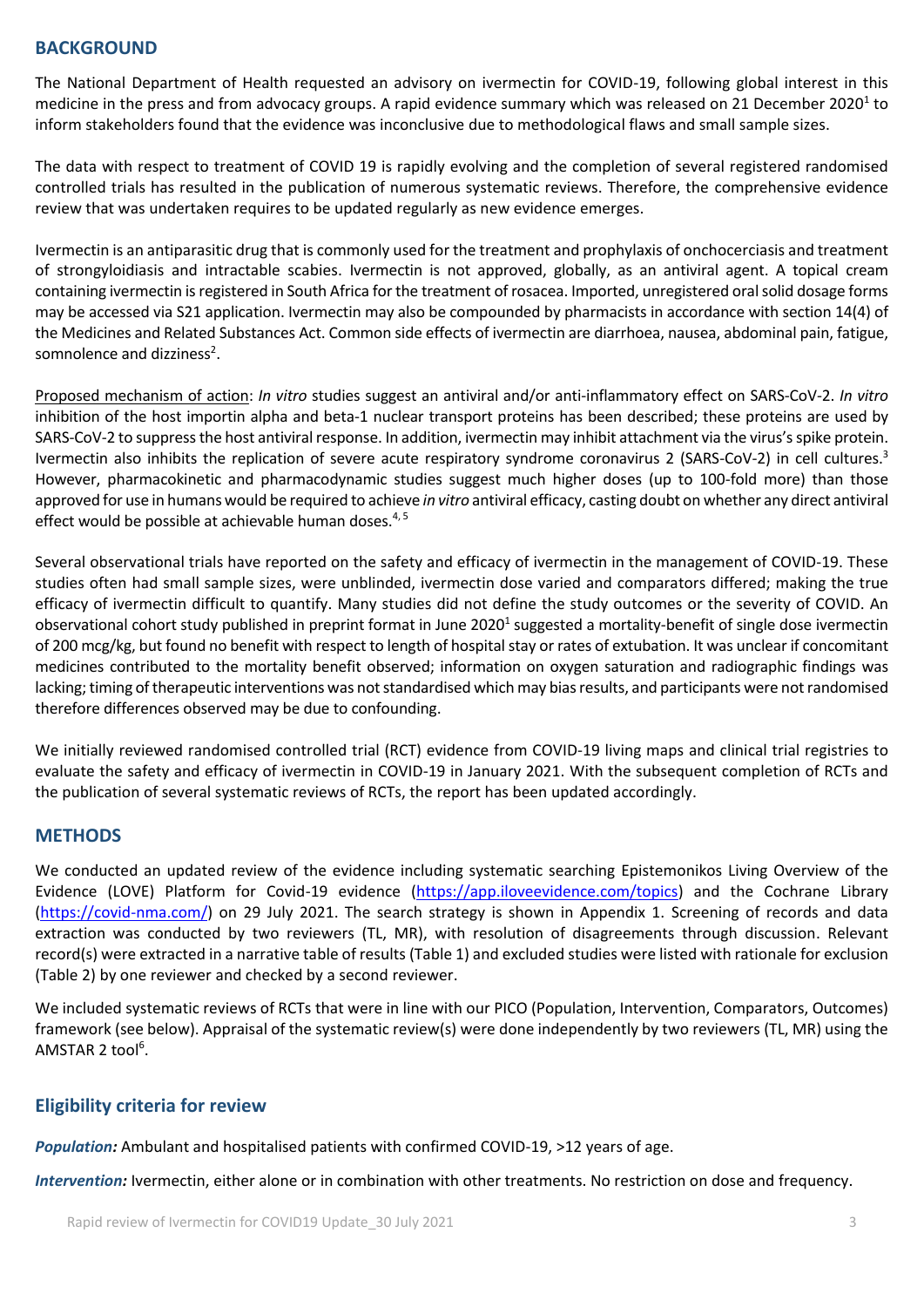### *Comparators:* Standard of care or placebo.

*(Note: In previous rapid review reports, available evidence for ivermectin was reviewed that also included active comparator trials. However, with the emergence of further RCT data, the comparator has now been restricted to placebo or standard of care).*

*Outcomes:* Mortality; duration of hospitalisation; proportion with negative SARS-CoV-2 PCR on nasopharyngeal swab at chosen time point(s) post-diagnosis; time to negative SARS-CoV-2 PCR on nasopharyngeal swab; progression to ICU admission; progression to mechanical ventilation; progression to requiring oxygen; duration of ICU stay; adverse reactions and adverse events; clinical improvement on an ordinal scale at chosen time points; and time to clinical improvement.

*Study designs:* Systematic reviews of randomised controlled trials. Non-randomised studies, case series and single case reports were excluded.

### **RESULTS**

**Results of the search:** A systematic search of the electronic databases produced 29 records. Screening resulted in the exclusion of 24 records and full-text reviews of the remaining 5 records. Four records were further excluded and one systematic review<sup>7</sup> was identified for evidence synthesis.

Refer to table 1 for details of the included systematic review and table 2 for a list of the excluded studies and supporting rationale for exclusion. Addendum A summarises the results of RCTs included in previous reviews, including active comparator studies. Addenda B and C are appraisals of the excluded systematic reviews by Hill *et al.* and Bryant *et al.,* respectively.

### **Quality of the evidence:**

The systematic review was assessed to be of high quality (refer to appendix 2 for the AMSTAR2 assessment). However, the overall quality of the included RCTs was low- to low-certainty evidence as RCTs generally had few participants, few events and therefore effect estimates had serious imprecision. Seven of the included RCTs for ivermectin as treatment for COVID-19 were open-label, whilst 6 were double-blind placebo-controlled trials. The authors of the review reported that approximately a third of the included RCTs has an overall high risk of bias (assessed using the Cochrane risk of bias 2 tool). Inclusion criteria for RCTs included similar co-interventions in both study arms, whilst RCTs comparing ivermectin to interventions with unproven efficacy were excluded. However, included RCTs were heterogenous with respect to ivermectin's course duration, dosing interval and the dosage administered. Thus, composite measures of effect, such as meta-analyses, should be interpreted with caution.

Furthermore, quantitative analysis for publication bias was not conducted, as the authors stated that this could not be reliably assessed, considering the large number of ongoing registered RCTs that have yet to be completed and published. However, this will be assessed with updates of the systematic review.

### **Effects of the intervention:**

### *Ivermectin compared to placebo or standard of care for inpatient COVID-19 treatment*

• **Mortality:** RR 0.60, 95% CI 0.14 to 2.51; 2 studies, 185 participants; *very low-certainty evidence*



Rapid review of Ivermectin for COVID19 Update 30 July 2021 44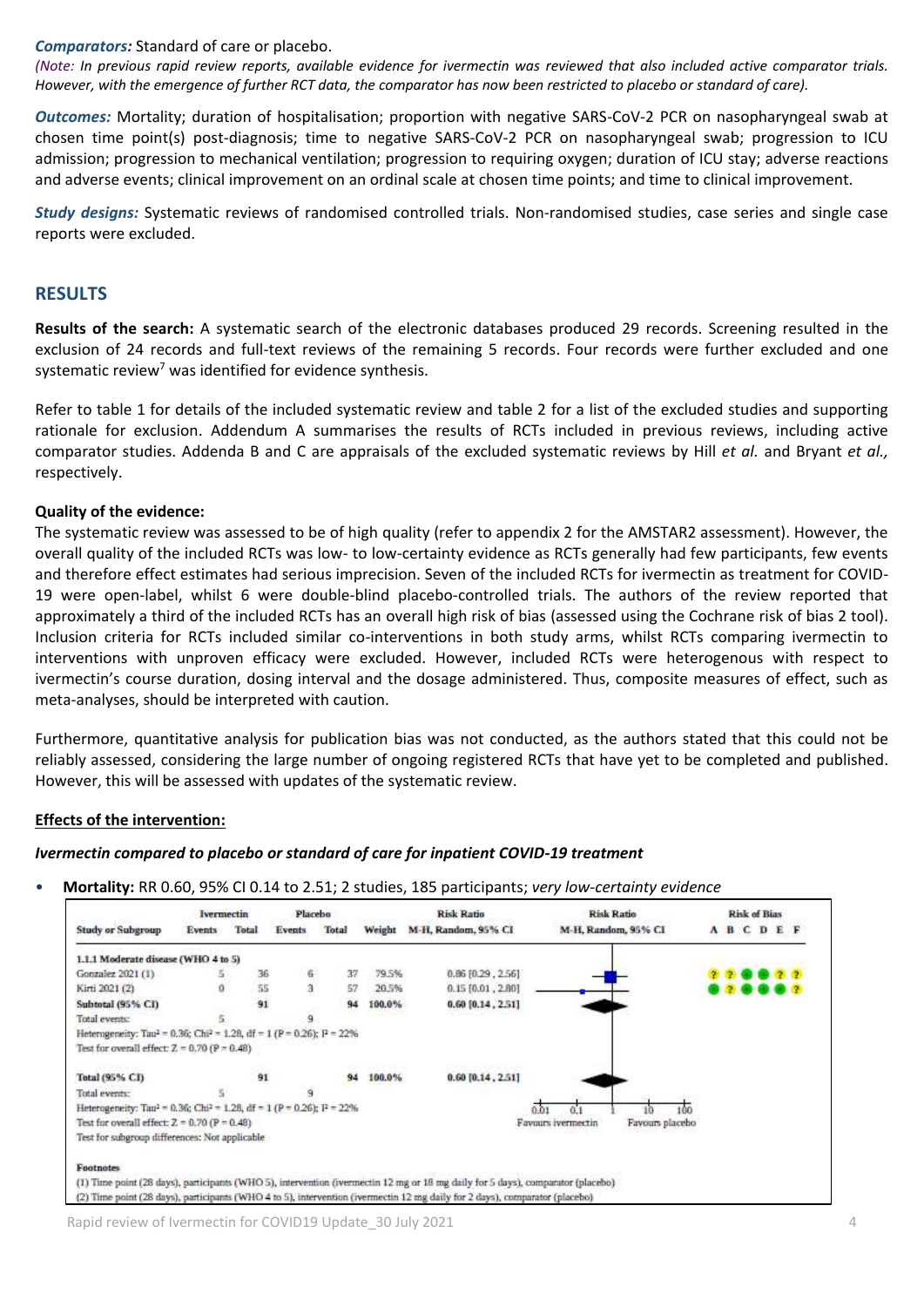**Figure 1:** Forest plot for ivermectin vs control for moderate-to severe COVID-19 for outcome: All-cause mortality up to 28 days (primary analysis)

|               |                                              |                                                     | <b>Bias</b>                    |                                      |                                                |         |
|---------------|----------------------------------------------|-----------------------------------------------------|--------------------------------|--------------------------------------|------------------------------------------------|---------|
| <b>Study</b>  | Randomisation<br>process                     | <b>Deviations</b><br>from intended<br>interventions | <b>Missing</b><br>outcome data | <b>Measurement</b><br>of the outcome | <b>Selection of</b><br>the reported<br>results | Overall |
|               | Subgroup 1.1.1 Moderate disease (WHO 4 to 5) |                                                     |                                |                                      |                                                |         |
|               |                                              |                                                     |                                |                                      |                                                |         |
| Gonzalez 2021 |                                              |                                                     |                                |                                      | 2                                              |         |

**Figure 2:** Risk of bias analysis – All-cause mortality up to 28 days (primary analysis). Green – low risk. Yellow – moderate risk.

• **Clinical worsening up to day 28, as measured by needing invasive mechanical ventilation (IMV):** RR 0.55, 95% CI 0.11 to 2.59; 2 studies, 185 participants; *very low-certainty evidence.*



**Figure 3:** Forest plot for ivermectin vs control for moderate-to severe COVID-19 for outcome: Worsening of clinical status & need for invasive mechanical ventilation up to 28 days (primary analysis)



**Figure 4:** Risk of bias analysis: Worsening of clinical status & need for invasive mechanical ventilation up to 28 days (primary analysis)

- **Need for supplemental oxygen: 0 participants required supplemental oxygen; 1 study, 45 participants;** *very lowcertainty evidence.*
- **Viral clearance at day seven:** RR 1.82, 95% CI 0.51 to 6.48; 2 studies, 159 participants; *very low-certainty evidence.*
- **Clinical improvement up to 28 days:** RR 1.03, 95% CI 0.78 to 1.35; 1 study; 73 participants; *low certainty evidence.*
- **Duration of hospitalization:** Mean difference (MD) −0.10 days, 95% CI −2.43 to 2.23; 1 study; 45 participants; *low certainty evidence.*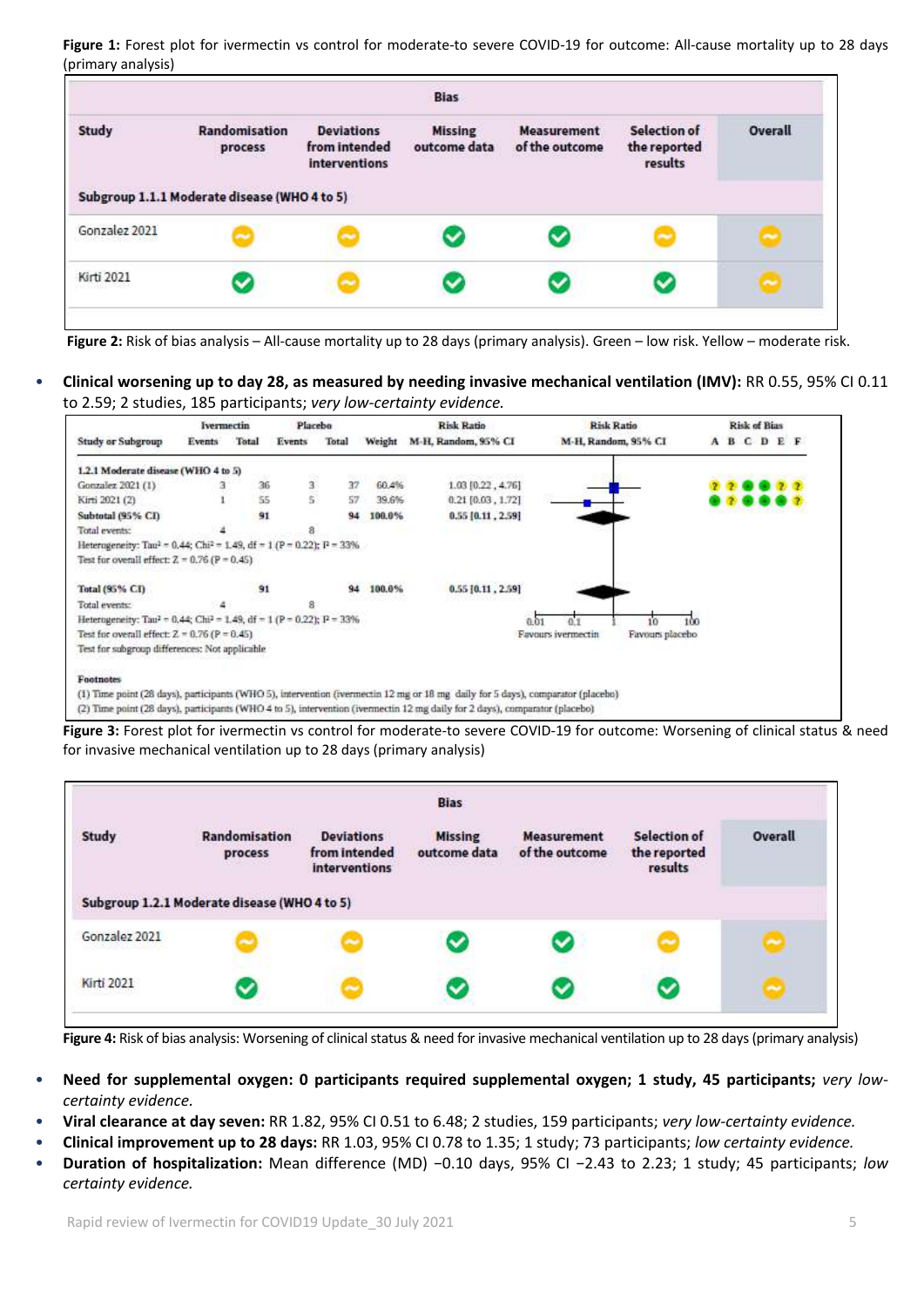### *Ivermectin compared to placebo or standard of care for outpatient COVID-19 treatment*

• **Mortality up to 28 days:** RR 0.33, 95% CI 0.01 to 8.05; 2 studies, 422 participants; *very low-certainty evidence.*



**Figure 5:** Forest plot of Ivermectin vs control for mild COVID-19 treated in the outpatient setting for outcome: All-cause mortality up to 28 days (primary analysis)



**Figure 6:** Risk of bias analysis - All-cause mortality up to 28 days (primary analysis)

• **Clinical worsening up to 14 days assessed as need for IMV:** RR 2.97, 95% CI 0.12 to 72.47; 1 study, 398 participants; *very low-certainty evidence.*



**Figure 7:** Forest plot of Ivermectin vs control for mild COVID-19 treated in the outpatient setting for outcome: Worsening of clinical status – need for invasive mechanical ventilation up to 14 days (primary analysis)



**Figure 8:** Risk of bias analysis - Worsening of clinical status – need for invasive mechanical ventilation up to 14 days (primary analysis)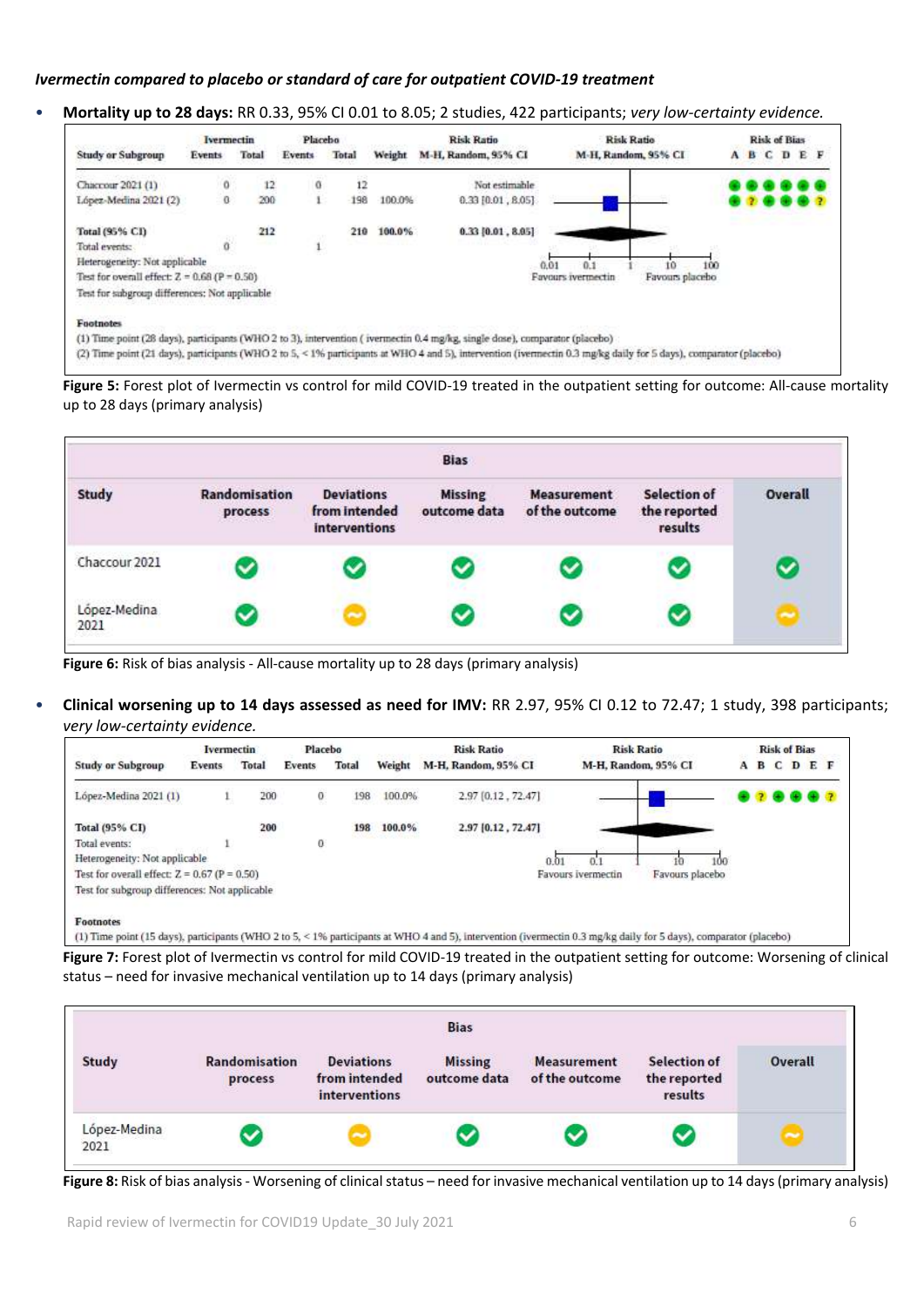- **Need for non-IMV or high flow oxygen requirement:** 0 participants required non-IMV or high flow; 1 study, 398 participants; *very low-certainty evidence.*
- **Viral clearance at seven days:** RR 3.00, 95% CI 0.13 to 67.06; 1 study, 24 participants; *low-certainty evidence*.
- **Symptom resolution up to 14 days:** RR 1.04, 95% CI 0.89 to 1.21; 1 study, 398 participants; *low-certainty evidence*.
- **Duration of symptoms:** No study data**.**
- **Hospital admission:** No study data**.**

### **Safety**

*Ivermectin compared to placebo or standard of care for inpatient COVID-19 treatment*

• **Adverse events within 28 days:** RR 1.21, 95% CI 0.50 to 2.97; 1 study, 152 participants; *very low-certainty evidence*

### *Ivermectin compared to placebo or standard of care for outpatient COVID-19 treatment*

• **Adverse events within 28 days:** RR 0.95, 95% CI 0.86 to 1.05; 2 studies, 422 participants; *low-certainty evidence.*

In previous rapid review reports, evidence for ivermectin was also compared to active comparators. With the emergence of further RCT data, the comparator has been restricted to placebo or standard of care. The evidence tables from the previous reports for ivermectin compared to active comparators (not shown to have pharmacological benefit) has been included as addendum A.

# **CONCLUSION**

As synthesized in the Cochrane systematic review and meta-analysis, the current evidence for the use of ivermectin in COVID-19 does not suggest any clear benefits in either inpatients or outpatients with respect to mortality, clinical improvement, or viral clearance. All domains were assessed as being of low or very low quality evidence. The included RCTs for the most part have very small sample sizes and suffer from considerable heterogeneity with respect to ivermectin dosing strategy and outcome measures. They also have several methodological limitations, including a lack of allocation concealment, subjective and poorly defined endpoints and patient severity allocations, and baseline imbalances between the various trial arms in co-administered medications and in patients with risk factors for poor outcomes. Many of the trials included have not yet been peer-reviewed, which adds further uncertainty to the evidence base. Lastly, the potential for publication bias cannot be excluded; several trials were only added to trial registries after their completion.

Together, these significant limitations limit the confidence in any conclusions with respect to ivermectin, and thus there is insufficient evidence to recommend ivermectin's use in any patient population outside a clinical trial. Further data from large, well-designed RCTs is needed.

**Reviewers:** Trudy Leong, Jeremy Nel, Andy Parrish, Halima Dawood, Milli Reddy.

**Declaration of interests:** TL (National Department of Health, Affordable Medicines Directorate, Essential Drugs Programme), JN (Department of Internal Medicine, School of Clinical Medicine, Faculty of Health Sciences, University of the Witwatersrand), AP (Walter Sisulu University), HD (Infectious diseases, Greys Hospital and University of KwaZulu-Natal), MR (BHPSA) have no interests with regards to ivermectin.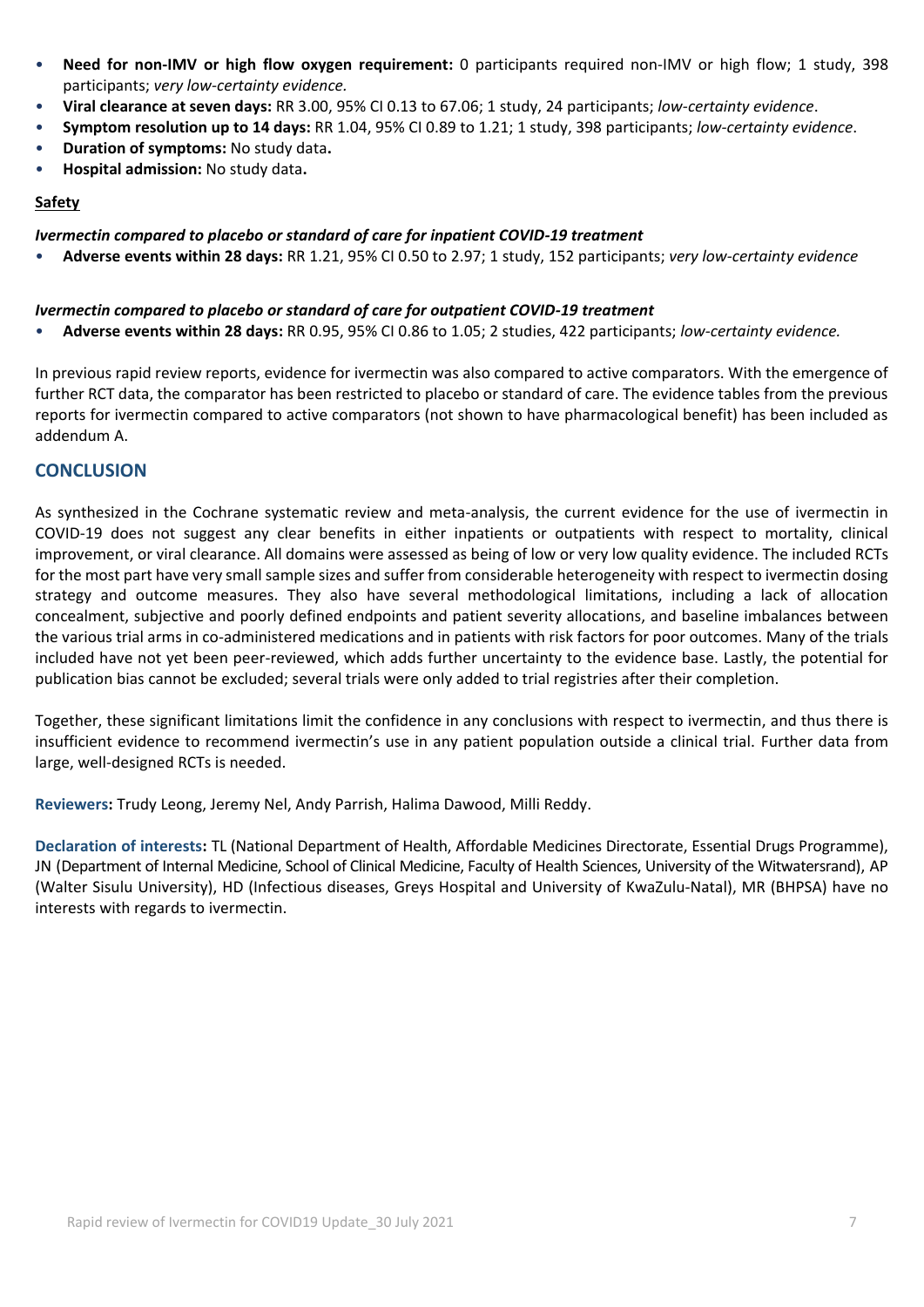## **Table 1: Characteristics of included study**

|                                                                                                                                                                                                                                                                                                 | <b>Study design</b>                       | Population                                                                                                                                                                                                                                                                                                                                                                                                                                                                                                    | <b>Intervention vs</b>                                                                                                                                                                                                                                                                                                                                                                                                                                                                                                                                                                                   | <b>Outcomes</b>                                                                                                                                                                                                                                                                                                                                                                                                                                                                                                                                                                             | <b>Effect sizes</b>                                                                                                                                                                                                                                                                                                                                                                                                                                                                                                                                                                                                                                                                                                                                                                                                                                                                                                                                                                                                                                                                                                                                                                                                                                                                                                                  | <b>Comments</b>                                                                                                                                                                                                                                                                                                                                                                                                                                                                                                  |
|-------------------------------------------------------------------------------------------------------------------------------------------------------------------------------------------------------------------------------------------------------------------------------------------------|-------------------------------------------|---------------------------------------------------------------------------------------------------------------------------------------------------------------------------------------------------------------------------------------------------------------------------------------------------------------------------------------------------------------------------------------------------------------------------------------------------------------------------------------------------------------|----------------------------------------------------------------------------------------------------------------------------------------------------------------------------------------------------------------------------------------------------------------------------------------------------------------------------------------------------------------------------------------------------------------------------------------------------------------------------------------------------------------------------------------------------------------------------------------------------------|---------------------------------------------------------------------------------------------------------------------------------------------------------------------------------------------------------------------------------------------------------------------------------------------------------------------------------------------------------------------------------------------------------------------------------------------------------------------------------------------------------------------------------------------------------------------------------------------|--------------------------------------------------------------------------------------------------------------------------------------------------------------------------------------------------------------------------------------------------------------------------------------------------------------------------------------------------------------------------------------------------------------------------------------------------------------------------------------------------------------------------------------------------------------------------------------------------------------------------------------------------------------------------------------------------------------------------------------------------------------------------------------------------------------------------------------------------------------------------------------------------------------------------------------------------------------------------------------------------------------------------------------------------------------------------------------------------------------------------------------------------------------------------------------------------------------------------------------------------------------------------------------------------------------------------------------|------------------------------------------------------------------------------------------------------------------------------------------------------------------------------------------------------------------------------------------------------------------------------------------------------------------------------------------------------------------------------------------------------------------------------------------------------------------------------------------------------------------|
|                                                                                                                                                                                                                                                                                                 |                                           |                                                                                                                                                                                                                                                                                                                                                                                                                                                                                                               |                                                                                                                                                                                                                                                                                                                                                                                                                                                                                                                                                                                                          |                                                                                                                                                                                                                                                                                                                                                                                                                                                                                                                                                                                             |                                                                                                                                                                                                                                                                                                                                                                                                                                                                                                                                                                                                                                                                                                                                                                                                                                                                                                                                                                                                                                                                                                                                                                                                                                                                                                                                      |                                                                                                                                                                                                                                                                                                                                                                                                                                                                                                                  |
| Popp M, Stegemann M,<br>Metzendorf M-I, Gould<br>S, Kranke P, Meybohm<br>P, Skoetz N, Weibel S.<br>Ivermectin for<br>preventing and treating<br>COVID-19.<br>Cochrane Database of<br>Systematic Reviews<br>2021, Issue 7. Art. No.:<br>CD015017.<br>DOI:<br>10.1002/14651858.CD<br>015017.pub2. | Systematic<br>Review and<br>Meta-Analysis | 14 studies; 1678<br>participants<br><b>Treatment of COVID-19</b><br>Confirmed SARS-CoV-2<br>infection (RT-PCR or antigen<br>testing)<br>Prevention of SARS-CoV-2<br>infection<br>Participants who were not<br>infected with SARS-CoV-2 at<br>enrolment, but were at high<br>risk of developing the<br>infection (e.g., after high-<br>risk exposure),<br>Age, gender, ethnicity,<br>disease severity, and setting<br>(inpatient and outpatients)<br>were not exclusion factors<br>for treatment or prevention | comparator<br><b>Intervention: All</b><br>doses &<br>regimens of<br>ivermectin<br>Dosing:<br>Low dose (up to<br>0.2 mg/kg orally,<br>single dose)<br>High dose $(>0.2)$<br>mg/kg orally,<br>single dose or ><br>frequency)<br>Comparators:<br>no treatment,<br>standard of<br>care, or placebo<br>Ivermectin vs<br>active<br>pharmacologica<br>I comparator<br>with proven<br>efficacy for<br>prevention/<br>treatment of<br>COVID-19 (e.g.,<br>dexamethasone<br>& remdesivir) -<br>(no studies<br>available for<br>review).<br>Agents e.g.,<br>doxycycline,<br>hydroxychloroq<br>uine,<br>azithromycin, | <b>Ivermectin for treating</b><br><b>COVID-19 in inpatient</b><br>& outpatient settings:<br>All-cause mortality<br>up to 28 days<br>$\bullet$<br>Clinical status,<br>assessed by need<br>for respiratory<br>support with<br>standardized scales<br>(e.g., WHO Clinical<br>Progression Scale)<br>up to 28 days.<br>Ivermectin for<br>preventing SARS-CoV-2<br>infection:<br>SARS-CoV-2<br>$\bullet$<br>infection<br>(confirmed by RT-<br>PCR or antigen<br>testing) at 14 days.<br>$\bullet$<br>Development of<br>clinical COVID-19<br>symptoms up to 14<br>days; assessed<br>with WHO scale | <b>Inpatient COVID-19 treatment:</b><br>Ivermectin vs placebo or standard of<br>care<br>Mortality: (RR) 0.60, 95% (CI) 0.14<br>$\bullet$<br>to 2.51; 2 studies, n=185; very<br>low-certainty evidence)<br>Clinical worsening up to day 28<br>$\bullet$<br>assessed as need for invasive<br>mechanical ventilation (IVM): (RR<br>0.55, 95% CI 0.11 to 2.59; 2<br>studies, n=185; very low-certainty<br>evidence) or need for<br>supplemental oxygen (n=0; 1<br>study, n=45; very low-certainty<br>evidence)<br>Adverse events within 28 days: (RR<br>1.21, 95% CI 0.50 to 2.97; 1 study,<br>n=152; very low-certainty<br>evidence)<br>Viral clearance at day 7: (RR 1.82,<br>$\bullet$<br>95% CI 0.51 to 6.48; 2 studies, n=<br>159; very low-certainty evidence)<br>Clinical improvement up to 28<br>$\bullet$<br>days: (RR 1.03, 95% CI 0.78 to 1.35;<br>1 study; $n=73$ ; low certainty<br>evidence)<br>$\bullet$<br>Duration of hospitalization (mean<br>difference (MD): -0.10 days, 95%<br>CI-2.43 to 2.23; 1 study; n=45;<br>low certainty evidence)<br><b>Outpatient COVID-19 treatment:</b><br>Ivermectin vs placebo or standard of<br>care<br>Mortality up to 28 days (RR 0.33,<br>$\bullet$<br>95% CI 0.01 to 8.05; 2 studies,<br>n=422; very low-certainty<br>evidence)<br>Clinical worsening up to 14 days:<br>$\bullet$ | AMSTAR2 assessment - High quality review<br>(Appendix 1)<br>13 studies contributed 41 study results to 23<br>$\bullet$<br>outcomes – about 1/3 of the results were<br>considered overall high risk of bias.<br>Graphical representation fo publication bias<br>$\bullet$<br>was not conducted (i.e. funnel plot) as less<br>than 10 RCTs included in the meta-analysis.<br>However, likely to be included when the<br>review is updated as studies are still ongoing<br>or, and results have yet to be published |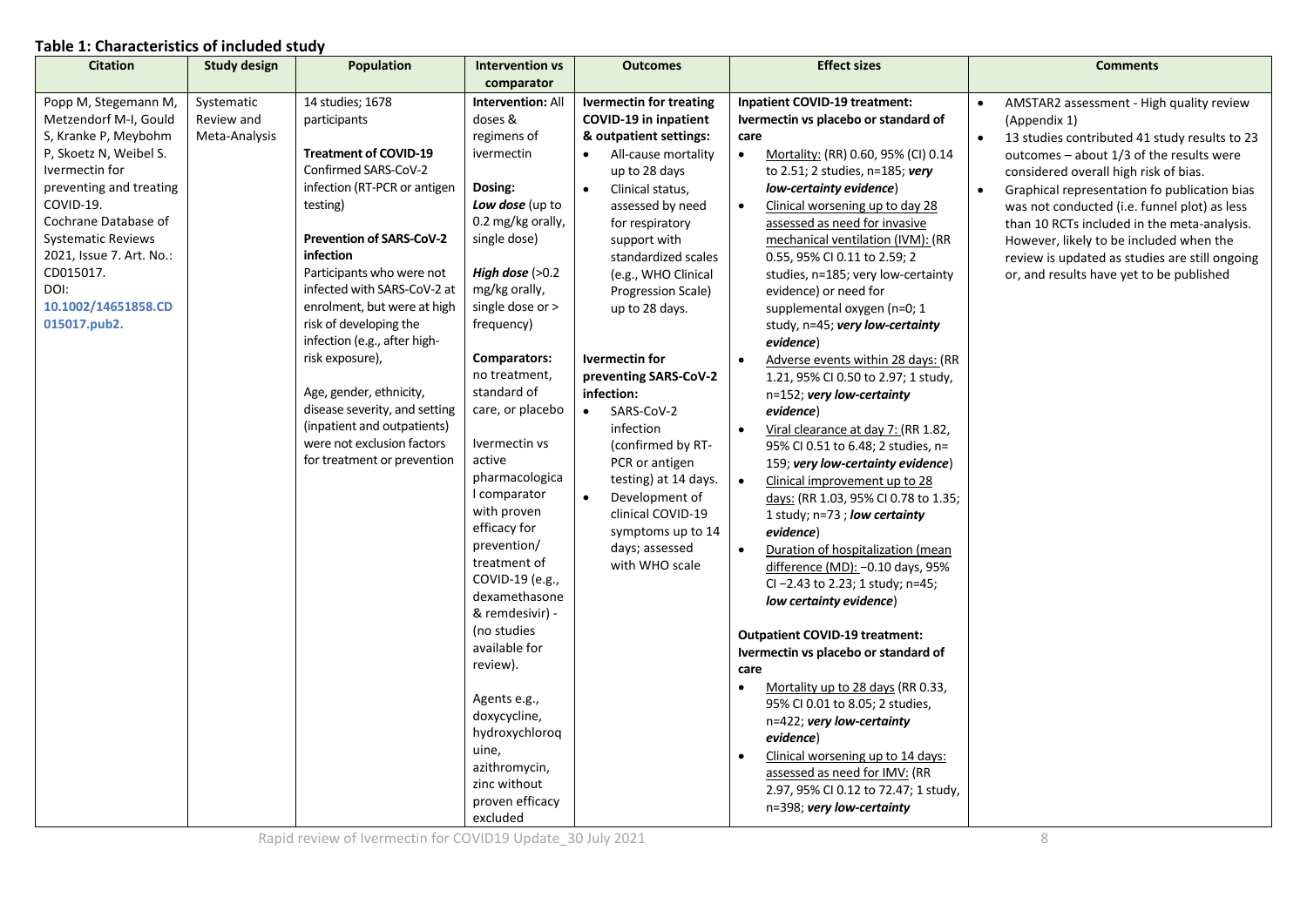|  |  |                                            | evidence) or non-IMV or high flow    |  |
|--|--|--------------------------------------------|--------------------------------------|--|
|  |  |                                            | oxygen (n=0; 1 study, n=398; very    |  |
|  |  | low-certainty evidence)                    |                                      |  |
|  |  |                                            |                                      |  |
|  |  |                                            | Viral clearance at seven days: (RR   |  |
|  |  |                                            | 3.00, 95% CI 0.13 to 67.06; 1 study, |  |
|  |  | n=24; low-certainty evidence)              |                                      |  |
|  |  |                                            | Number with symptoms resolved        |  |
|  |  | up to 14 days: (RR 1.04, 95% CI            |                                      |  |
|  |  |                                            | 0.89 to 1.21; 1 study, n=398; low-   |  |
|  |  | certainty evidence)                        |                                      |  |
|  |  |                                            | Adverse events within 28 days (RR    |  |
|  |  | 0.95, 95% CI 0.86 to 1.05; 2               |                                      |  |
|  |  | studies, n=422; low-certainty              |                                      |  |
|  |  |                                            |                                      |  |
|  |  | evidence)                                  |                                      |  |
|  |  | No study reported hospital                 |                                      |  |
|  |  | admission rates.                           |                                      |  |
|  |  |                                            |                                      |  |
|  |  | <b>Prevention of SARS-CoV-2 infection:</b> |                                      |  |
|  |  | Ivermectin vs no treatment for             |                                      |  |
|  |  |                                            | Mortality up to 28 days: (n=0, died; |  |
|  |  |                                            | 1 study, n=304; very low-certainty   |  |
|  |  | evidence)                                  |                                      |  |
|  |  | No study reported SARS-CoV-2               |                                      |  |
|  |  |                                            | infection, hospital admission, &     |  |
|  |  |                                            |                                      |  |
|  |  | quality of life up to 14 days              |                                      |  |

### **Table 2: Excluded studies**

| Bartoszko et al. Prophylaxis for covid-19: living systematic review and network meta-analysis, 26 February 2021. https://www.medrxiv.org/content/10.1101/2021.02.24.21250469v1                                                                                     | Ivermectin prophylactic treatment – PICO criteria not met                                                        |
|--------------------------------------------------------------------------------------------------------------------------------------------------------------------------------------------------------------------------------------------------------------------|------------------------------------------------------------------------------------------------------------------|
| Murchu et al. Interventions in an Ambulatory Setting to Prevent Progression to Severe Disease in Patients With COVID-19: A Systematic Review. Annals of Pharmacotherapy, 22 June 2021.<br>https://journals.sagepub.com/doi/10.1177/10600280211028242               | Databases searched up to 6 January 2021 – later RCTs published                                                   |
| Pan American Health Organisation. Ongoing Living Update of Potential COVID-19 Therapeutics: summary of rapid systematic reviews. Rapid Review, 23 May 2020.<br>https://iris.paho.org/handle/10665.2/52719                                                          | Previously excluded – see the previous ivermectin rapid review report,<br>dated 25 January 2021.                 |
| Pan American Health Organisation. Ongoing Living Update of Potential COVID-19 Therapeutics: summary of rapid systematic reviews. Rapid Review, 16 June 2020.<br>https://iris.paho.org/handle/10665.2/52719                                                         | Previously excluded – see the previous ivermectin rapid review report,<br>dated 25 January 2021.                 |
| Bryant et al. Ivermectin for Prevention and Treatment of COVID-19 Infection: a Systematic Review and Meta-analysis. Research Square. 18 March 2021.<br>https://www.researchsquare.com/article/rs-317485/v1                                                         | Previously excluded - see the previous ivermectin rapid review report,<br>dated 18 June 2021.                    |
| Hill A et al. Meta-analysis of randomized trials of ivermectin to treat SARS-CoV-2 infection. ResearchSquare, 19 January 2021. https://www.researchsquare.com/article/rs-148845/v1                                                                                 | Previously excluded – see the previous ivermectin rapid review report,<br>dated 18 June 2021 and see addendum B. |
| Kow et al. The association between the use of ivermectin and mortality in patients with COVID-19: a meta-analysis. March 2021. https://pubmed.ncbi.nlm.nih.gov/33779964/                                                                                           | Previously excluded - see the previous ivermectin rapid review report,<br>dated 18 June 2021.                    |
| Bryant et al. Ivermectin for Prevention and Treatment of COVID-19 Infection: A Systematic Review, Meta-analysis, and Trial Sequential Analysis to Inform Clinical Guidelines. Am J Ther.<br>2021 Jun 21;28(4):e434-e460. https://pubmed.ncbi.nlm.nih.gov/34145166/ | Previously excluded – see the previous ivermectin rapid review report,<br>dated 18 June 2021 and see addendum C. |
| 10. Zein et al. Ivermectin and mortality in patients with COVID-19: A systematic review, meta-analysis, and meta-regression of randomized controlled trials. Diabetes Metab Syndr. 2021 Jun<br>27:15(4):102186. https://pubmed.ncbi.nlm.nih.gov/34237554/          | Mixture of 9 RCTs comparing ivermectin to standard of care and/or<br>active comparators                          |
| Rodriguez-Gutierrez R, et al. Ivermectin in the Prophylaxis and Treatment of Patients with SARS-CoV-2: A Living Systematic Review and Meta-Analysis. SSRN, 11 March 2021.<br>https://ssrn.com/abstract=3802499                                                     | Previously excluded – see the previous ivermectin rapid review report,<br>dated 18 June 2021.                    |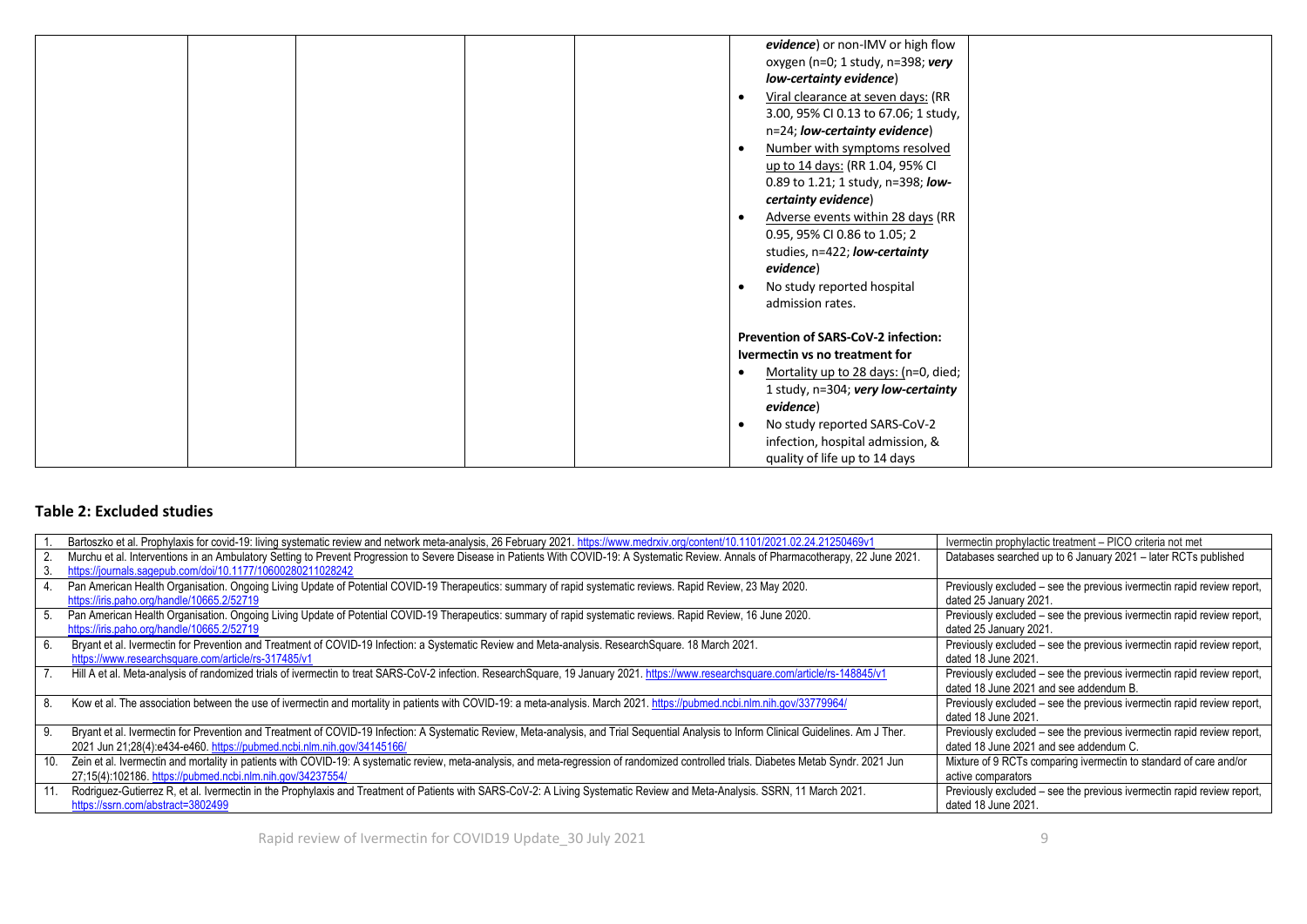| 12. | Hariyanto TI et al. Ivermectin and outcomes from Covid-19 pneumonia: A systematic review and meta-analysis of randomized clinical trial studies. Reviews in medical virology, 6 June 2021.<br>https://onlinelibrary.wiley.com/doi/10.1002/rmv.2265                                                                                                                   | Databases searched up to 10 May 2021 - later RCTs published                                      |
|-----|----------------------------------------------------------------------------------------------------------------------------------------------------------------------------------------------------------------------------------------------------------------------------------------------------------------------------------------------------------------------|--------------------------------------------------------------------------------------------------|
| 13. | Castañeda-Sabogal A et al. Outcomes of Ivermectin in the treatment of COVID-19: a systematic review and meta-analysis. MedRxiv 27 January 2021.<br>https://www.medrxiv.org/content/10.1101/2021.01.26.21250420v1                                                                                                                                                     | Previously excluded – see the previous ivermectin rapid review report,<br>dated 18 June 2021.    |
| 14. | Karale S et al. A Meta-analysis of Mortality, Need for ICU admission, Use of Mechanical Ventilation and Adverse Effects with Ivermectin Use in COVID-19 Patients. MedRxiv, 4 May 2021.<br>https://www.medrxiv.org/content/10.1101/2021.04.30.21256415v1                                                                                                              | Later RCTs published                                                                             |
| 15. | Padhy BM et al. Therapeutic potential of ivermectin as add on treatment in COVID 19: A systematic review and meta-analysis. J Pharm Pharm Sci., 23 November 2020.<br>https://pubmed.ncbi.nlm.nih.gov/33227231/                                                                                                                                                       | Previously excluded – see the previous ivermectin rapid review report,<br>dated 25 January 2021. |
| 16. | Kalfas et al. The therapeutic potential of ivermectin for COVID-19: a review of mechanisms and evidence . medRxiv. 4 December 2020.<br>https://www.medrxiv.org/content/10.1101/2020.11.30.20236570v1                                                                                                                                                                 | Previously excluded – see the previous ivermectin rapid review report,<br>dated 25 January 2021. |
|     | 17. Roman YM et al. Ivermectin for the treatment of COVID-19: A systematic review and meta-analysis of randomized controlled trials. MedRxiv, 26 May 2021.<br>https://www.medrxiv.org/content/10.1101/2021.05.21.21257595y2                                                                                                                                          | Preprint - publication available in peer-review format - see #19                                 |
| 18. | Roman YM et al. A systematic review and meta-analysis of randomized controlled trials. Clin Infect Dis. 2021 Jun 28. https://pubmed.ncbi.nlm.nih.gov/34181716/                                                                                                                                                                                                       | Previously excluded – see the previous ivermectin rapid review report,<br>dated 18 June 2021.    |
| 19. | Bhowmick S et al. Safety and Efficacy of Ivermectin and Doxycycline Monotherapy and in Combination in the Treatment of COVID-19: A Scoping Review. Drug Saf. 2021 Jun.<br>https://pubmed.ncbi.nlm.nih.gov/33864232/                                                                                                                                                  | Previously excluded - see the previous ivermectin rapid review report,<br>dated 18 June 2021.    |
| 20. | Bartoszko JJ et al. Prophylaxis against covid-19: living systematic review and network meta-analysis. BMJ. 2021 Apr 26;373:n949. https://pubmed.ncbi.nlm.nih.gov/33903131/                                                                                                                                                                                           | Previously excluded – see the previous ivermectin rapid review report,<br>dated 18 June 2021.    |
|     | 21. Marra LP, et al. Ivermectin for COVID-19: rapid systematic review. Hospital Alemão Oswaldo Cruz. Unidade de Avaliação de Tecnologias em Saúde; Hospital Sírio-Libanês. Núcleo de<br>Avaliação de Tecnologias em Saúde. 2020. https://oxfordbrazilebm.com/index.php/2020/05/07/ivermectina-para-otratamento-de-pacientes-com-covid-19-revisao-sistematica-rapida2 | Previously excluded - see the previous ivermectin rapid review report,<br>dated 25 January 2021. |
| 22. | Bestetti RB, et al. Pharmacological Treatment of Patients with Mild to Moderate COVID-19: A Comprehensive Review. Int J Environ Res Public Health. 2021 Jul.<br>https://pubmed.ncbi.nlm.nih.gov/34281149/                                                                                                                                                            | Three ivermectin RCTs included in the review, later RCTs published.                              |
| 23. | Malin JJ et al. Key summary of German national treatment guidance for hospitalized COVID-19 patients Key pharmacologic recommendations from a national German living guideline using<br>an Evidence to Decision Framework (last updated 17.05.2021). Infection. 2021 Jul 6. https://pubmed.ncbi.nlm.nih.gov/34228347/                                                | Three ivermectin RCTs included in the review, later RCTs published.                              |
|     | 24. Pan American Health Organisation. Ongoing Living Update of Potential COVID-19 Therapeutics: summary of rapid systematic reviews. Rapid Review, 11 August 2020.<br>https://iris.paho.org/handle/10665.2/52719                                                                                                                                                     | Later RCTs published                                                                             |
| 25. | Kim MS, et al, Comparative efficacy and safety of pharmacological interventions for the treatment of COVID-19: A systematic review and network meta-analysis. PLoS medicine.<br>2020;17(12):e1003501. https://pubmed.ncbi.nlm.nih.gov/33378357/                                                                                                                      | Previously excluded – see the previous ivermectin rapid review report,<br>dated 25 January 2021. |
| 26. | Lawrie T. Ivermectin reduces the risk of death from COVID-19 -a rapid review and meta-analysis in support of the recommendation of the Front Line COVID-19 Critical Care Alliance.<br>Researchgate Jan 2021. http://dx.doi.org/10.13140/RG.2.2.27751.88486                                                                                                           | Mixture of RCTs and non-RCTs                                                                     |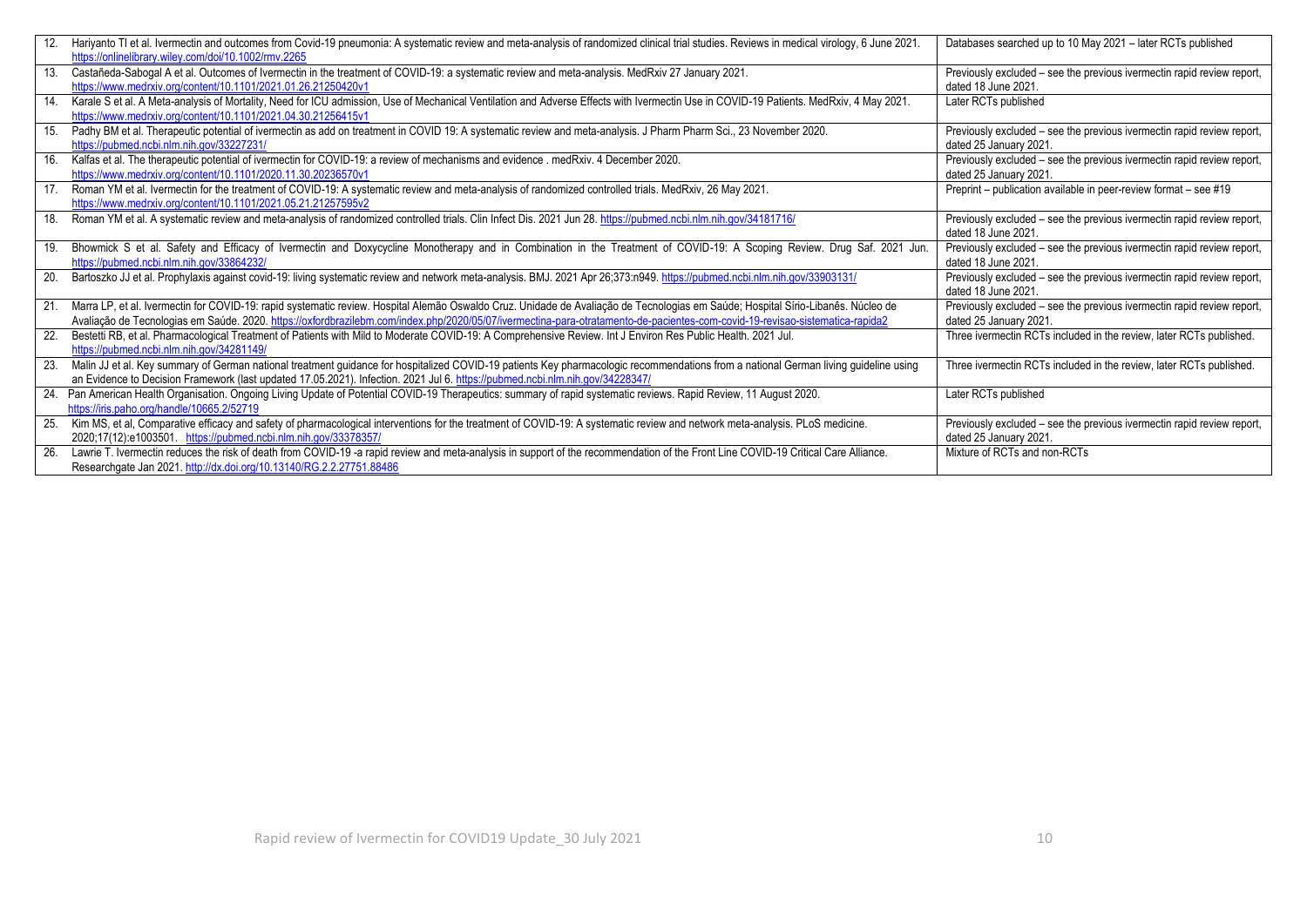### **Appendix 1: Search strategy** Updated Search performed on 29 July 2021

| Database: Cochrane Library<br><b>Date: 29 July 2021</b> |                                                                                      |             |  |  |
|---------------------------------------------------------|--------------------------------------------------------------------------------------|-------------|--|--|
| Search strategy:                                        |                                                                                      |             |  |  |
| ID                                                      | <b>Search</b>                                                                        | <b>Hits</b> |  |  |
| #1                                                      | (ivermectin):ti,ab, kw AND (covid-19):ti,ab, kw (Word variations have been searched) | 118         |  |  |
| #2                                                      | systematic reviews                                                                   | 16589       |  |  |
| #3                                                      | #1 AND #2                                                                            |             |  |  |

3 records retrieved, 2 clinical answers excluded and 1 Cochrane review included in evidence synthesis  $\bullet$ 

# **L·OVE for COVID-19**

*The search terms and databases covered are described on the L·OVE search strategy methods page available at: [https://app.iloveevidence.com/loves/5e6fdb9669c00e4ac072701d?question\\_domain=undefined&%20section=met](https://app.iloveevidence.com/loves/5e6fdb9669c00e4ac072701d?question_domain=undefined&%20section=methods) [hods.](https://app.iloveevidence.com/loves/5e6fdb9669c00e4ac072701d?question_domain=undefined&%20section=methods) The repository is continuously updated, and the information is transmitted in real-time to the L·OVE platform. The searches covered the period from the inception date of each database, and no study design, publication status or language restriction applied.*

**Search strategy:** (title:((title:(ivermectin) OR abstract:(ivermectin))) OR abstract:((title:(ivermectin) OR abstract:(ivermectin)))) AND (title:(COVID-19) OR abstract:(COVID-19))

*Search restricted to systematic reviews*

26 records retrieved and abstracts screened; 22 records excluded, 4 full-text reviews, all excluded, 0 records included in evidence synthesis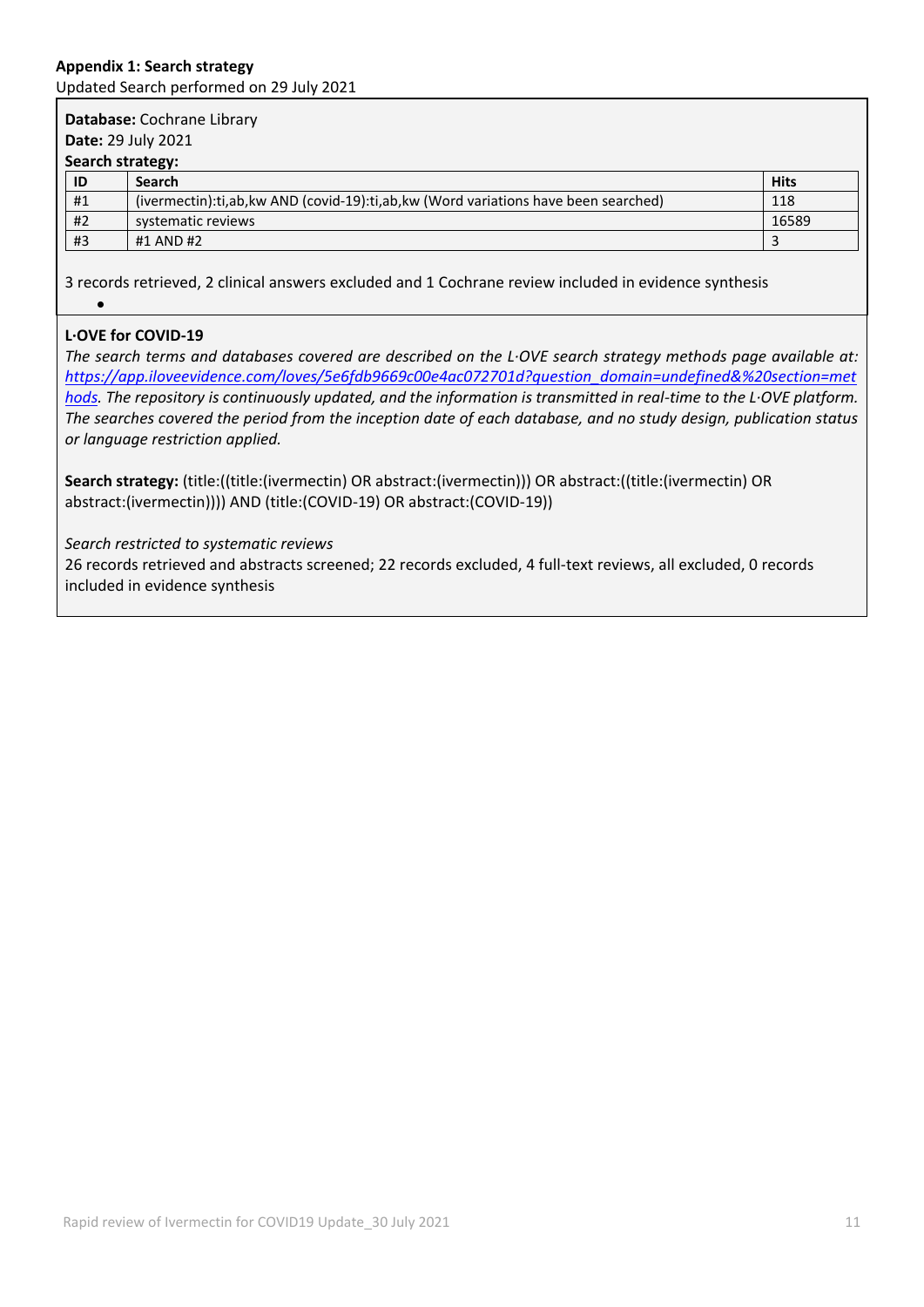### **Appendix 2: Evaluating the methodological quality of the Popp et al (2021)<sup>7</sup> systematic review and meta-analysis – AMSTAR 2 tool (Shea 2017)<sup>6</sup>**

| . .<br>No. | Criteria                                                                                                                                                                                                    | Yes/ Partial Yes/ No | <b>Comment</b>                                                                                                                                                                                                                                                                                                                                                                                                                                                                                                                             |
|------------|-------------------------------------------------------------------------------------------------------------------------------------------------------------------------------------------------------------|----------------------|--------------------------------------------------------------------------------------------------------------------------------------------------------------------------------------------------------------------------------------------------------------------------------------------------------------------------------------------------------------------------------------------------------------------------------------------------------------------------------------------------------------------------------------------|
|            | Research questions and inclusion criteria for the review included the components of PICO                                                                                                                    | Yes                  |                                                                                                                                                                                                                                                                                                                                                                                                                                                                                                                                            |
| $2^*$      | Report of the review contained an explicit statement that the review methods were established prior to the conduct of the review<br>and did the report justify any significant deviations from the protocol | Partial yes          | "Protocol first published: Issue 4, 2021", but not clear if the protocol was registered.                                                                                                                                                                                                                                                                                                                                                                                                                                                   |
| 3          | Review authors explained selection of the study designs for inclusion in the review                                                                                                                         | Yes                  |                                                                                                                                                                                                                                                                                                                                                                                                                                                                                                                                            |
| 4*         | Review authors used a comprehensive literature search strategy                                                                                                                                              | Yes                  |                                                                                                                                                                                                                                                                                                                                                                                                                                                                                                                                            |
|            | Review authors perform study selection in duplicate                                                                                                                                                         | Yes                  |                                                                                                                                                                                                                                                                                                                                                                                                                                                                                                                                            |
|            | Review authors perform data extraction in duplicate                                                                                                                                                         | Yes                  | Risk of bias assessments done by at least two individuals independently, with disagreements<br>resolved through consensus. GRADE approach used to assess certainty of evidence.                                                                                                                                                                                                                                                                                                                                                            |
| $7*$       | Review authors provided a list of excluded studies and justify the exclusions                                                                                                                               | Yes                  |                                                                                                                                                                                                                                                                                                                                                                                                                                                                                                                                            |
| 8          | Review authors described the included studies in adequate detail                                                                                                                                            | Yes                  |                                                                                                                                                                                                                                                                                                                                                                                                                                                                                                                                            |
| $9*$       | Review authors used a satisfactory technique for assessing the risk of bias (RoB) in individual studies that were included in the<br>review                                                                 | Yes                  | Cochrane Risk of Bias Assessment Tool (RoB 2).                                                                                                                                                                                                                                                                                                                                                                                                                                                                                             |
| 10         | Review authors reported on the sources of funding for the studies included in the review.                                                                                                                   | Yes                  |                                                                                                                                                                                                                                                                                                                                                                                                                                                                                                                                            |
| $11*$      | For meta-analyses, review authors used appropriate methods for statistical combination of results                                                                                                           | Yes                  |                                                                                                                                                                                                                                                                                                                                                                                                                                                                                                                                            |
| 12         | For meta-analyses, review authors assessed the potential impact of RoB in individual RCTs on the results of the meta-analysis<br>or other evidence synthesis                                                | Yes                  |                                                                                                                                                                                                                                                                                                                                                                                                                                                                                                                                            |
| $13*$      | Review authors accounted for RoB in individual RCTs when interpreting/ discussing the results of the review                                                                                                 | Yes                  |                                                                                                                                                                                                                                                                                                                                                                                                                                                                                                                                            |
| 14         | Review authors provided a satisfactory explanation for, and discussion of, any heterogeneity observed in the results of the review                                                                          | Yes                  |                                                                                                                                                                                                                                                                                                                                                                                                                                                                                                                                            |
| $15*$      | For quantitative synthesis, review authors carried out an adequate investigation of publication bias (small study bias) and<br>discussed its likely impact on the results of the review                     | n/a                  | Authors stated, "But in the current phase of the pandemic, it is impossible to reliably assess<br>the risk of publication bias. Most of the registered studies are still ongoing or, in the case of a<br>completed study status, their results have not yet been published. We will follow the publication<br>and trial history of each ongoing study and study awaiting classification. Currently, we did not<br>suspect publication bias of any outcome included in this review. However, this may change in<br>updates of this review". |
| 16         | Review authors reported any potential sources of conflict of interest, including any funding they received for conducting the<br>review                                                                     | Yes                  |                                                                                                                                                                                                                                                                                                                                                                                                                                                                                                                                            |
|            | * Critical domains are $2, 4, 7, 9, 11, 13, 15$                                                                                                                                                             |                      |                                                                                                                                                                                                                                                                                                                                                                                                                                                                                                                                            |

*\* Critical domains are 2, 4, 7, 9, 11, 13, 15*

#### **Rating overall confidence in the results of the review**

• *High:* No or one non-critical weakness: the systematic review provides an accurate and comprehensive summary of the results of the available studies that address the question of interest

• Moderate: More than one non-critical weakness\*: the systematic review has more than one weakness but no critical flaws. It may provide an accurate summary of the results of the available studies that were included in the

*• Low:* One critical flaw with or without non-critical weaknesses: the review has a critical flaw and may not provide an accurate and comprehensive summary of the available studies that address the question of interest

· Critically low: More than one critical flaw with or without non-critical weaknesses: the review has more than one critical flaw and should not be relied on to provide an accurate and comprehensive summary of the availabl

(\*Multiple non-critical weaknesses may diminish confidence in the review and it may be appropriate to move the overall appraisal down from moderate to low confidence).

### **OVERALL ASSESMENT: High quality**

*Rationale:* One non-critical weakness (#2)

*Conclusion:* The AMSTAR assessment suggests that if the review has no or one non-critical weakness: the systematic review provides an accurate and comprehensive summary of the results of the available studies that address the question of interest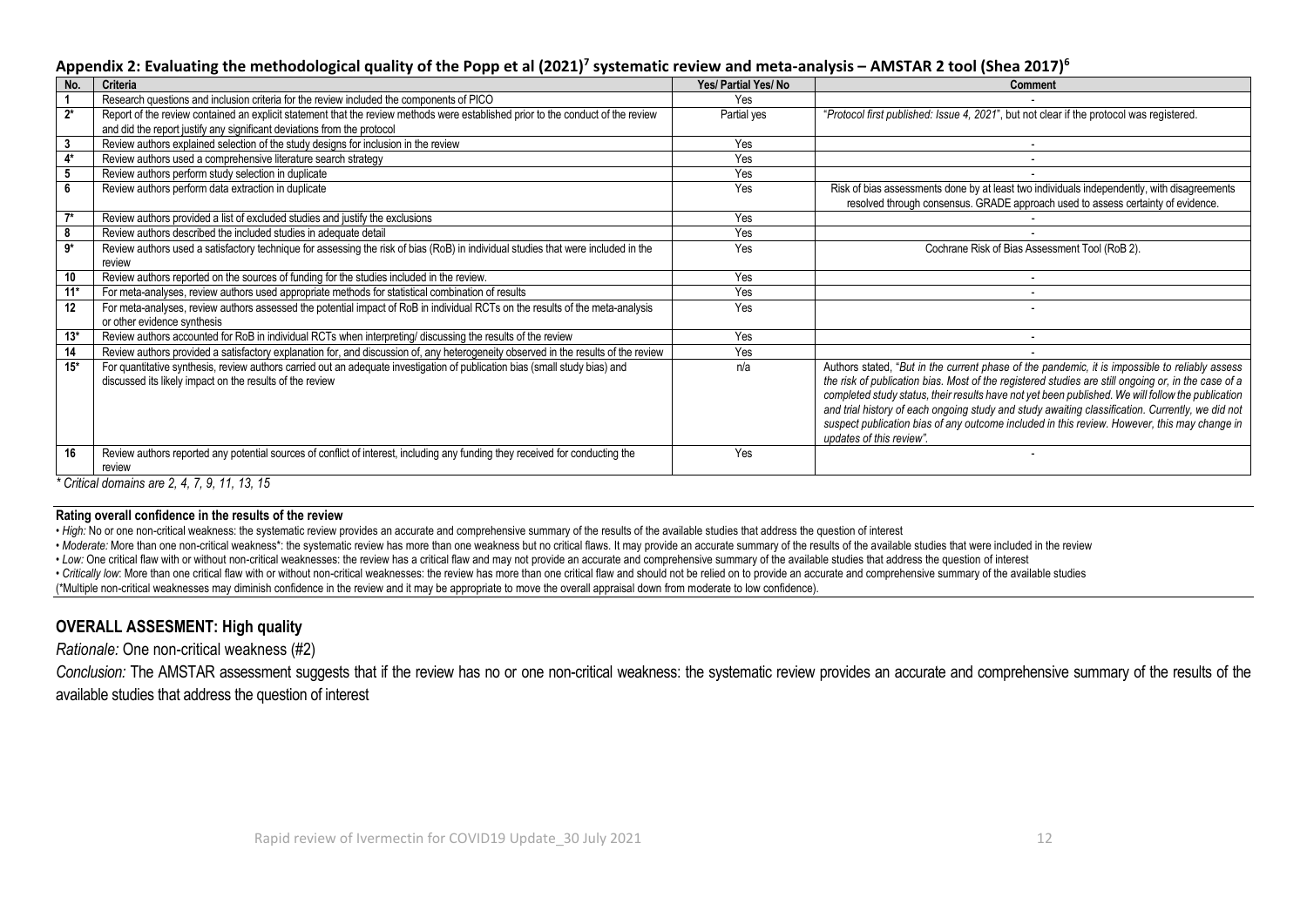### **Appendix 3: Evidence to decision framework**

|                                       | <b>JUDGEMENT</b>                                                                                              | <b>EVIDENCE &amp; ADDITIONAL CONSIDERATIONS</b>                                                                                       |
|---------------------------------------|---------------------------------------------------------------------------------------------------------------|---------------------------------------------------------------------------------------------------------------------------------------|
|                                       | What is the certainty/quality of evidence?                                                                    | Very low certainty evidence based on small sample sizes and low                                                                       |
|                                       |                                                                                                               | event rates, methodological issues with the reports available                                                                         |
|                                       | High<br>Moderate<br>Very low<br>Low                                                                           |                                                                                                                                       |
|                                       | x                                                                                                             |                                                                                                                                       |
| <b>BENEFIT</b>                        | High quality: confident in the evidence                                                                       |                                                                                                                                       |
|                                       | Moderate quality: mostly confident, but further research may<br>change the effect                             |                                                                                                                                       |
| <b>QUALITY OF EVIDENCE OF</b>         | Low quality: some confidence, further research likely to change                                               |                                                                                                                                       |
|                                       | the effect                                                                                                    |                                                                                                                                       |
|                                       | Very low quality: findings indicate uncertain effect<br>What is the size of the overall effect for beneficial | RCT evidence consists chiefly of pre-prints of low methodological                                                                     |
|                                       | outcomes?                                                                                                     | quality, with small sample sizes and disparate interventions and                                                                      |
| EVIDENCE OF<br><b>BENEFIT</b>         | Moderate<br>Small<br>None<br>Uncertain<br>Large                                                               | controls, limiting the confidence in any conclusions with respect to                                                                  |
|                                       | X.                                                                                                            | ivermectin. Further data from large, well-designed RCTs is urgently                                                                   |
|                                       |                                                                                                               | needed.                                                                                                                               |
|                                       | What is the size of the effect for harmful outcomes?                                                          | Adverse events were not reported for the majority of trials, and where                                                                |
| <b>OF HARMS</b>                       |                                                                                                               | this was done, reporting was sparse. Adverse event reporting may have                                                                 |
| <b>EVIDENCE</b>                       | Moderate<br>Uncertain<br>Small<br>None<br>Large                                                               | been clouded by the lack of allocation concealment.                                                                                   |
|                                       | $\mathsf{X}^-$                                                                                                |                                                                                                                                       |
|                                       | Do the desirable effects outweigh the undesirable harms?                                                      | The available evidence is uncertain whether desirable effects                                                                         |
| BENEFITS &<br><b>HARMS</b>            | Favours control<br>Favours<br>Intervention                                                                    | outweigh desirable outcomes.                                                                                                          |
|                                       | intervention<br>$=$ Control                                                                                   |                                                                                                                                       |
|                                       | or Uncertain                                                                                                  |                                                                                                                                       |
|                                       | x                                                                                                             |                                                                                                                                       |
|                                       | Is implementation of this recommendation feasible?                                                            | Ivermectin is not SAHPRA registered and requires to be accessed through<br>section 21 approval.                                       |
|                                       | Uncertain<br>Yes<br>No                                                                                        |                                                                                                                                       |
| FEASABILITY                           | Χ                                                                                                             |                                                                                                                                       |
|                                       |                                                                                                               |                                                                                                                                       |
|                                       | How large are the resource requirements?<br>Less intensive<br>More<br>Uncertain                               | Price of medicines/ treatment course :<br><b>Medicine</b><br><b>SEP</b><br><b>Tender</b>                                              |
|                                       | intensive                                                                                                     | Price                                                                                                                                 |
| USE                                   | X                                                                                                             |                                                                                                                                       |
| <b>RESOURCE</b>                       |                                                                                                               | Currently not SAHPRA registered for human consumption<br>n/a<br>n/a                                                                   |
|                                       |                                                                                                               |                                                                                                                                       |
|                                       | Is there important uncertainty or variability about how                                                       | There is no local survey data to determine stakeholder acceptability.                                                                 |
|                                       | much people value the options?                                                                                | However, interest groups support use of ivermectin based on                                                                           |
|                                       | Uncertain<br>Minor<br>Major<br>X                                                                              | anecdotal data. Some compounding is being done locally. To date,<br>some patients have been given section 21 approval to use imported |
| VALUES, PREFERENCES,<br>ACCEPTABILITY |                                                                                                               | unregistered oral solid dosage forms, and provision has also been                                                                     |
|                                       | Is the intervention acceptable to key stakeholders?                                                           | made for importers to hold bulk stock, and for health facilities to hold                                                              |
|                                       | Uncertain<br>Yes<br>No                                                                                        | buffer stock, in anticipation of submitting individual patient                                                                        |
|                                       | X                                                                                                             | applications.                                                                                                                         |
|                                       | Would there be an impact on health inequity?                                                                  | Access is currently only available through section 21 or as a                                                                         |
| EQUITY                                | Uncertain<br>Yes<br>No                                                                                        | compounded product.                                                                                                                   |
|                                       | $\pmb{\mathsf{X}}$                                                                                            |                                                                                                                                       |
|                                       |                                                                                                               |                                                                                                                                       |

# **Appendix 4: Updating of rapid report**

| Date         | <b>Signal</b>                   | Rationale                                                                  |
|--------------|---------------------------------|----------------------------------------------------------------------------|
| 24 May 2021  | Publication of a number of RCTs | As additional RCTs have been published (including some larger trials), an  |
|              |                                 | update is warranted.                                                       |
| 28 July 2021 | Cochrane review of RCTs         | Systematic review of RCTs now available to review, rather than             |
|              | published                       | continuously reporting and appraising individual RCT as they are completed |
|              |                                 | and published (preprint or peer-review format).,                           |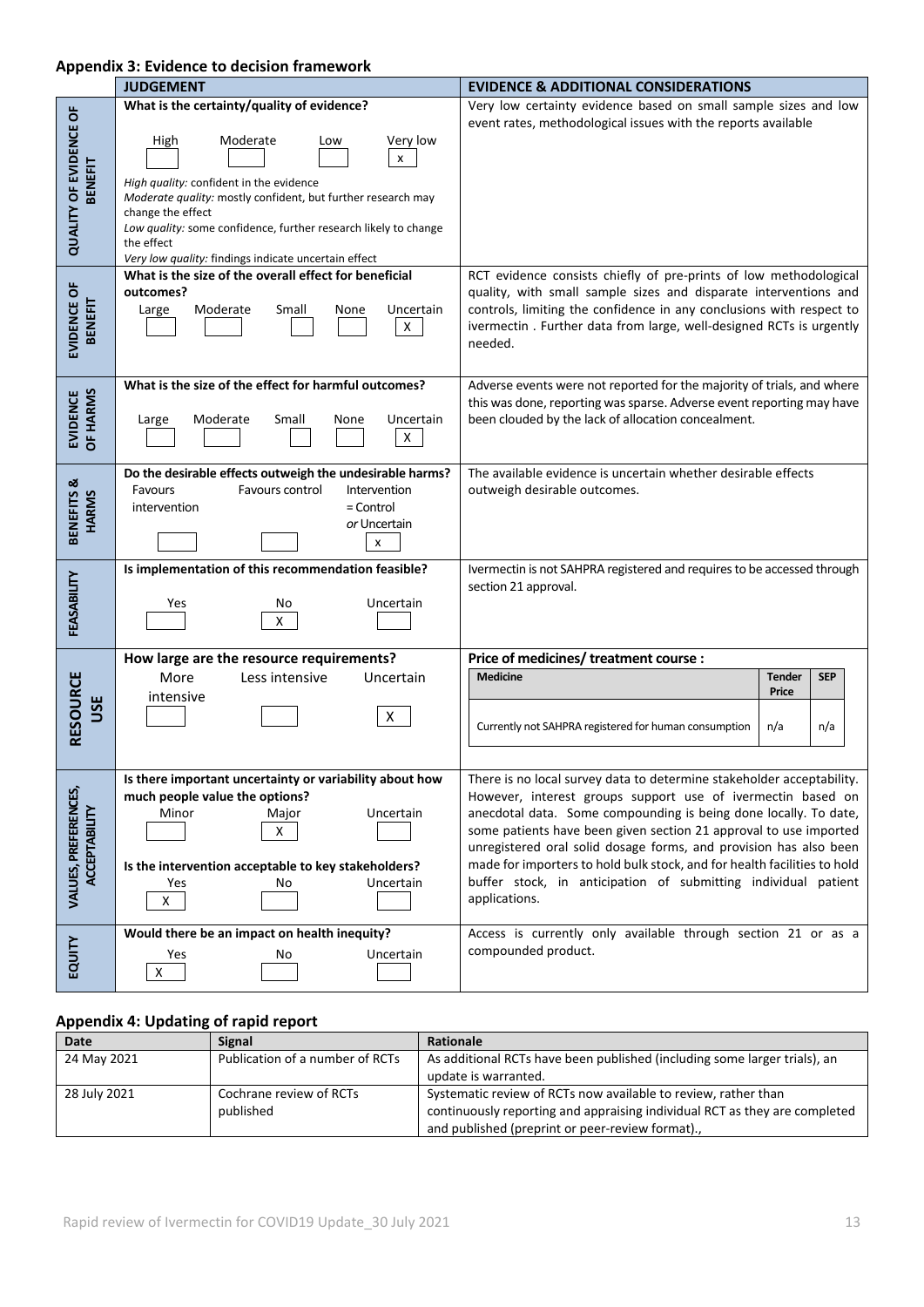ADDENDUM A: The evidence tables from previous COVID-19 rapid review reports (25 January 2021, 18 June 2021, 2 July 2021) for ivermectin compared to active comparators.

| <b>IVERMECTIN + DOXYCYCLINE vs PLACEBO/STANDARD OF CARE - 4 RCTs</b>                                                                                                                                                                                                                                                                                                                                                                                                                                                     |                                                                                                                                                                                                                                                                                                                                             |                                                                                                                                                                                                                                                                                                                                                                                                                          |                                                                                                                                                                                                                                                                                                                                                                                                                                                                                                                   |                                                                                                                                                                                                                                                                                                                                                                                                                                                                                                                                                                                                                                                                                                                                                                                                                                                                                                                     |                                                                                                                                                                                                                                                                                                                                                                                                                                                                                                                                                                                                                                                                                                                                                                                                                                                                                                                                                                                                                                                                                                                                                                                                                                                                                                                                                                                                                                                                                                                                                                                                                                                                                                                                                                                                         |  |  |
|--------------------------------------------------------------------------------------------------------------------------------------------------------------------------------------------------------------------------------------------------------------------------------------------------------------------------------------------------------------------------------------------------------------------------------------------------------------------------------------------------------------------------|---------------------------------------------------------------------------------------------------------------------------------------------------------------------------------------------------------------------------------------------------------------------------------------------------------------------------------------------|--------------------------------------------------------------------------------------------------------------------------------------------------------------------------------------------------------------------------------------------------------------------------------------------------------------------------------------------------------------------------------------------------------------------------|-------------------------------------------------------------------------------------------------------------------------------------------------------------------------------------------------------------------------------------------------------------------------------------------------------------------------------------------------------------------------------------------------------------------------------------------------------------------------------------------------------------------|---------------------------------------------------------------------------------------------------------------------------------------------------------------------------------------------------------------------------------------------------------------------------------------------------------------------------------------------------------------------------------------------------------------------------------------------------------------------------------------------------------------------------------------------------------------------------------------------------------------------------------------------------------------------------------------------------------------------------------------------------------------------------------------------------------------------------------------------------------------------------------------------------------------------|---------------------------------------------------------------------------------------------------------------------------------------------------------------------------------------------------------------------------------------------------------------------------------------------------------------------------------------------------------------------------------------------------------------------------------------------------------------------------------------------------------------------------------------------------------------------------------------------------------------------------------------------------------------------------------------------------------------------------------------------------------------------------------------------------------------------------------------------------------------------------------------------------------------------------------------------------------------------------------------------------------------------------------------------------------------------------------------------------------------------------------------------------------------------------------------------------------------------------------------------------------------------------------------------------------------------------------------------------------------------------------------------------------------------------------------------------------------------------------------------------------------------------------------------------------------------------------------------------------------------------------------------------------------------------------------------------------------------------------------------------------------------------------------------------------|--|--|
| <b>Citation</b><br><b>Study design</b>                                                                                                                                                                                                                                                                                                                                                                                                                                                                                   | <b>Population</b>                                                                                                                                                                                                                                                                                                                           | <b>Intervention</b>                                                                                                                                                                                                                                                                                                                                                                                                      | <b>Outcomes</b>                                                                                                                                                                                                                                                                                                                                                                                                                                                                                                   | <b>Effect sizes</b>                                                                                                                                                                                                                                                                                                                                                                                                                                                                                                                                                                                                                                                                                                                                                                                                                                                                                                 | <b>Comments</b>                                                                                                                                                                                                                                                                                                                                                                                                                                                                                                                                                                                                                                                                                                                                                                                                                                                                                                                                                                                                                                                                                                                                                                                                                                                                                                                                                                                                                                                                                                                                                                                                                                                                                                                                                                                         |  |  |
|                                                                                                                                                                                                                                                                                                                                                                                                                                                                                                                          |                                                                                                                                                                                                                                                                                                                                             | <b>VS</b>                                                                                                                                                                                                                                                                                                                                                                                                                |                                                                                                                                                                                                                                                                                                                                                                                                                                                                                                                   |                                                                                                                                                                                                                                                                                                                                                                                                                                                                                                                                                                                                                                                                                                                                                                                                                                                                                                                     |                                                                                                                                                                                                                                                                                                                                                                                                                                                                                                                                                                                                                                                                                                                                                                                                                                                                                                                                                                                                                                                                                                                                                                                                                                                                                                                                                                                                                                                                                                                                                                                                                                                                                                                                                                                                         |  |  |
|                                                                                                                                                                                                                                                                                                                                                                                                                                                                                                                          |                                                                                                                                                                                                                                                                                                                                             | comparator                                                                                                                                                                                                                                                                                                                                                                                                               |                                                                                                                                                                                                                                                                                                                                                                                                                                                                                                                   |                                                                                                                                                                                                                                                                                                                                                                                                                                                                                                                                                                                                                                                                                                                                                                                                                                                                                                                     |                                                                                                                                                                                                                                                                                                                                                                                                                                                                                                                                                                                                                                                                                                                                                                                                                                                                                                                                                                                                                                                                                                                                                                                                                                                                                                                                                                                                                                                                                                                                                                                                                                                                                                                                                                                                         |  |  |
| Mahmud et al, <sup>1</sup><br>RCT, double-<br>Ivermectin in combination<br>blinded, single<br>with doxycycline for<br>center<br>treating COVID-19<br>(Bangladesh)<br>symptoms: a randomized<br>trial. Jr of INt Med Res,<br>Phase 3 study<br>May 2021.<br>https://journals.sagepub.<br>Follow-up<br>com/doi/10.1177/03000<br>duration (days):<br>60 5211013550<br>30<br>Clinical trial registration:<br>Funding/<br>NCT04523831<br>agreements:<br>No specific<br>funding (No<br>specific grant)<br>Declarations:<br>None | Sample size:<br>$n = 400$ randomised (200/<br>group)<br>Disease severity: Mild and<br>moderate COVID-19 infected<br>cases; details not provided<br>Patient characteristics:<br>Mean age: 39.6 years;<br>235 males (59%)<br>Inclusion criteria:<br>$\geq$ 18 years;<br>PCR-confirmed COVID-19<br>infection within 3 days from<br>enrollment; | Intervention:<br>• Ivermectin+Do<br>xycycline (12<br>$mg/100$ mg)<br>daily<br>$\bullet$ Co-<br>Intervention:<br>Standard care<br>• Duration: 5<br>days<br>Control:<br>• Placebo<br>$\bullet$ Co-<br>Intervention:<br>Standard care<br>$\bullet$ Duration : 5<br>days<br>Standard of care:<br>Paracetamol,<br>vitamin D,<br>oxygen if<br>indicated, low<br>molecular weight<br>heparin,<br>dexamethasone<br>if indicated. | Primary outcome(s):<br>• Number of patients<br>with early clinical<br>improvement at 7 days<br>(defined by WHO and<br>Bangladesh local<br>guideline)<br>• Number of participants<br>with late clinical<br>recovery at 12 days<br>Secondary outcome(s):<br>• Number of patients<br>having clinical<br>deterioration at 1<br>month<br>• Number of patients<br>remaining persistently<br>positive for RT-PCR of<br>Covid-19<br>Other reported<br>outcome(s):<br>• All-cause mortality<br>$-SAEs$<br>• Adverse events | Primary outcome(s):<br>Ivermectin+Doxycycline vs placebo<br>• Number of patients with early clinical<br>improvement at 7 days: 111/183 (60.7%)<br>vs 80/180 (44.4%); p<0.03<br>• Number of participants with late clinical<br>recovery at 12 day: 42/183 (23.0%) vs<br>67/180 (37.2%); p<0.004<br>Secondary outcome(s):<br>Ivermectin+Doxycycline vs placebo<br>• Number of patients having clinical<br>deterioration at 1 month: 16/183 (8.7%)<br>vs 32/180 (17.8%); p<0.013<br>• Number of patients remaining<br>persistently positive for RT-PCR of Covid-<br>19 at day 14: 14/183 (7.7%) vs 36/180<br>(20.0%), p<0.001<br>Other reported outcome(s):<br>Ivermectin+Doxycycline vs placebo<br>• All-cause mortality: 00/183 (0.00%) vs<br>03/180 (1.67%)<br>• SAEs (erosive oesophagitis): 02/183<br>$(1.09\%)$ vs 00/180 (0.00%)<br>• Adverse events (non-ulcer dyspepsia):<br>07/183 (3.83%) vs 00/180 (0.00%) | • No published report, data collected from the online<br>trial registry, protocol and statistical analysis plan.<br>• Target sample size specified in the registry and<br>protocol was achieved.<br>• No deviation between the trial registration and<br>protocol in the intervention and control treatments or<br>in the outcomes.<br>• Registry states that the study uses an ITT analysis, but<br>denominators for SAEs/withdrawal due to AEs and<br>mortality do not seem to include the participants with<br>these outcomes.<br>Risk of bias assessment: Overall - MODERATE to HIGH<br><b>RISK</b><br>• Randomisation: LOW RISK - Allocation sequence<br>random. Allocation sequence concealed. Very few<br>baseline characteristics were reported (age, sex) and<br>imbalances appear to be compatible with chance.<br>• Deviations from intervention: LOW RISK - Blinded<br>study (participants and investigators). Data analysis<br>using available case analysis.<br>• Attrition: MODERATE to HIGH RISK - 400<br>randomised/363 analyzed<br>$\circ$ 15 participants lost to follow-up in the intervention<br>and 17 participants in the control arm.<br>$\circ$ 3 participants that died in the control group and 2 in<br>the intervention group due to adverse events, were<br>also excluded.<br>o Risk assessed to be high for the outcomes: Mortality;<br>incidence of viral negative conversion; incidence of<br>clinical improvement; time to clinical improvement;<br>adverse event; serious adverse events.<br>• Measurement of the outcome: LOW RISK - Blinded<br>outcome assessor (risk assessed as low for the<br>outcomes: Mortality; incidence of viral negative<br>conversion; incidence of clinical improvement; time to<br>clinical improvement; adverse event; serious adverse |  |  |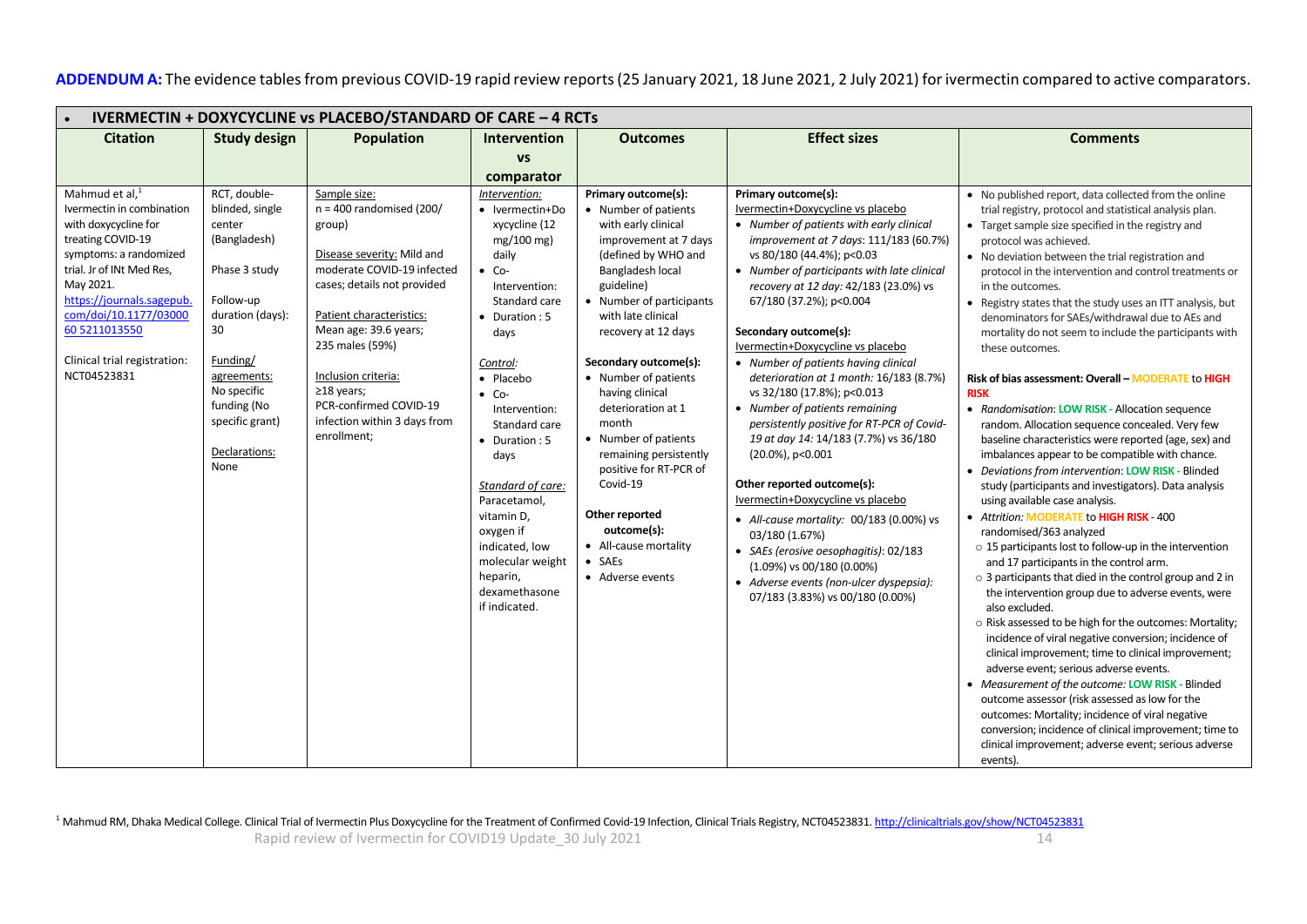|                                       |                     |                                 |                    |                       |                                                       | • Selection of the reported results: MODERATE RISK -       |
|---------------------------------------|---------------------|---------------------------------|--------------------|-----------------------|-------------------------------------------------------|------------------------------------------------------------|
|                                       |                     |                                 |                    |                       |                                                       | The trial registry, protocol and statistical analysis plan |
|                                       |                     |                                 |                    |                       |                                                       | were available.                                            |
|                                       |                     |                                 |                    |                       |                                                       | o No information on whether the result was selected        |
|                                       |                     |                                 |                    |                       |                                                       | from multiple outcome measurements or analyses of          |
|                                       |                     |                                 |                    |                       |                                                       | the data, or whether the trial was analyzed as pre-        |
|                                       |                     |                                 |                    |                       |                                                       |                                                            |
|                                       |                     |                                 |                    |                       |                                                       | specified.                                                 |
|                                       |                     |                                 |                    |                       |                                                       | o Risk assessed to be some concerns for the outcomes:      |
|                                       |                     |                                 |                    |                       |                                                       | mortality (D28, incidence of viral negative conversion     |
|                                       |                     |                                 |                    |                       |                                                       | (D7), adverse events, serious adverse events.              |
| Hashim et al. <sup>2</sup> Controlled | RCT, parallel,      | Sample size:                    | Intervention:      | Primary outcome(s):   | Primary outcome(s):                                   | • Data extracted from preprint and online trial            |
| randomized clinical trial             | single-blinded      | n=140 (70/study gp-             | • Ivermectin       | o Mortality rate      | Ivermectin+ doxycycline vs standard care              | registry. Protocol and statistical analysis plan not       |
| on using Ivermectin with              | (outcome            | ivermectin+ doxycycline and     | 200mcg/kg,         | o Progression of the  |                                                       | available                                                  |
| Doxycycline for treating              | assessors), single- | standard care gps); hospital    | oral daily         | disease               | Mortality rate (%):                                   | • Target sample size specified in the registry and         |
| COVID-19 patients in                  | center (Alkarkh     | outpatients and inpatients      | • Duration: 2-3    |                       | • Total: $2/70$ (2.85%) vs 6/70 (8.57);               | protocol was achieved.                                     |
| Baghdad, Iraq. MedRxiv,               | and Alforat         |                                 |                    | Secondary outcome(s): |                                                       |                                                            |
|                                       |                     |                                 | days               |                       | p=0.14; OR 0.31; p=0.16                               | • Standard therapy administered to both groups             |
| 27 October 2020                       | hospitals in        | Disease severity: (defined as   | <b>PLUS</b>        | o Time to recovery    | • Mild-moderate: 0/48 (0%) vs 0/48 (0%);              | included azithromycin                                      |
| https://www.medrxiv.org               | Baghdad, Iran)      | per WHO criteria)               | • Doxycycline      |                       | $p=1$                                                 | • Baseline comorbidities of patients not provided for;     |
| /content/10.1101/2020.1               |                     | Mild-moderate: 96 (48 vs 48)    | 100mg, oral 12     |                       | • Severe: $0/11$ (0%) vs $6/22$ (27.27%); p=          | to determine confounding.                                  |
| 0.26.20219345v1                       | Phase 1/2 study     | Severe: 33 (11vs 22)            | hrly               |                       | 0.052; OR 0.11; p=0.14                                |                                                            |
|                                       |                     | Critical: 11 (11 vs 0)          | • Duration: 5-10   |                       | • Critical: 2/11 (18.2%) vs n/a                       | <b>Risk of bias assessment: Overall - HIGH RISK</b>        |
| NCT04591600                           | Follow-up           |                                 | days               |                       |                                                       | • Randomisation: HIGH RISK - Allocation sequence           |
|                                       | duration: 8         | Patient characteristics:        | <b>PLUS</b>        |                       | Rate of progression of disease (%):                   | concealment and allocation concealment unlikely and        |
|                                       | weeks               | Mean age: 48.7±8.6 years        | • Standard         |                       | • Total: 3/70 (4.28%) vs 7/70 (10%);                  | study gps were "age-and sex-matched" - "COVID-19           |
|                                       |                     | 73 male s (52%)                 |                    |                       |                                                       |                                                            |
|                                       | Funding: Alkarkh    |                                 | therapy            |                       | p=0.19; OR 0.4; p=0.2                                 | patients were randomly allocated to one of the             |
|                                       | Health              | Inclusion criteria:             |                    |                       | • Mild-moderate: 0/48 (0%) vs 0/48 (0%);              | study groups depending on a simple method.                 |
|                                       |                     |                                 | Control:           |                       | $p=1$                                                 | Patients recruited at dates with odd number were           |
|                                       | Directorate-        | 16-86 years, COVID-19           | • Standard         |                       | • Severe: 1/11 (9%) vs 7/22 (31.81%);                 | allocated to Ivermectin-Doxycycline group while            |
|                                       | Baghdad             | patients at any stage of this   | therapy            |                       | p=0.15; OR 0.21; p=0.17                               | other patients were allocated to the control group".       |
|                                       |                     | disease (diagnosed by clinical, |                    |                       | • Critical: $2/11$ (18.2%) vs n/a                     | • Deviations from intervention: HIGH RISK - Single         |
|                                       | Declarations:       | radiological and                | Standard therapy:  |                       |                                                       | blinded study (outcome assessors and not participants      |
|                                       | No conflicts of     | laboratory PCR testing)         | Acetaminophen      |                       | Secondary outcome(s):                                 | and investigators).                                        |
|                                       | interest declared   |                                 | 500mg as needed,   |                       | Ivermectin+ doxycycline vs standard care              | • Attrition: LOW RISK - 140 randomised/140 analyzed        |
|                                       |                     | Exclusion criteria:             | vitamin C 1000mg   |                       |                                                       |                                                            |
|                                       |                     | Allergy to ivermectin or to     |                    |                       |                                                       | • Measurement of the outcome: UNCLEAR RISK - Blinded       |
|                                       |                     | doxycycline                     | 12 hrly, zinc 75-  |                       | Mean time to recovery (days):                         | outcome assessor, but) - protocol and statistical plan     |
|                                       |                     |                                 | 125 mg daily,      |                       | • Total: $10.61 \pm 5.3$ vs $17.9 \pm 6.8$ ; p<0.0001 | not available for further review                           |
|                                       |                     |                                 | vitamin D3 5000IU  |                       | • Mild-moderate: $6.34\pm2.4$ vs $13.66\pm6.4$ ;      | • Selection of the reported results: UNCLEAR RISK - The    |
|                                       |                     |                                 | daily,             |                       | p<0.001                                               | protocol and statistical analysis plan were not available  |
|                                       |                     |                                 | azithromycin       |                       | • Severe: 20.27±7.8 vs 24.25±9.5; p=0.29              | for further review.                                        |
|                                       |                     |                                 | 250mg daily (5     |                       | • Critical: $19.77\pm9.2$ vs n/a                      |                                                            |
|                                       |                     |                                 | days), oxygen/ C-  |                       |                                                       | Authors concluded that, "Nevertheless, these               |
|                                       |                     |                                 | pap as needed,     |                       |                                                       | observational findings still need confirmation by a large  |
|                                       |                     |                                 | dexamethasone 6    |                       |                                                       | randomized controlled study".                              |
|                                       |                     |                                 | mg daily or        |                       |                                                       |                                                            |
|                                       |                     |                                 | methylprednisolo   |                       |                                                       |                                                            |
|                                       |                     |                                 |                    |                       |                                                       |                                                            |
|                                       |                     |                                 | ne 40mg 12 hrly as |                       |                                                       |                                                            |
|                                       |                     |                                 | needed,            |                       |                                                       |                                                            |

<sup>2</sup> Hashim HA, Maulood MF, Rasheed AM *et al.* Controlled randomized clinical trial on using Ivermectin with Doxycycline for treating COVID-19 patients in Baghdad, Iraq. MedRxiv, 27 October 2020. <https://www.medrxiv.org/content/10.1101/2020.10.26.20219345v1>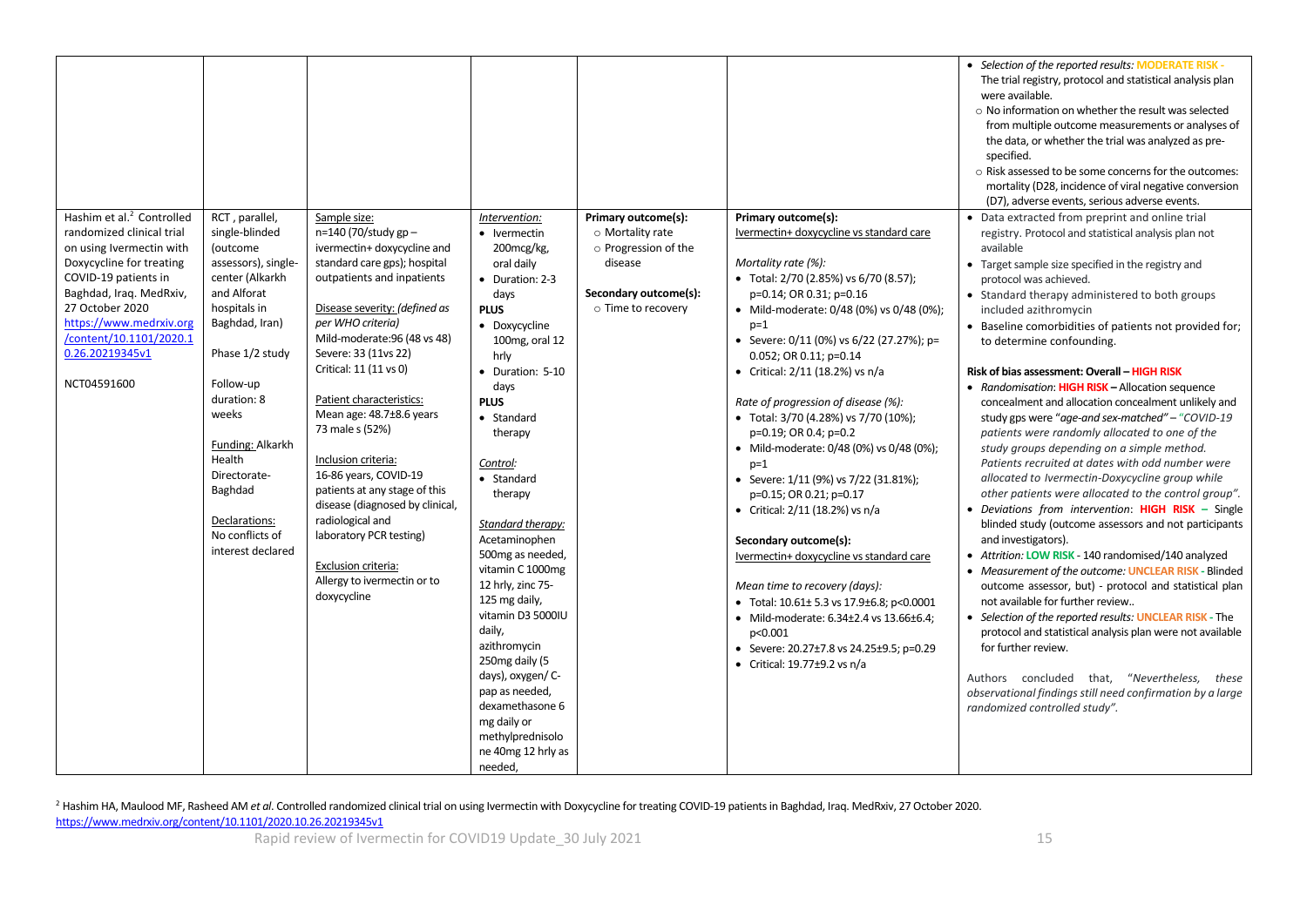|                                                                                                                                                                                                                                                                                                                         |                                                                                                                                                                                                                                                                                                                                            |                                                                                                                                                                                                                                                                                                                                                                                                                                                                                  | mechanical<br>ventilation as<br>needed                                                                                                                                                                                                                                                                                                                                                                                                                |                                                                                                                                                                                           |                                                                                                                                                                                                                                                                                                                                                                                                                                                                                                                                                                                                                                                                                                                                                                                                                                                                                   |                                                                                                                                                                                                                                                                                                                                                                                                                                                                                                                                                                                                                                                                                                                                                                                                                                                                                                                                                                                                                                                                                                                                                                                                                                                                                                                                                                                                                                                                                                                                                                                                                                                                                                                                                                                                                                                                                                                                                                                                                                                                                                                                  |
|-------------------------------------------------------------------------------------------------------------------------------------------------------------------------------------------------------------------------------------------------------------------------------------------------------------------------|--------------------------------------------------------------------------------------------------------------------------------------------------------------------------------------------------------------------------------------------------------------------------------------------------------------------------------------------|----------------------------------------------------------------------------------------------------------------------------------------------------------------------------------------------------------------------------------------------------------------------------------------------------------------------------------------------------------------------------------------------------------------------------------------------------------------------------------|-------------------------------------------------------------------------------------------------------------------------------------------------------------------------------------------------------------------------------------------------------------------------------------------------------------------------------------------------------------------------------------------------------------------------------------------------------|-------------------------------------------------------------------------------------------------------------------------------------------------------------------------------------------|-----------------------------------------------------------------------------------------------------------------------------------------------------------------------------------------------------------------------------------------------------------------------------------------------------------------------------------------------------------------------------------------------------------------------------------------------------------------------------------------------------------------------------------------------------------------------------------------------------------------------------------------------------------------------------------------------------------------------------------------------------------------------------------------------------------------------------------------------------------------------------------|----------------------------------------------------------------------------------------------------------------------------------------------------------------------------------------------------------------------------------------------------------------------------------------------------------------------------------------------------------------------------------------------------------------------------------------------------------------------------------------------------------------------------------------------------------------------------------------------------------------------------------------------------------------------------------------------------------------------------------------------------------------------------------------------------------------------------------------------------------------------------------------------------------------------------------------------------------------------------------------------------------------------------------------------------------------------------------------------------------------------------------------------------------------------------------------------------------------------------------------------------------------------------------------------------------------------------------------------------------------------------------------------------------------------------------------------------------------------------------------------------------------------------------------------------------------------------------------------------------------------------------------------------------------------------------------------------------------------------------------------------------------------------------------------------------------------------------------------------------------------------------------------------------------------------------------------------------------------------------------------------------------------------------------------------------------------------------------------------------------------------------|
| Ahmed S et al., 2020. <sup>3</sup> A<br>five day course of<br>ivermectin for the<br>treatment of COVID-19<br>may reduce the duration<br>of illness. International<br>journal of infectious<br>diseases, 26 Nov 2020<br>https://dx.doi.org/10.101<br>6/j.ijid.2020.11.191<br>Clinical trial registration:<br>NCT04407130 | RCT, double-<br>blinded, single<br>center<br>(Bangladesh)<br>Phase of study<br>not reported<br>Follow-up<br>duration (days):<br>14<br>Funding:<br>Beximco<br>Pharmaceutical<br>Limited.<br>Bangladesh-<br>supplier of<br>ivermectin 12<br>mg tablets<br>Declarations:<br>Authors<br>reported no<br>conflicts of<br>interest to<br>declare. | Sample size:<br>$n = 72$ randomised<br>(n=24/group: ivermectin<br>+doxycycline vs control vs<br>ivermectin)<br>Disease severity: Mild<br>Inclusion criteria:<br>18-65 years; admitted to<br>hospital $\leq 7$ days [with either<br>fever (>37.5C); cough or sore<br>throat; and diagnosed<br>positive for SARS-CoV-2 by<br>rRT-PCR];<br>Patient characteristics:<br>Mean age: 42 years;<br>46% male;<br>Duration of illness before<br>assessment was an average<br>of 3.83 days. | Intervention:<br>• Ivermectin+do<br>xycycline (12<br>mg/100 mg)<br>daily<br>$\bullet$ Co-<br>Intervention:<br>Standard care<br>$\bullet$ Duration : 5<br>days<br>Control 1:<br>• Placebo<br>$\bullet$ Co-<br>Intervention:<br>Standard care<br>$\bullet$ Duration : 5<br>days<br>Control 2:<br>$\bullet$ Ivermectin (12<br>mg) daily<br>$\bullet$ Co-<br>Intervention:<br>Standard care<br>• Duration: 5<br>days<br>Standard of care:<br>Not reported | Primary outcome(s):<br>Time required for<br>virological clearance (a<br>negative rRT-PCR result on<br>nasopharyngeal swab);<br>remission of fever<br>(>37.5°C) and cough within<br>7 days | Primary outcome(s):<br>Ivermectin+doxycycline vs placebo<br>• The mean duration to viral clearance:<br>o Ivermectin+doxycycline: 11.5 days<br>(95% CI 9.8 to 13.2 days); p=0.27<br>O Placebo: 12.7 days (95% CI 11.3 to<br>14.2 days); no p-value reported<br>$\circ$ Ivermectin: 9.7 days (95% CI 7.8 to<br>11.8 days); p=0.02<br>• Viral clearance at 7 days:<br>o Ivermectin vs placebo: HR = 4.1, 95%<br>CI 1.1 to 14.7; $p = 0.03$<br>o Ivermectin+doxycycline vs placebo:<br>HR 2.3, 95% CI 0.6 to 9.0; p=0.22<br>• Viral clearance at 14 days:<br>o Ivermectin vs placebo: HR = $4.1$ , 95%<br>CI 1.1 to 14.7; p=0.03<br>o Ivermectin+doxycycline vs placebo:<br>HR 1.7, 95% CI 0.8 to 4.0; p=0.19<br>• Clinical symptoms of fever, cough, and<br>sore throat at day 7: Comparable<br>among the three groups<br>Severe adverse drug events: None recorded<br>in the study. | • The protocol and statistical analysis plan were not<br>available. The registry was available.<br>• The study achieved its stated sample size.<br>• Pharmaceutical industry sponsored study (supplier<br>of ivermectin).<br>• Baseline demographic characteristics were not<br>reported by study group.<br>• Some efficacy outcomes were not reported in the<br>results section of the paper although they were<br>listed in the methods section (i.e. failure to<br>maintain an SpO <sub>2</sub> >93% despite oxygenation and<br>days on oxygen support, the duration of<br>hospitalization, all-cause mortality, adverse events,<br>and the discontinuation of the study drug during<br>the trial) - however, data on all outcomes except<br>time to viral negative conversion were requested<br>from the authors.<br>• Mortality, reported as a study outcome in the<br>methods, was not clearly reported.<br>Risk of bias assessment: Overall - MODERATE RISK<br>• Randomisation: LOW RISK - Allocation sequence with<br>allocation sequence concealment: "the allocated<br>sequence was concealed all through the study until<br>the blinded analysis was done.<br>1. The randomization was performed centrally.<br>2. The allocation sequence was sequentially<br>numbered and preserved in sealed envelope which<br>was retained by the independent statistician.<br>3. In addition, coded drug containers were provided<br>to the trial site".<br>· Blinding: LOW RISK - Blinded study, "randomized,<br>double-blind, placebo-controlled trial".<br>• Attrition: LOW RISK - 68 of 72 randomised patients<br>were analyzed.<br>$\circ$ 1 patient from each of the ivermectin+doxycycline<br>and placebo arms and 2 from the 5-day ivermectin<br>arm withdrew their consent.<br>o Risk assessed as low for the outcomes: Time to<br>viral negative conversion; WHO score 7 and above<br>(D28); adverse events and serious adverse events.<br>• Measurement of the outcome: LOW RISK - Blinded<br>outcome assessor (risk assessed as low for the<br>outcomes: Time to viral negative conversion; serious<br>adverse events |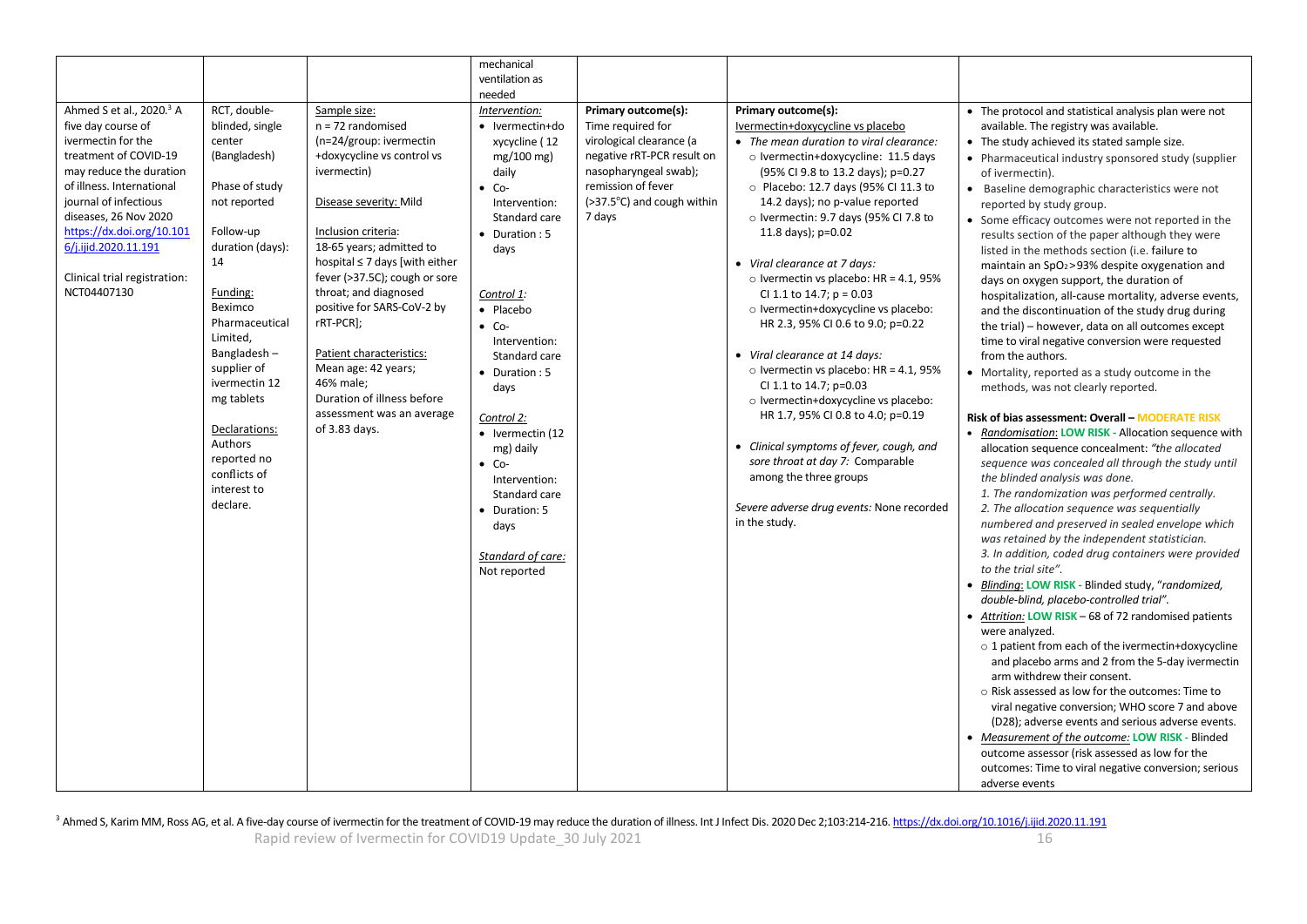|  |  |  | • Selection of the reported results: MODERATE RISK -    |
|--|--|--|---------------------------------------------------------|
|  |  |  | The protocol and statistical analysis plan were not     |
|  |  |  | available. The registry was available. But, data on all |
|  |  |  | outcomes except time to viral negative conversion       |
|  |  |  | were requested from the authors.                        |
|  |  |  | o Unclear whether the result was selected from          |
|  |  |  | multiple outcome measurements or analyses of            |
|  |  |  | the data and if the trial was analyzed as pre-          |
|  |  |  | specified.                                              |
|  |  |  |                                                         |
|  |  |  | o Results for mortality (D28); incidence of viral       |
|  |  |  | negative conversion (D7); WHO score 7 and above         |
|  |  |  | (D28); adverse events; serious adverse events risk      |
|  |  |  | assessed as low analyzed as pre-specified and not       |
|  |  |  | selected from multiple outcome measurements or          |
|  |  |  | analyses of the data.                                   |
|  |  |  | o Risk assessed to be some concerns for time to viral   |
|  |  |  | negative conversion, as was not pre-specified in        |
|  |  |  | the registry and unclear whether the outcome was        |
|  |  |  | selected from multiple outcome measurements or          |
|  |  |  | analyses of the data.                                   |
|  |  |  |                                                         |
|  |  |  | • Authors conclude that "A concentration dependent"     |
|  |  |  | antiviral activity of oral high dose IVM was            |
|  |  |  | identified in this pilot trial at a dosing regimen that |
|  |  |  | was well tolerated. Large trials with clinical          |
|  |  |  |                                                         |
|  |  |  | endpoints are necessary to determine the clinical       |
|  |  |  | utility of IVM in COVID-19".                            |

|                              | <b>IVERMECTIN vs LIPONAVIR/RITONAVIR - 1 RCT</b> |                                |                     |                             |                                              |                                                              |  |  |
|------------------------------|--------------------------------------------------|--------------------------------|---------------------|-----------------------------|----------------------------------------------|--------------------------------------------------------------|--|--|
| <b>Citation</b>              | <b>Study design</b>                              | <b>Population</b>              | <b>Intervention</b> | <b>Outcomes</b>             | <b>Effect sizes</b>                          | <b>Comments</b>                                              |  |  |
|                              |                                                  |                                | <b>VS</b>           |                             |                                              |                                                              |  |  |
|                              |                                                  |                                | <b>Comparator</b>   |                             |                                              |                                                              |  |  |
| Babalola et al, <sup>4</sup> | RCT, parallel,                                   | Sample size:                   | Intervention (s):   | <b>Primary outcome(s):</b>  | Primary outcome(s):                          | • Data extracted from preprint, trial registry and protocol. |  |  |
| Ivermectin shows clinical    | double-blinded.                                  | $n=63$ (21/study gp –          | Gp A: Ivermectin    | • Viral RNA load            |                                              | "a proof of concept (PoC) randomized, double blind           |  |  |
| benefits in mild to          | dose-response,                                   | randomised 1:1:1)              | 6 mg, IV every 84   | (measured using             | Mean days-to- negative PCR:                  | placebo controlled, dose response, parallel group study      |  |  |
| moderate Covid19             | single-center                                    |                                | hrs for 2           | quantitative branched       | • Gp A: Ivermectin 6mg IV = $6.0$ (95% CI    | of IV efficacy in RT - PCR proven COVID 19 positive          |  |  |
| disease: A randomised        | (Lagos University                                | Disease severity:              | consecutive         | DNA (bDNA), reverse         | 4.61 to 7.38)                                | patients".                                                   |  |  |
| controlled double blind      | Teaching                                         | Mild: 57                       | weeks; n=21         | transcriptase-              | • Gp A: Ivermectin $12mg$ IV = 4.65 (95%CI   | Target sample size specified in the registry and protocol    |  |  |
| dose response study in       | Hospital, Nigeria)                               | Moderate: 3                    |                     | polymerase chain            | $3.15$ to $6.15$                             | was achieved.                                                |  |  |
| Lagos. MedRxiv, 6            |                                                  | None required ventilator;      | Gp B: Ivermectin    | reaction (RT-PCR), &        | • Gp C: Control (LPV/r) oral = $9.15$ (95%Cl | • Conflicting information between preprint and protocol:     |  |  |
| January 2021                 | Phase 3 study                                    | 5 needed intranasal oxygen     | 12 mg, IV every     | qualitative transcription-  | 5.68 to 12.62)                               | $\circ$ In the preprint, no placebo is described clearly     |  |  |
| https://www.medrxiv.org      |                                                  | (3 in the ivermectin, IV 12mg) | 84 hrs for 2        | mediated amplification      |                                              | (mentioned in the abstract); patients in the control         |  |  |
| /content/10.1101/2021.0      | Follow-up                                        | arm and 2 in the control       | consecutive         | at baseline and 1, 2, 4, 7, |                                              | arm received LPV/r, which was not allowed for                |  |  |
| 1.05.21249131v1              | duration: 14 days                                | arm)                           | weeks; n=21         | 10, 12, 14 days) $-$        |                                              |                                                              |  |  |

<sup>4</sup> Babalola OE, Bode CO, Ajayi AA *et al*, Ivermectin shows clinical benefits in mild to moderate Covid19 disease: A randomised controlled double blind dose response study in Lagos. MedRxiv, 6 January 2021. <https://www.medrxiv.org/content/10.1101/2021.01.05.21249131v1>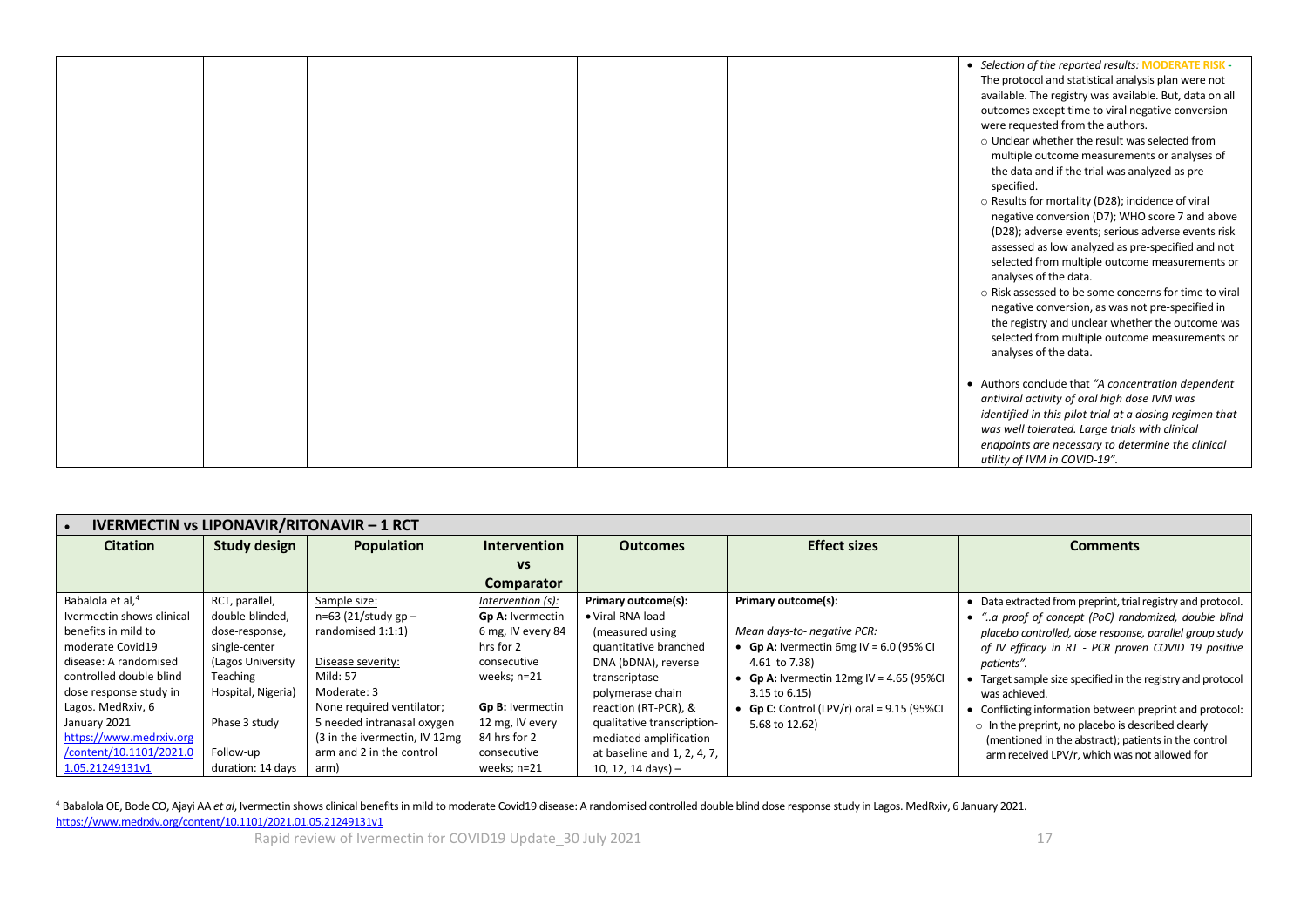| reported in registry but                                                                                       | Faster viral clearance was seen in ivermectin<br>patients in the Ivermectin arms. In the protocol and     |
|----------------------------------------------------------------------------------------------------------------|-----------------------------------------------------------------------------------------------------------|
| Clinical trial registration:<br>Funding: Rachel<br>Characteristics of<br>Control:<br>not in the preprint       | group, which was dose-dependent.<br>registry, patients in the control arm were to receive                 |
| ISRCTN40302986<br>Eye Center, Lagos<br>participants:<br>Gp C: LPV/r, oral                                      | an inactive placebo. The protocol also describes the                                                      |
| http://www.isrctn.com/l<br>University<br>Mean age 44.1years<br>daily for 2<br>Secondary outcome(s):            | Secondary outcome(s): Change fm day 7-<br>administration of lopinavir/ritonavir to those in the           |
| SRCTN40302986<br><b>Teaching Hospital</b><br>(range: 20-82 years).<br>consecutive<br>Measured on days 0, 2, 4, | baseline (unless otherwise stated)<br>control arm. As a result of lopinavir/ritonavir not                 |
| 43(68%) males<br>weeks; n=20<br>7, 10, 12, 14:                                                                 | Ivermectin (Gp A/GpB) vs control:<br>being allowed for patients in the ivermectin arms, this              |
| (dosing not<br>Declarations:<br>• Body temperature                                                             | treatment difference not only plausibly affected<br>• Platelet count (000/ml): 20.05 vs -64.00;           |
| No conflicts of<br>provided)<br>Inclusion criteria:<br>measured using infrared                                 | Mean Difference (MD) 84.06 (95% CI<br>outcomes, but also compromised the blinding of                      |
| COVID 19 PCR proven<br>interest reported<br>temperature sensor                                                 | physicians and study personnel. Furthermore, the<br>5.56 to 162.55; p=0.0369                              |
| positive patients, who gave<br>Supplemental<br>· Heart Rate measured                                           | number of tablets given to the patients would also<br>• SpO2 %: 0.125 vs -1.444; MD 1.56 (95%             |
| medicines:<br>informed, written consent to<br>using a pulse oximeter                                           | likely reveal the treatment assignment to patients,<br>CI-0.85 to - 3.99); p 0.0975 (change fm            |
| Zinc, vitamin C,<br>participate in the study, and<br>device<br>day $1-2$ )                                     | since 2 tablets were given to those in the 3mg                                                            |
| were either asymptomatic<br>vitamin D,<br>• Respiratory rate                                                   | ivermectin group and 4 tablets to those in the 12mg<br>• Platelet count: 20.05 vs -64.00; MD              |
| or had mild/moderate<br>azithromycin;<br>measured using                                                        | group.<br>84.06 (95% CI 5.56 to 162.55); p=                                                               |
| and as required -<br>symptoms<br>0.0369<br>respiratory movement                                                | • Well matched groups but 12 mg arm slightly                                                              |
| dexamethasone<br>method                                                                                        | younger but not statistically significant and more<br>o Platelet count increase was inversely             |
| Exclusion criteria:<br>and enoxaparin<br>. PaO2 measured using                                                 | baseline comorbid hypertension in control arm,<br>correlated to days to negative PCR ( $r = -$            |
| COVID 19 negative patients,<br>pulse oximeter                                                                  | whilst comorbid diabetes only in treatment arms.<br>$0.52$ , $p = 0.005$ ).                               |
| patients who had COVID<br>The total<br>• Symptoms especially:                                                  | • Baseline Ct values for EN and N genes was lower for                                                     |
| duration of<br>pneumonia or requiring<br>Anosmia/cacosmia,                                                     | No SAEs reported.<br>ivermectin group compared to control, suggesting                                     |
| follow up will be<br>ventilator therapy, renal<br>cough frequency,                                             | that the viral load was lower. Viral load was included                                                    |
| failure, thromboembolic<br>about 4 weeks<br>intensity, dyspnea,                                                | as the primary outcome.                                                                                   |
| complications, or<br>after dosing in<br>nausea, vomiting,                                                      | . Only a few patients were administered                                                                   |
| unconscious by reduced<br>the first instance<br>diarrhoea, abdominal                                           | dexamethasone (Gp A:1 patient; Gp B:1 patient; Gp                                                         |
| Glasgow Coma Scale<br>but long-term<br>pain, blood in stool or                                                 | C: 2 patients).                                                                                           |
| follow-up will<br>vomit, dysuria, urine                                                                        |                                                                                                           |
| continue as the<br>colour, frothiness, chest                                                                   | Risk of bias assessment: Overall - MODERATE RISK                                                          |
| clinical situation<br>pain, palpitations,                                                                      | • Randomisation: MODERATE RISK-                                                                           |
| dictates.<br>tiredness, lassitude,                                                                             | o Protocol: "A statistician not directly involved in the                                                  |
| dyspnea on exertion                                                                                            | analysis of the study results will prepare the folded                                                     |
| headache, as reported                                                                                          | paper. The schedule will be provided to the pharmacist                                                    |
| by the patient, and                                                                                            | and sealed envelopes containing the treatment                                                             |
| change in consciousness                                                                                        | allocation to assign to each participant. Participants                                                    |
| level (Glasgow Coma                                                                                            | will be expected to pick a folded paper out of 60 folded                                                  |
| Scale)                                                                                                         | papers which gives them an equal chance of belonging                                                      |
|                                                                                                                | to any of three arms" - allocation sequence random.                                                       |
|                                                                                                                | Unclear allocation concealment (i.e., unclear if opaque                                                   |
|                                                                                                                | envelopes and if sequential).                                                                             |
|                                                                                                                | o Preprint: No information on randomization procedure.                                                    |
|                                                                                                                | • Deviations from intervention: MODERATE RISK -                                                           |
|                                                                                                                | o Preprint: "We conducted a translational proof of                                                        |
|                                                                                                                | concept (PoC) randomized, double blind placebo<br>controlled dose response trial"; "The study was a proof |
|                                                                                                                | of concept (PoC), double blind, randomized controlled                                                     |
|                                                                                                                | trial"                                                                                                    |
|                                                                                                                | $\circ$ Protocol: "This is designed as a double-blind trial. The                                          |
|                                                                                                                | tablets for the three arms of the study will look alike                                                   |
|                                                                                                                | and labeled ABC"; "The 3mq tablets will be used                                                           |
|                                                                                                                | meaning those to receive 6mg will have 2 tablets and                                                      |
|                                                                                                                | those to receive 12mg will have 4 tablets"; "With                                                         |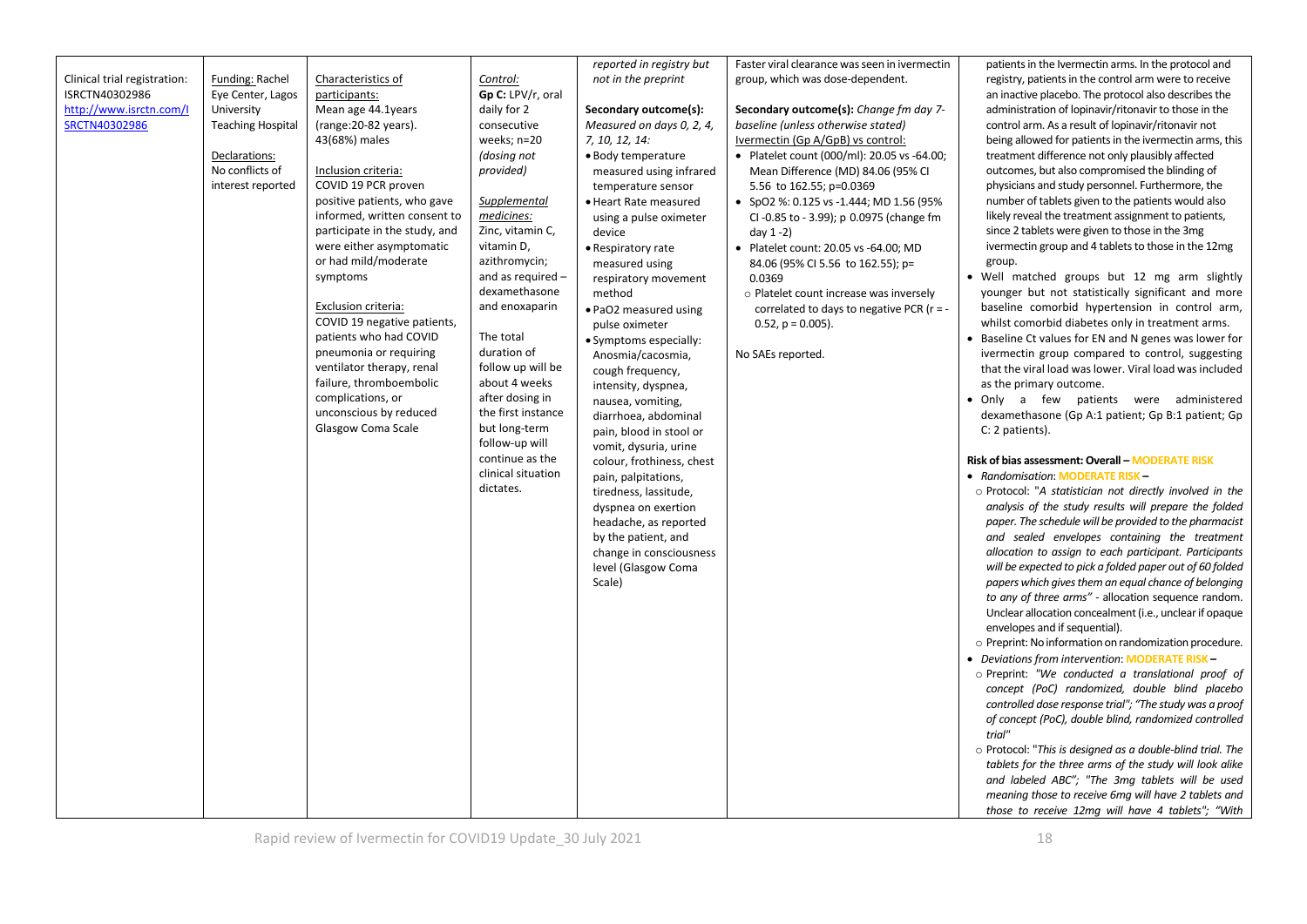|  | blinding, the drugs will be labeled as assigned by the    |
|--|-----------------------------------------------------------|
|  | statistician. The data will be entered against the label  |
|  | of the drug being taken. The name of the drug will only   |
|  | be revealed at the end of the study after data has been   |
|  | collated."                                                |
|  | o Conflicting information between the preprint and        |
|  | protocol regarding the control/ placebo.                  |
|  | o Despite being a double-blind trial, patients could have |
|  | been aware of the treatment assignment due to the         |
|  | number of tablets given. LPV/r not administered to        |
|  | patients in treatment arms and this treatment             |
|  | difference likely compromised the blinding of             |
|  | physicians and study personnel.                           |
|  | o No participant cross-over.                              |
|  | o Only co-administration of corticosteroids were          |
|  | reported (balanced between groups); but there was         |
|  | no information on administration of other co-             |
|  | interventions.                                            |
|  | o ITT analysis as per protocol.                           |
|  | • Attrition: LOW RISK - 140 randomised/140 analyzed       |
|  | • Measurement of the outcome: LOW RISK - Unclear          |
|  | blinding; no information on blinding of outcome           |
|  | assessor; but risk assessed to be low for the outcomes:   |
|  | Mortality, time to viral negative conversion.             |
|  | • Selection of the reported results: LOW RISK - The       |
|  | protocol, statistical analysis plan and registry were     |
|  | available.                                                |
|  | o Mortality was not an outcome pre-specified in the       |
|  | protocol or registry but should be reported even if not   |
|  | planned.                                                  |
|  | o Time to viral negative conversion was pre-specified as  |
|  | reported.                                                 |
|  | o Results were not selected from multiple outcome         |
|  | measurements or analyses of the data.                     |
|  | o Trial analyzed as pre-specified.                        |

| <b>IVERMECTIN vs HYDROXYCHLOROQUINE - 3 RCTs</b> |                     |                                                           |                   |                 |                     |                 |  |
|--------------------------------------------------|---------------------|-----------------------------------------------------------|-------------------|-----------------|---------------------|-----------------|--|
| <b>Citation</b>                                  | <b>Study design</b> | Population                                                | Intervention      | <b>Outcomes</b> | <b>Effect sizes</b> | <b>Comments</b> |  |
|                                                  |                     |                                                           | <b>VS</b>         |                 |                     |                 |  |
|                                                  |                     |                                                           | <b>Comparator</b> |                 |                     |                 |  |
| Elgazzar et al. <sup>5</sup> Efficacy            |                     | Preprint publication retracted, as trial data fraudulent. |                   |                 |                     |                 |  |
| and Safety of Ivermectin                         |                     |                                                           |                   |                 |                     |                 |  |
| for Treatment and                                |                     |                                                           |                   |                 |                     |                 |  |
| prophylaxis of COVID-19                          |                     |                                                           |                   |                 |                     |                 |  |
| Pandemic. Research                               |                     |                                                           |                   |                 |                     |                 |  |
| Square 28 Dec 2020.                              |                     |                                                           |                   |                 |                     |                 |  |

<sup>5</sup> Elgazzar A, Hany B, Youssef SA *et al*. Efficacy and Safety of Ivermectin for Treatment and prophylaxis of COVID-19 Pandemic. Research Square 28 Dec 2020. <u>https://doi.org/10.21203/rs.3.rs-100956/v3</u>

Rapid review of Ivermectin for COVID19 Update\_30 July 2021 19 November 2014 19:30 19:30 19:30 19:30 19:30 19:3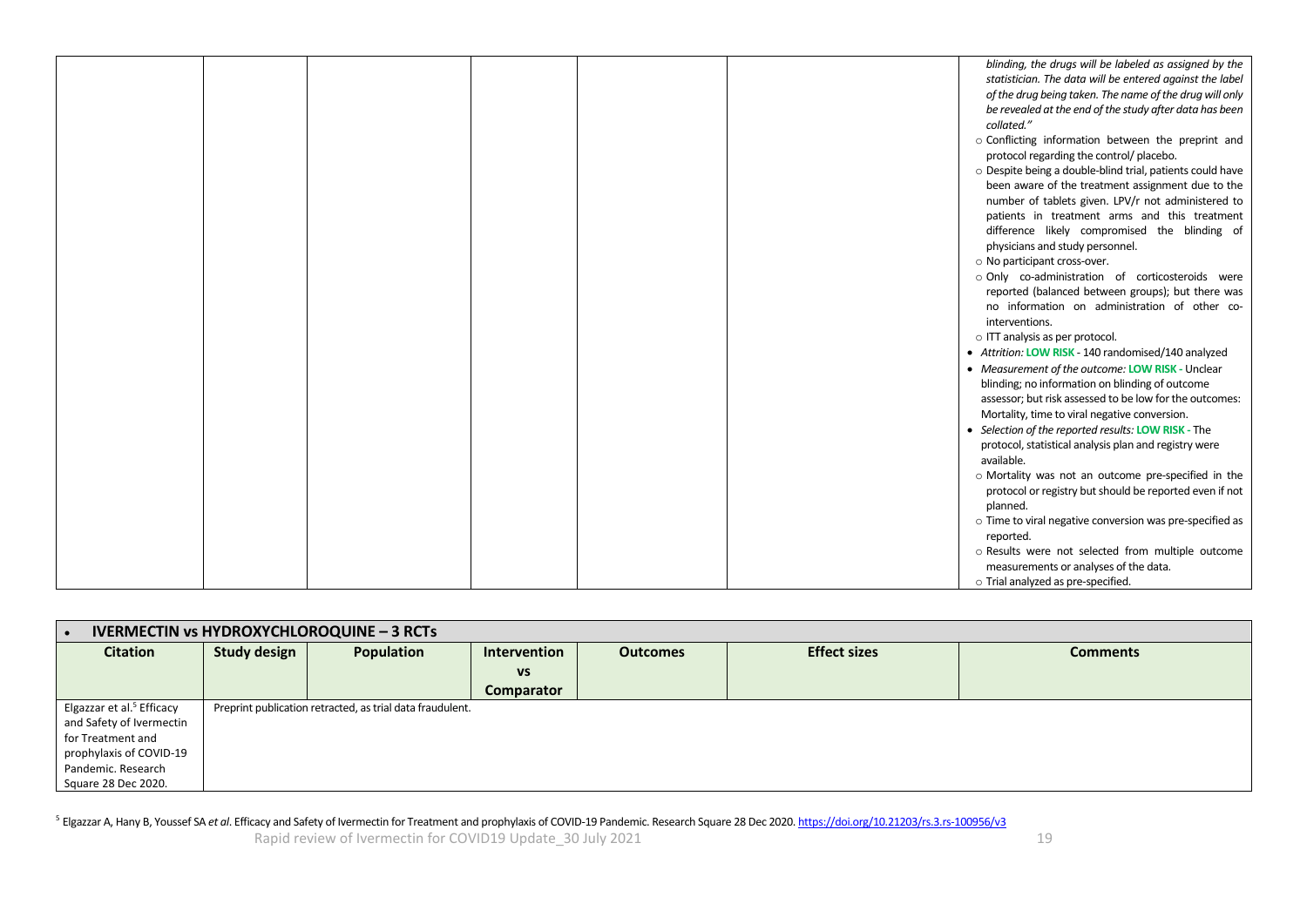| https://doi.org/10.21203                |                     |                                                            |                    |                           |                                                  |                                                             |
|-----------------------------------------|---------------------|------------------------------------------------------------|--------------------|---------------------------|--------------------------------------------------|-------------------------------------------------------------|
| /rs.3.rs-100956/v3                      |                     |                                                            |                    |                           |                                                  |                                                             |
|                                         |                     |                                                            |                    |                           |                                                  |                                                             |
| Clinical trial registration:            |                     |                                                            |                    |                           |                                                  |                                                             |
| NCT04668469                             |                     |                                                            |                    |                           |                                                  |                                                             |
| Beltran-Gonzalez et al.,                | RCT, blinded,       | Sample size:                                               | Intervention:      | Primary outcome(s):       | <b>Primary outcome(s):</b>                       | • Pre-print article and trial registry was used in data     |
| 2021 <sup>6</sup> . Efficacy and safety | single centre       | $n=106$ ( $n_1=36$ / $n_2=37$ / $n_3=33$ )                 | Ivermectin         | In the report             | Ivermectin vs control vs HCQ:                    | extraction and assessment of risk of bias (Neither study    |
| of Ivermectin and                       | (Mexico)            |                                                            | $(n_1=36)$         | Not reported              | • Average hospital stay: days (IQR):             | protocol nor statistical analysis plan was available).      |
| Hydroxychloroquine in                   |                     | Disease severity:                                          |                    |                           | $\circ$ 6 (4 to 11) vs 5 (4 to 7) vs 7 (3 to 9), | • Inclusion criteria in registry and the pre-print article  |
| patients with severe                    | Phase 3 study       | <b>Hospitalised patients</b>                               | Control:           | In the registry:          | $p=0.43$                                         | differ slightly - pre-print article also included hypoxemic |
| COVID-19. A randomized                  |                     |                                                            | Placebo $(n_2=37)$ | • Mean days of hospital   |                                                  | respiratory failure or acute clinical deterioration of pre- |
| controlled trial. MedRxiv,              | Follow-up           | Patient characteristics:                                   |                    | stay at 3 months          | • Respiratory deterioration/death (n):           | existing lung or heart disease.                             |
| 23 February 2021.                       | duration (days):    | Mean age: 53 years                                         | Treatment 2:       | • Rate of Respiratory     | $\circ$ 8 (22.2%) vs 9 (24.3%) vs 6 (18.1%),     | • Some pre-stated primary (i.e., mean of oxygenation        |
| https://www.medrxiv.org                 | not clear           | 66 (62%) males                                             | Hydroxychloroqui   | deterioration,            | $p=0.83$                                         | index delta) and secondary (i.e., mean time to negative     |
| /content/10.1101/2021.0                 |                     |                                                            | $ne (n_3 = 33)$    | requirement of invasive   |                                                  | PCR) outcomes were not reported.                            |
| 2.18.21252037v1                         | Funding:            | Inclusion criteria:                                        |                    | mechanical ventilation    | $\bullet$ Death (n):                             | • Patients considered at high risk of development of QT     |
|                                         | Public/non profit   | 16 to 90 years; hospitalized;                              | Concomitant        | or dead, at 3 months      | $\circ$ 5 (13.8%) vs 6 (16.25)% vs 2 (6%),       | interval prolongation due to hydroxychloroquine were        |
| Clinical trial registration:            | (Aguascalienes      | positive RT-PCR for SARS-CoV-                              | medicines:         | Mean of oxygenation       | $p=0.42$                                         | only randomized to the ivermectin or placebo arms.          |
| NCT04391127                             | <b>State Health</b> | 2 by nasal and oropharyngeal                               | Not reported.      | findex delta, at 3 months |                                                  | • The trial was terminated due to a reduction in eligible   |
|                                         | Institute)          | swabbing; pneumonia,                                       |                    |                           |                                                  | participants. As a result, the target sample size was not   |
|                                         |                     | diagnosed by X-ray or CT scan,                             |                    |                           |                                                  | achieved.                                                   |
|                                         | Declarations:       | with a pattern suggesting                                  |                    |                           |                                                  |                                                             |
|                                         | None                | involvement due to                                         |                    |                           |                                                  | Risk of bias assessment: Overall - MODERATE RISK            |
|                                         |                     | coronavirus; recent hypoxemic                              |                    |                           |                                                  | • Randomisation: MODERATE RISK - Allocation                 |
|                                         |                     | respiratory failure or acute                               |                    |                           |                                                  | sequence random, but allocation sequence                    |
|                                         |                     | clinical deterioration of pre-                             |                    |                           |                                                  | concealment unclear.                                        |
|                                         |                     | existing lung or heart disease.                            |                    |                           |                                                  | • Deviations from intervention: LOW RISK - double-          |
|                                         |                     |                                                            |                    |                           |                                                  | blinded study.                                              |
|                                         |                     | <b>Exclusion Criteria:</b><br>Required high oxygen volumes |                    |                           |                                                  | • Attrition: LOW RISK - 106/106 patients analyzed.          |
|                                         |                     | (face mask > 10 L/ min); had                               |                    |                           |                                                  | • Measurement of the outcome: LOW RISK - Blinded            |
|                                         |                     | predictors of a poor response                              |                    |                           |                                                  | study (outcome assessor).                                   |
|                                         |                     | to high-flow oxygen nasal                                  |                    |                           |                                                  | • Selection of the reported results: MODERATE RISK          |
|                                         |                     | prong therapy; required                                    |                    |                           |                                                  | o Only the trial registry was available.                    |
|                                         |                     | mechanical ventilation                                     |                    |                           |                                                  | $\circ$ Outcomes not pre-specified in the registry          |
|                                         |                     |                                                            |                    |                           |                                                  | o No information on whether the result was                  |
|                                         |                     |                                                            |                    |                           |                                                  | selected from multiple outcome measurements                 |
|                                         |                     |                                                            |                    |                           |                                                  | or analyses of the data.                                    |
|                                         |                     |                                                            |                    |                           |                                                  | o Risk assessed to be some concerns for the                 |
|                                         |                     |                                                            |                    |                           |                                                  | outcomes: mortality (D28) and<br>clinical                   |
|                                         |                     |                                                            |                    |                           |                                                  | improvement (D28).                                          |
|                                         |                     |                                                            |                    |                           |                                                  | • Authors concluded that, "In non-critical hospitalized     |
|                                         |                     |                                                            |                    |                           |                                                  | patients with COVID-19 pneumonia, neither                   |
|                                         |                     |                                                            |                    |                           |                                                  | ivermectin nor hydroxychloroquine decreases the             |
|                                         |                     |                                                            |                    |                           |                                                  | number of in-hospital days, respiratory deterioration,      |
|                                         |                     |                                                            |                    |                           |                                                  | or deaths".                                                 |

<sup>6</sup> Beltran Gonzalez JL, González Gámez M, Mendoza Enciso EA, et al. Efficacy and safety of Ivermectin and Hydroxychloroquine in patients with severe COVID-19. A randomized controlled trial. MedRxiv, 23 February 2021. <https://www.medrxiv.org/content/10.1101/2021.02.18.21252037v1>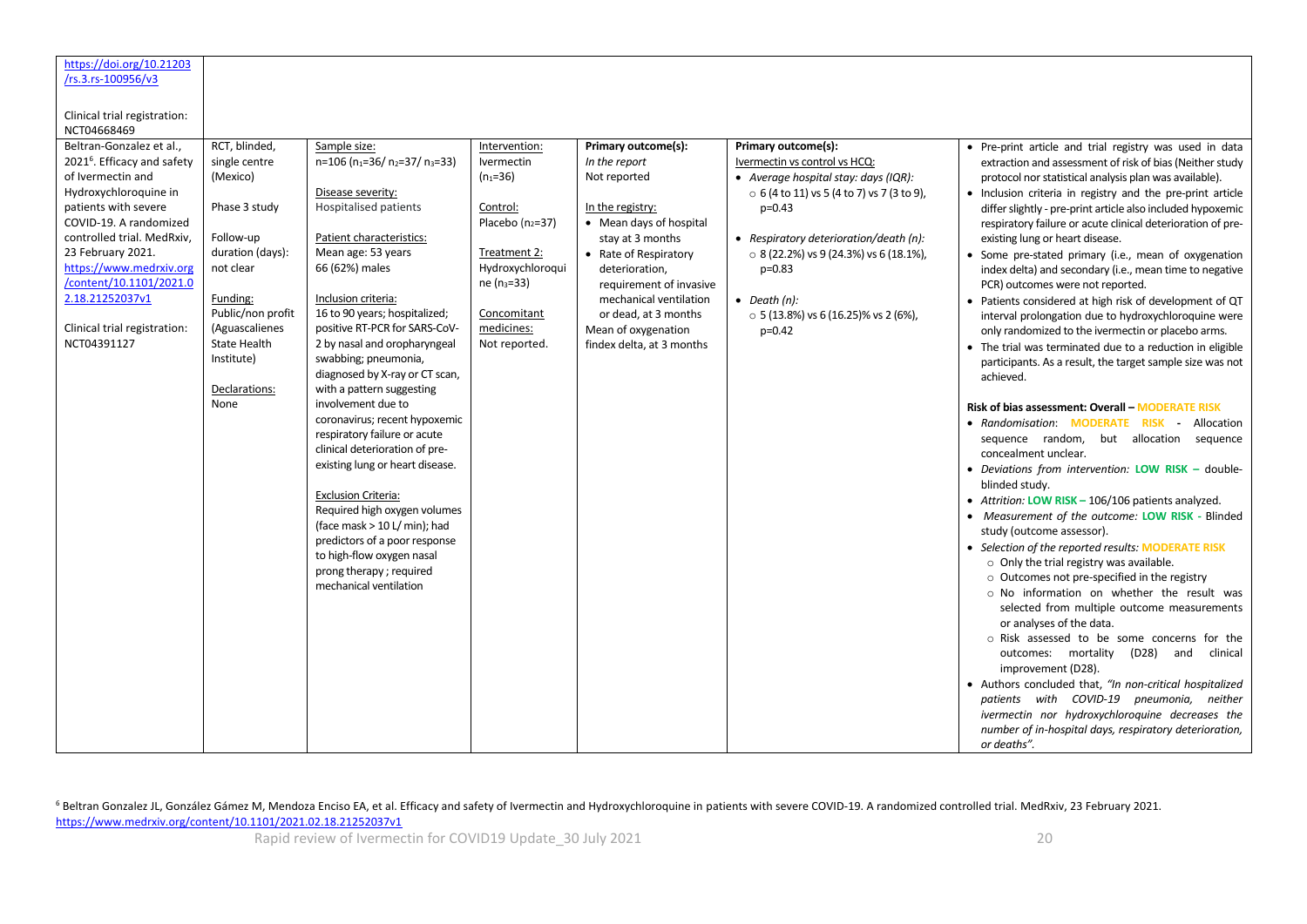| • The prospective trial registry was available. There      |
|------------------------------------------------------------|
|                                                            |
| were no differences between the published article          |
| and the registry in population or interventions.           |
|                                                            |
| . No study protocol or statistical analysis plan was       |
|                                                            |
|                                                            |
| · High number of exclusions (61%), mostly due to           |
| previous use of investigated medications before            |
|                                                            |
| Risk of bias assessment: Overall - MODERATE RISK           |
| • Randomisation: LOW RISK - "An electronically             |
| generated randomization list was prepared by an            |
| independent statistician. This randomization list linked   |
| the participant in chronological order of inclusion to the |
| numbered treatment bottle, blindly. A non-blinded          |
| pharmacist was responsible to assign the intervention.     |
| The bottles were numbered, and they contained an           |
| equal number of tablets, equally arranged in blister       |
| sheet with the daily intake schedule" - Allocation         |
| sequence concealment and allocation concealment            |
|                                                            |
| • Deviations from intervention: LOW RISK - Double          |
|                                                            |
| o Anticoagulants and corticosteroids administered to       |
| all 3 study group, but no detailed information on          |
|                                                            |
|                                                            |
| • Attrition: LOW RISK - 168 randomised/168 analyzed        |
| • Measurement of the outcome: MODERATE RISK -              |
| Double-blinded study, but unclear whether outcome          |
| assessor was blinded - protocol and statistical plan not   |
|                                                            |
| • Selection of the reported results: MODERATE RISK -       |
| Primary outcomes not clearly described in the report,      |
| but described in the register. The protocol and            |
| statistical analysis plan were not available for further   |
|                                                            |
|                                                            |
| Authors concluded that, "Although CQ, HCQ or               |
| ivermectin revealed a favorable safety profile, the        |
| tested drugs do not reduce the need for supplemental       |
| oxygen, ICU admission, invasive ventilation or death, in   |
| patients hospitalized with a severe form of COVID-19".     |
|                                                            |

<sup>7</sup> Galan LEB, Santos NMD, Asato MS, *et al*. Phase 2 randomized study on chloroquine, hydroxychloroquine or ivermectin in hospitalized patients with severe manifestations of SARS-CoV-2 infection. Pathog Glob Health. 2021 Jun;115(4):235-242[. https://pubmed.ncbi.nlm.nih.gov/33682640/](https://pubmed.ncbi.nlm.nih.gov/33682640/)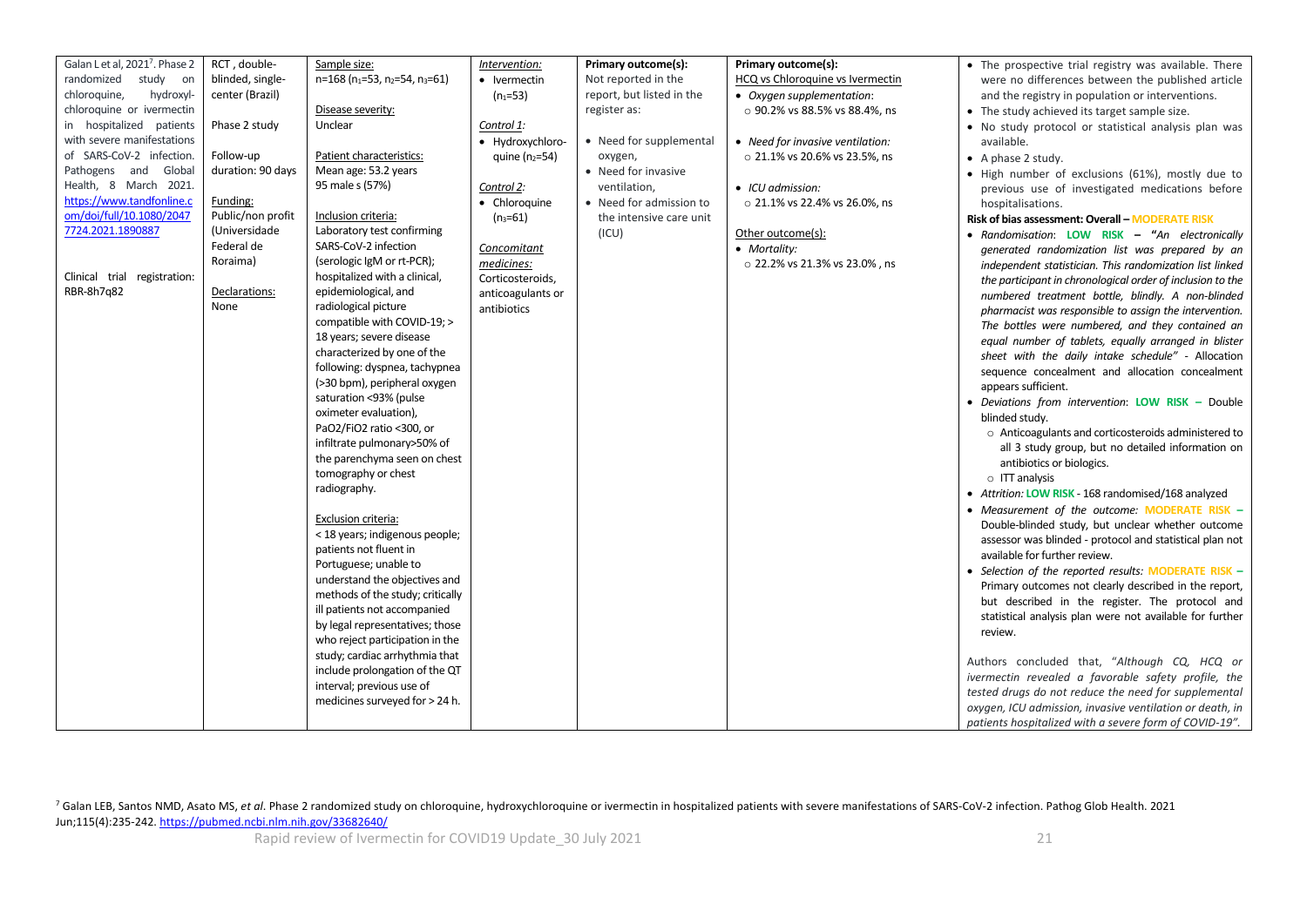| IVERMECTIN+DOXYCYCLINE vs HYDROXYCHLOROQUINE+AZITHROMYCIN - 1 RCT                                                                                                                                                                                                          |                                                                                                                                                                                                                                                                                                                                                       |                                                                                                                                                                                                                                                                                                                                                                                                                                                                                                                                                  |                                                                                                                                                                                                                                                                                                                                                                                                                  |                                                                                         |                                                                                                                                                                                                                                                                                                                                                                                                                                                                                                                                                                                                                                                                                                                                                                                                                                                      |                                                                                                                                                                                                                                                                                                                                                                                                                                                                                                                                                                                                                                                                                                                                                                                                                                                                                                                                                                                                                                                                                                                                                                                                                                                                                                                                                                                                                                    |  |
|----------------------------------------------------------------------------------------------------------------------------------------------------------------------------------------------------------------------------------------------------------------------------|-------------------------------------------------------------------------------------------------------------------------------------------------------------------------------------------------------------------------------------------------------------------------------------------------------------------------------------------------------|--------------------------------------------------------------------------------------------------------------------------------------------------------------------------------------------------------------------------------------------------------------------------------------------------------------------------------------------------------------------------------------------------------------------------------------------------------------------------------------------------------------------------------------------------|------------------------------------------------------------------------------------------------------------------------------------------------------------------------------------------------------------------------------------------------------------------------------------------------------------------------------------------------------------------------------------------------------------------|-----------------------------------------------------------------------------------------|------------------------------------------------------------------------------------------------------------------------------------------------------------------------------------------------------------------------------------------------------------------------------------------------------------------------------------------------------------------------------------------------------------------------------------------------------------------------------------------------------------------------------------------------------------------------------------------------------------------------------------------------------------------------------------------------------------------------------------------------------------------------------------------------------------------------------------------------------|------------------------------------------------------------------------------------------------------------------------------------------------------------------------------------------------------------------------------------------------------------------------------------------------------------------------------------------------------------------------------------------------------------------------------------------------------------------------------------------------------------------------------------------------------------------------------------------------------------------------------------------------------------------------------------------------------------------------------------------------------------------------------------------------------------------------------------------------------------------------------------------------------------------------------------------------------------------------------------------------------------------------------------------------------------------------------------------------------------------------------------------------------------------------------------------------------------------------------------------------------------------------------------------------------------------------------------------------------------------------------------------------------------------------------------|--|
| <b>Citation</b>                                                                                                                                                                                                                                                            | <b>Study design</b>                                                                                                                                                                                                                                                                                                                                   | Population                                                                                                                                                                                                                                                                                                                                                                                                                                                                                                                                       | Intervention                                                                                                                                                                                                                                                                                                                                                                                                     | <b>Outcomes</b>                                                                         | <b>Effect sizes</b>                                                                                                                                                                                                                                                                                                                                                                                                                                                                                                                                                                                                                                                                                                                                                                                                                                  | <b>Comments</b>                                                                                                                                                                                                                                                                                                                                                                                                                                                                                                                                                                                                                                                                                                                                                                                                                                                                                                                                                                                                                                                                                                                                                                                                                                                                                                                                                                                                                    |  |
|                                                                                                                                                                                                                                                                            |                                                                                                                                                                                                                                                                                                                                                       |                                                                                                                                                                                                                                                                                                                                                                                                                                                                                                                                                  | <b>VS</b>                                                                                                                                                                                                                                                                                                                                                                                                        |                                                                                         |                                                                                                                                                                                                                                                                                                                                                                                                                                                                                                                                                                                                                                                                                                                                                                                                                                                      |                                                                                                                                                                                                                                                                                                                                                                                                                                                                                                                                                                                                                                                                                                                                                                                                                                                                                                                                                                                                                                                                                                                                                                                                                                                                                                                                                                                                                                    |  |
|                                                                                                                                                                                                                                                                            |                                                                                                                                                                                                                                                                                                                                                       |                                                                                                                                                                                                                                                                                                                                                                                                                                                                                                                                                  | Comparator                                                                                                                                                                                                                                                                                                                                                                                                       |                                                                                         |                                                                                                                                                                                                                                                                                                                                                                                                                                                                                                                                                                                                                                                                                                                                                                                                                                                      |                                                                                                                                                                                                                                                                                                                                                                                                                                                                                                                                                                                                                                                                                                                                                                                                                                                                                                                                                                                                                                                                                                                                                                                                                                                                                                                                                                                                                                    |  |
| Chowdhury et al. <sup>8</sup> A<br>comparative study on<br>Ivermectin-Doxycycline<br>and Hydroxychloroquine-<br>Azithromycin therapy on<br>COVID19 patients. EJMO,<br>2021<br>https://ejmo.org/10.1474<br>4/ejmo.2021.16263/<br>Clinical trial registration<br>NCT04434144 | RCT, single<br>centre (health<br>complex in<br>Bangladesh;<br>though<br>registered as an<br>observational<br>study on<br>clinicaltrials.gov.<br>Study phase not<br>reported, as<br>registered as an<br>observational<br>study in trial<br>registry<br>Follow-up<br>duration (days):<br>35<br>Funding: No<br>specific funding<br>Declarations:<br>None | Sample size:<br>n=125 (ivermectin+<br>doxycyline gp: n=63;<br>HCQ+azithromycin gp n=62)<br>Enrolled patients treated as<br>outpatients.<br>Disease severity:<br>Mild<br>Characteristics of<br>participants:<br>Mean age: 33.8 years<br>90 males<br>Inclusion criteria:<br>SARS-CoV-2 infection<br>diagnosed by RT PCR<br>with/without symptom(s) at<br>a health complex; ≥95%<br>oxygen saturation (pulse<br>oximeter measurement);<br>normal or near-normal chest<br>radiograph in patients with<br>respiratory symptoms<br>Exclusion criteria: | Intervention:<br>• Ivermectin +<br>doxycycline<br>(200)<br>mcg/kg/100<br>mg)<br>$\bullet$ Co-<br>Intervention:<br>Standard care<br>· Duration:<br>Once-off+10<br>day<br>Control:<br>$\bullet$ HCQ +<br>azithromycin<br>(200 mg/500<br>mg)<br>· Duration: 10<br>days+5 days<br>Standard of care:<br>Not reported and<br>symptomatic<br>treatment<br>for<br>fever, headache,<br>cough, myalgia,<br>etc provided to | Primary outcome(s):<br>A negative PCR and<br>resolution of symptoms.<br>Adverse events. | Primary outcome(s):<br>Ivermectin+doxycycline group vs<br>HCQ+azithromycin:<br>• Negative PCR for SARS-CoV-2: Ivermectin<br>+ doxycycline gp (100%) at a mean of<br>8.93 days (8 to 13days) vs of<br>HCQ+azithromycin gp (96.36%; 54/56) at<br>a mean of 9.33 days (5 to 15 days);<br>$p = 0.2314$<br>· Resolution of symptoms; Mean duration<br>of symptomatic recovery was 5.93 days (5<br>to 10 days) vs 6.99days (4 to 12 days),<br>p=0.071.<br>• Adverse events:<br>$\circ$ Possible ADRs: 31.67% vs 46.43%<br>o Ivermectin + doxycycline gp: lethargy<br>in 14(23.3%), nausea in 11(18.3%),<br>and occasional vertigo in 7(11.66%)<br>O HCQ+azithromycin gp: 13(23.21%)<br>mild blurring of vision and headache;<br>22(39.2%) increased lethargy and<br>dizziness, 10(17.85%) occasional<br>palpitation, and 9(16.07%) nausea and<br>vomiting. | • Study registered as an observational single center study,<br>retrospectively after enrollment was already completed<br>(NCT04434144). However, methodology describes a<br>RCT.<br>• Study information including study results are available as<br>pre-print format and in the trial registry.<br>· Outcomes not registered in the registry were reported in<br>the article.<br>• There is no change from the trial registration in the<br>intervention and control treatments.<br>• Results submitted to ClinicalTrials.gov by the sponsor or<br>investigator is not posted, pending quality control review<br>for apparent errors, deficiencies, or inconsistencies<br>(results returned to investigator 19 August 2020).<br>. Baseline comorbidities of patients not provided for; to<br>determine confounding.<br>. New signals of harm <sup>26</sup> associated with chloroquine-<br>azithromycin in the control group may have contributed<br>to the apparent benefit of ivermectin.<br>. New signals of harm associated with chloroquine-<br>azithromycin in the control group may have contributed<br>to the apparent benefit of ivermectin.<br>Risk of bias assessment: Overall - HIGH RISK<br>. Randomisation: HIGH RISK - Allocation of study<br>participants probably not concealed as "Randomization<br>was done using an odd-even methodology applied to<br>registration numbers, in a consecutive fashion in a 1:1 |  |
|                                                                                                                                                                                                                                                                            |                                                                                                                                                                                                                                                                                                                                                       | Unstable comorbid<br>conditions (bronchial<br>asthma, COPD, ischemic                                                                                                                                                                                                                                                                                                                                                                                                                                                                             | all, details not<br>provided.                                                                                                                                                                                                                                                                                                                                                                                    |                                                                                         |                                                                                                                                                                                                                                                                                                                                                                                                                                                                                                                                                                                                                                                                                                                                                                                                                                                      | ratio, by the hospital registration office".<br>· Deviations from intervention: MODERATE RISK -<br>Unblinded study.                                                                                                                                                                                                                                                                                                                                                                                                                                                                                                                                                                                                                                                                                                                                                                                                                                                                                                                                                                                                                                                                                                                                                                                                                                                                                                                |  |
|                                                                                                                                                                                                                                                                            |                                                                                                                                                                                                                                                                                                                                                       | heart disease, uncontrolled<br>diabetes mellitus, advanced<br>renal and hepatic disease,<br>carcinoma); hospitalised<br>and Immuno-compromised<br>patients                                                                                                                                                                                                                                                                                                                                                                                       |                                                                                                                                                                                                                                                                                                                                                                                                                  |                                                                                         |                                                                                                                                                                                                                                                                                                                                                                                                                                                                                                                                                                                                                                                                                                                                                                                                                                                      | o No participant cross-over.<br>o No information reported on co-interventions (i.e.<br>antivirals, corticosteroids, biologics).<br>o Patients analyzed according to intervention<br>assignment.<br>• Attrition: LOW RISK - 116/125 patients analyzed.<br>o 7% missing data - 5%(3/63) in ivermectin +<br>doxycycline arm; 10%(6/62) in HCQ + azithromycin<br>arm, due to LTFU.                                                                                                                                                                                                                                                                                                                                                                                                                                                                                                                                                                                                                                                                                                                                                                                                                                                                                                                                                                                                                                                     |  |

Rapid review of Ivermectin for COVID19 Update\_30 July 2021 22 <sup>8</sup> Chowdurry ATMM, Shahbaz M, Karim MR et al. A Comparative Study on Ivermectin-Doxycycline and Hydroxychloroquine-Azithromycin Therapy on COVID-19 Patients. EJMO 2021;5(1):63-70. https://ejmo.org/10.14744/ejmo.2021.16263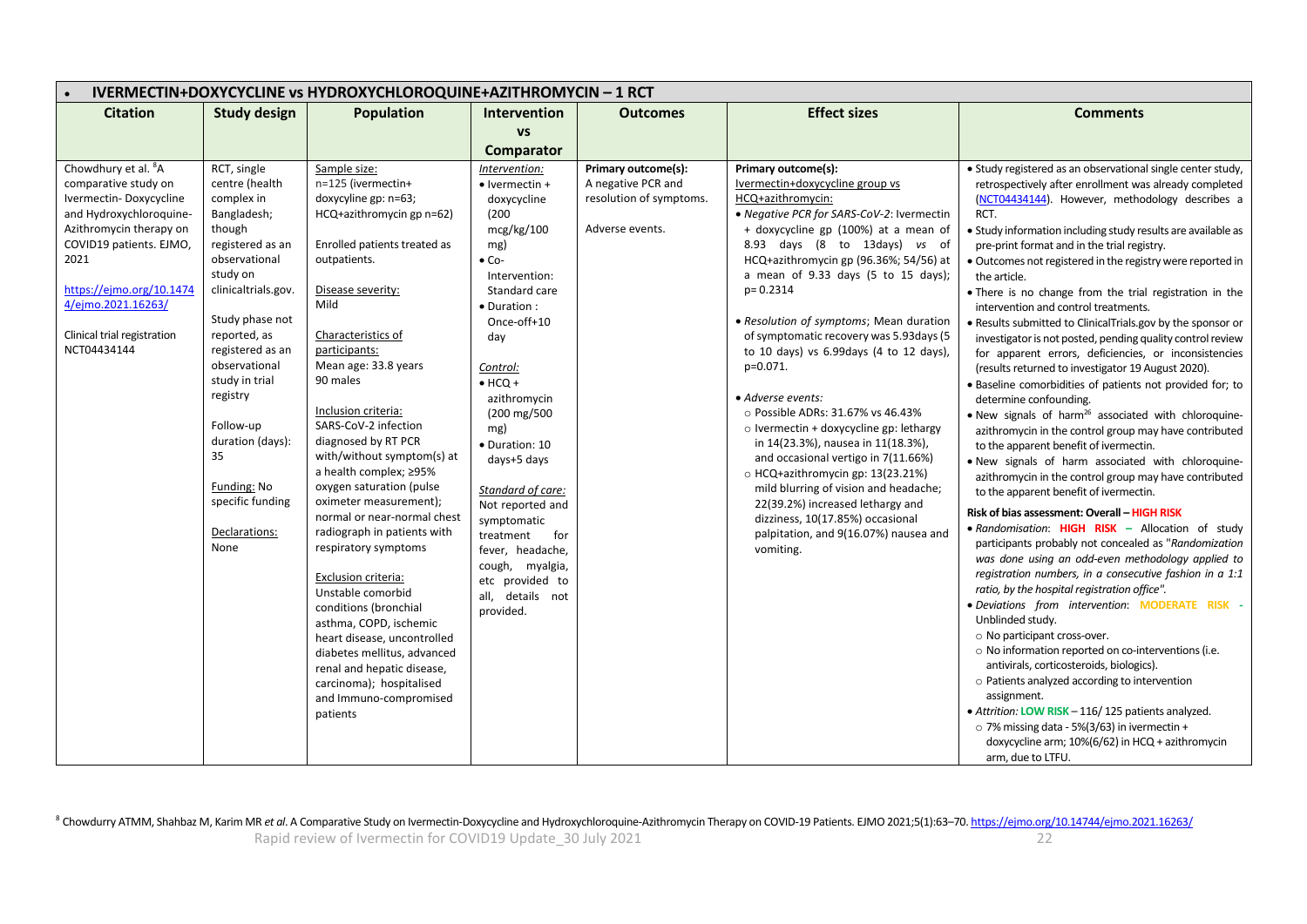|  |  |  | o Risk assessed to be low for the outcomes: Incidence          |
|--|--|--|----------------------------------------------------------------|
|  |  |  | of viral negative conversion, adverse events.                  |
|  |  |  | • Measurement of the outcome: MODERATE RISK -                  |
|  |  |  | Unblinded study.                                               |
|  |  |  | o Risk assessed to be low for the outcome: Incidence of        |
|  |  |  | viral negative conversion, an observer-reported                |
|  |  |  | outcome not involving judgement.                               |
|  |  |  | o Risk assessed to be some concerns for the outcome:           |
|  |  |  | Adverse events - contains clinically-reported events           |
|  |  |  | which can be influenced by knowledge of the                    |
|  |  |  | intervention assignment, but is not likely in the              |
|  |  |  | context of the pandemic.                                       |
|  |  |  | • Selection of the reported results: LOW RISK - trial registry |
|  |  |  | available, protocol and statistical analysis plan not          |
|  |  |  | available.                                                     |
|  |  |  | $\circ$ Reported outcomes in the preprint were aligned with    |
|  |  |  | the trial registry.                                            |
|  |  |  | o Trial probably analyzed as pre-specified.                    |
|  |  |  | o Risk assessed to be low for the outcomes: Incidence          |
|  |  |  | of viral negative conversion, adverse events.                  |
|  |  |  | Authors concluded that, "Further study is required on a        |
|  |  |  | larger scale with an increase in the duration of Ivermectin    |
|  |  |  | treatment".                                                    |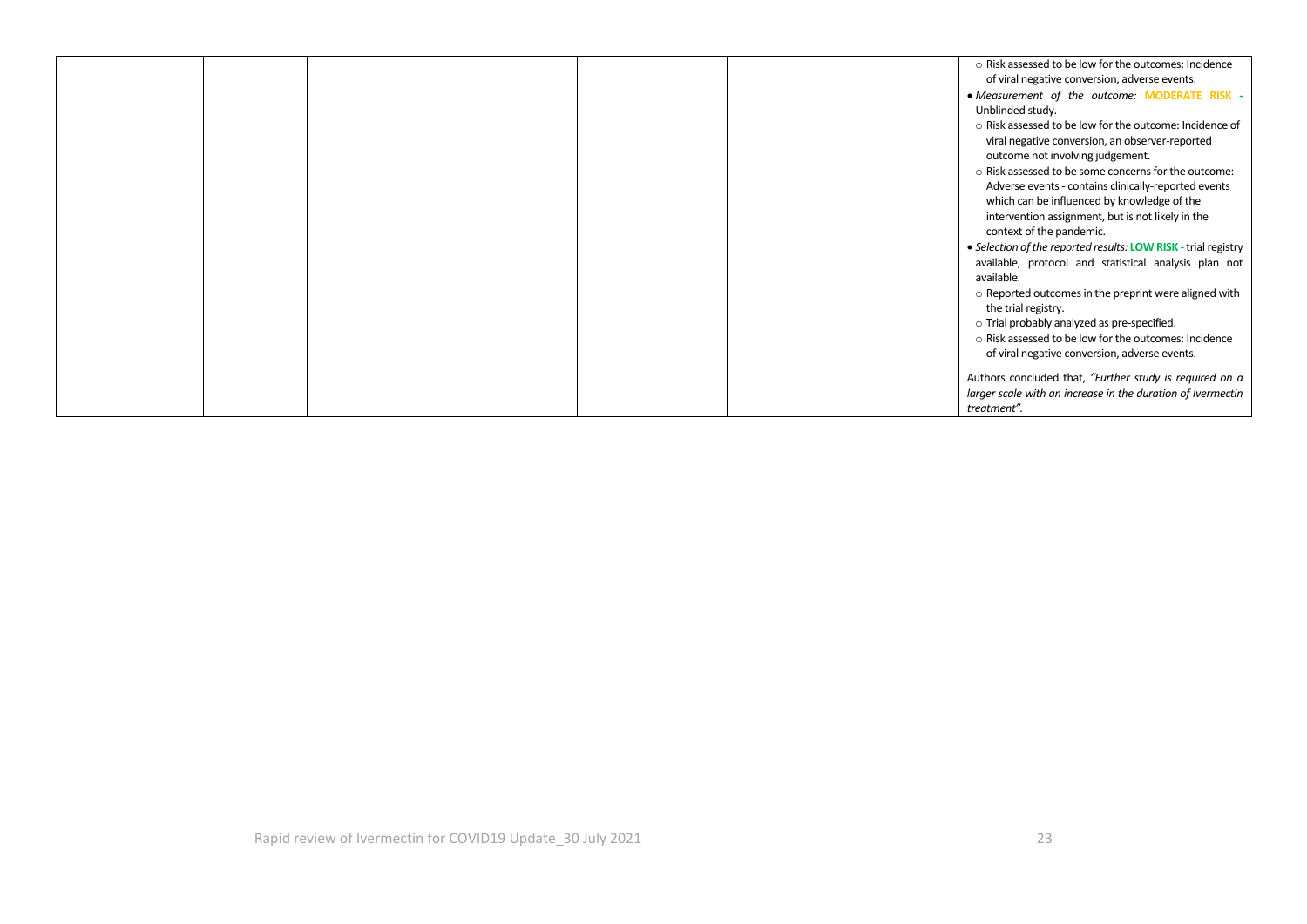### **ADDENDUM B: APPRAISAL OF THE SYSTEMATIC REVIEW BY HILL** *et al***. <sup>8</sup> ON USE OF IVERMECTIN FOR TREATMENT AND PREVENTION OF COVID-19**

### **Date: 18 June 2021**

**Evaluating the methodological quality of the Hill et al (2020)<sup>8</sup> systematic review and preliminary meta-analysis – AMSTAR 2 tool (Shea 2017<sup>9</sup> )**

| No.   | <b>Criteria</b>                                                                                                | Yes/ Partial |
|-------|----------------------------------------------------------------------------------------------------------------|--------------|
|       |                                                                                                                | Yes/No       |
| 1     | Research questions and inclusion criteria for the review included the components of PICO                       | <b>Yes</b>   |
| $2*$  | Report of the review contained an explicit statement that the review methods were established prior to the     | Partial yes  |
|       | conduct of the review and did the report justify any significant deviations from the protocol                  |              |
| 3     | Review authors explained selection of the study designs for inclusion in the review                            | Yes          |
| $4*$  | Review authors used a comprehensive literature search strategy                                                 | Partial yes  |
| 5     | Review authors perform study selection and data extraction in duplicate                                        | No           |
| 6     | Review authors provided a list of excluded studies and justify the exclusions                                  | No           |
| $7*$  | Review authors described the included studies in adequate detail                                               | No           |
| 8     | Review authors used a satisfactory technique for assessing the risk of bias (RoB) in individual studies that   | Partial yes  |
|       | were included in the review                                                                                    |              |
| 9*    | Review authors reported on the sources of funding for the studies included in the review?                      | No           |
| 10    | For meta-analyses, review authors used appropriate methods for statistical combination of results              | No           |
| $11*$ | For meta-analyses, review authors assessed the potential impact of RoB in individual RCTs on the results of    | No           |
|       | the meta-analysis or other evidence synthesis                                                                  |              |
| 12    | Review authors accounted for RoB in individual RCTs when interpreting/ discussing the results of the review    | No           |
| $13*$ | Review authors provided a satisfactory explanation for, and discussion of, any heterogeneity observed in the   | No           |
|       | results of the review                                                                                          |              |
| 14    | For quantitative synthesis, review authors carried out an adequate investigation of publication bias (small    | No           |
|       | study bias) and discussed its likely impact on the results of the review                                       |              |
| $15*$ | Review authors reported any potential sources of conflict of interest, including any funding they received for | Yes**        |
|       | conducting the review                                                                                          |              |

*\* Critical domains*

*\*\*Review authors declared no conflict of interest, but the authors for this preliminary meta-analysis also included the investigators from the studies included in this review – and there may be reservations regarding the independence of this analysis.*

#### **Rating overall confidence in the results of the review**

• *High:* No or one non-critical weakness: the systematic review provides an accurate and comprehensive summary of the results of the available studies that address the question of interest

*• Moderate:* More than one non-critical weakness\*: the systematic review has more than one weakness but no critical flaws. It may provide an accurate summary of the results of the available studies that were included in the review

*• Low:* One critical flaw with or without non-critical weaknesses: the review has a critical flaw and may not provide an accurate and comprehensive summary of the available studies that address the question of interest

• *Critically low*: More than one critical flaw with or without non-critical weaknesses: the review has more than one critical flaw and should not be relied on to provide an accurate and comprehensive summary of the available studies

(\*Multiple non-critical weaknesses may diminish confidence in the review and it may be appropriate to move the overall appraisal down from moderate to low confidence).

### **OVERALL ASSESMENT: Critically low**

*Rationale:* Four flaws in critical domains (#7, 9, 11, 13)

*Conclusion:* The AMSTAR assessment suggests that the review has more than one critical flaw and should not be relied on to provide an accurate and comprehensive summary of the available studies.

*Small study effects:* Pooling of small studies with sparse numbers in the endpoints is vulnerable to incomplete data acquisition. Publication bias is one contributor to this, where small negative studies remain unpublished, but similarly powered studies with positive results are identified by search strategies. For the ivermectin mortality endpoint, a funnel plot illustrates all the reported studies lying on one side of null, pointing to the potential of 'missing' studies on the other side. (With small numbers of studies, this technique may also produce this pattern by chance.)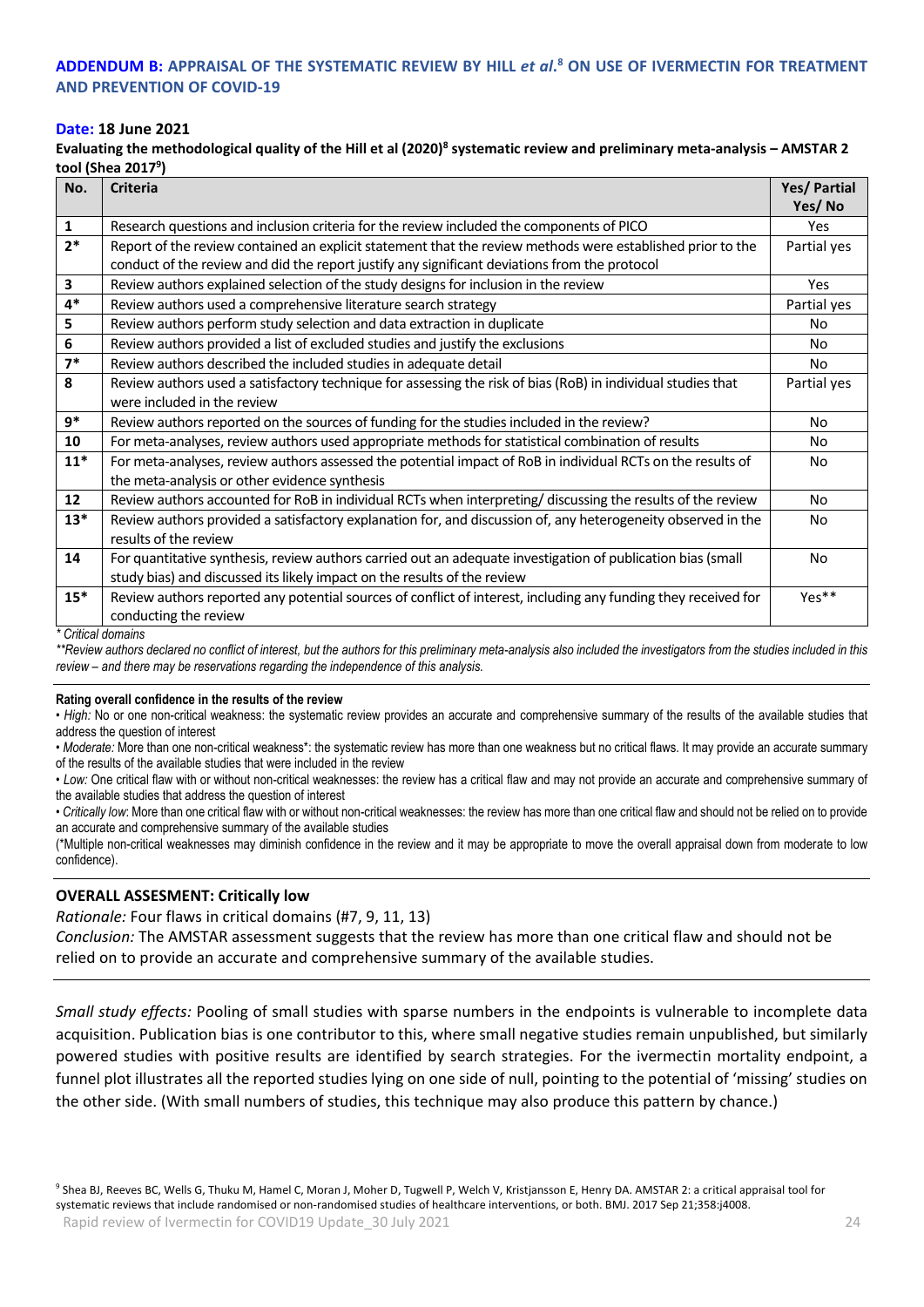

Figure 1: Funnel plot of RCTs included in the meta-analysis by Hill *et al*.

*Heterogeneity:* Statistical heterogeneity can be estimated, but with small numbers of studies and patients in endpoints, the techniques are insensitive. Clinical heterogeneity is more subjective, but the studies included in Hill's meta-analysis had dissimilar population selection criteria, and mortality in the control group varied from less than 2% to 30%. Clinical effects may still be consistent across different study populations, but in combining small studies, the influence of unmeasured variables is of concern.

This study had therefore not been included in the review.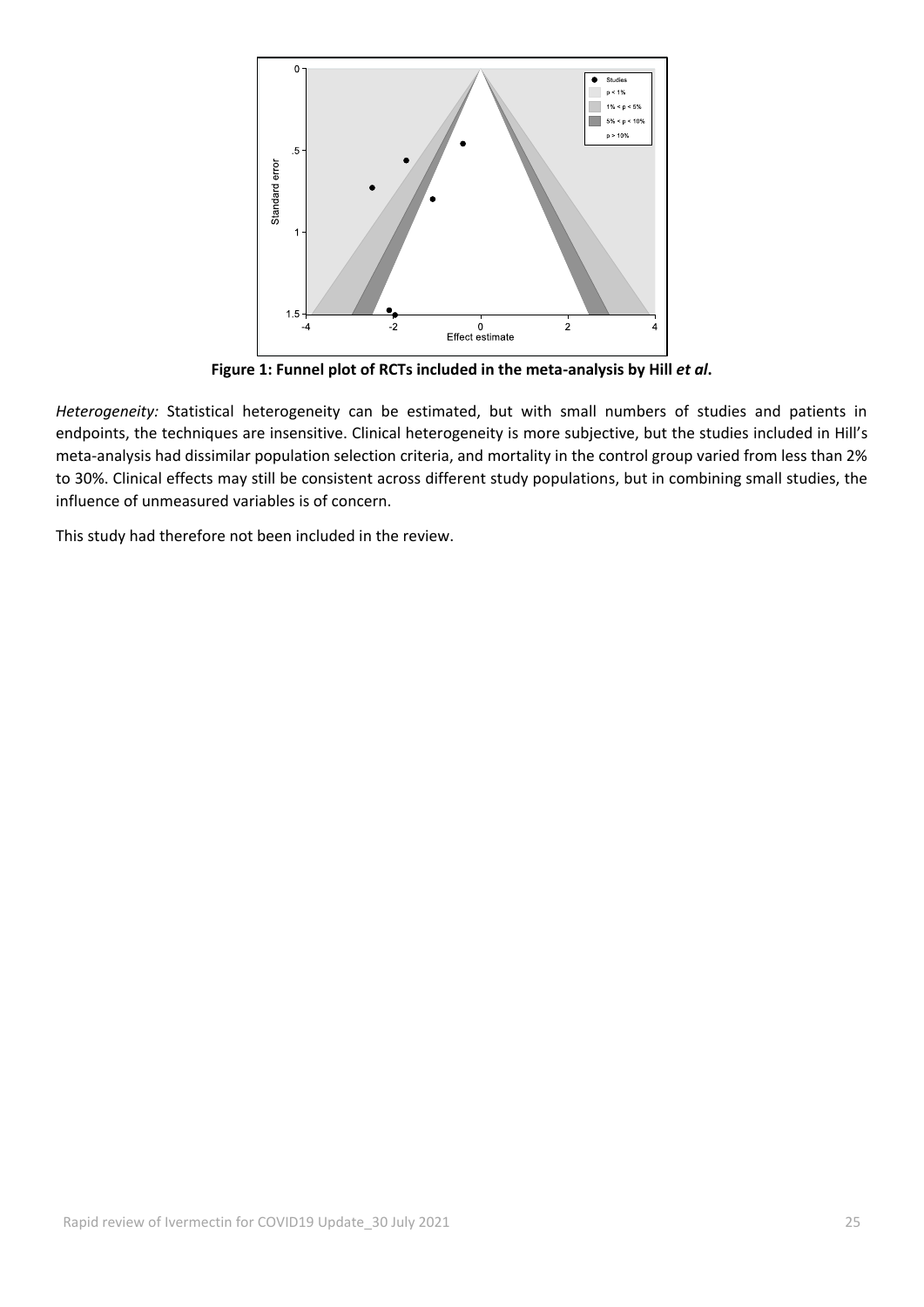### **ADDENDUM C: APPRAISAL OF THE SYSTEMATIC REVIEW BY BYRANT** *et al<sup>9</sup>* **. ON USE OF IVERMECTIN FOR TREATMENT AND PREVENTION OF COVID-19**

### **Date: 2 July 2021**

### **Overview:**

### *Rosenthal<sup>10</sup> on meta-analysis: combining apples and oranges makes sense if your goal is to produce a fruit salad.*

In the last few decades, reaching conclusions about the efficacy and safety of medical interventions has moved from reliance on expert opinion and narrative reviews to a more transparent and formalized collaborative process of searching, quality appraisal, and synthesis of all relevant evidence. The conclusions reached are critically dependent on unbiased adherence to all steps, and on the quality of the underlying evidence. A critical final process entails transforming conclusions about strength and direction of evidence into clinically useful recommendations, often by groups independent of the review process. A key principle is that decisions can and should be made using the best available evidence, even when this is imperfect.

Considerable time and effort goes into conducting high quality systematic reviews, and when done well, they are a valuable resource. Like any human endeavor, they still have vulnerabilities. The more obvious issues can be detected using quality appraisal tools such as AMSTAR2 which evaluate whether a review meets the main reporting requirements, however the tool does not address the content of the review. There are other more subtle ways in which bias can occur rendering results less reliable. The rigour of the Cochrane process, and formal collaborative use of software such as  $RevMan<sup>11</sup>$  are specifically designed to address many of these issues.

Issues which may render the conclusions of a systematic review unreliable include undeclared intellectual conflicts of interest (where reviewers may not approach a research question entirely objectively), inconsistent rigour in risk of bias assessment (where studies supporting a particular viewpoint may be reviewed more leniently), inclusion of studies of low reliability, and issues with meta-analytic methods. This last point is particularly problematic in an era where software allows almost instantaneous iterative data analysis, which makes it difficult to determine whether a submitted data analysis plan is truly based on *a priori*scientific considerations or *post hoc* adoption of the model found to yield preferred results. Other issues in meta-analytic technique, such as the handling of studies that observed no outcome events in either arm, weighting methodologies, and the handling of heterogeneity and potential small study effects, engender vigorous debate, as in many other evolving areas of statistics.

The Bryant *et al.* review raises a number of concerning methodological issues. Some of these are described in more detail below, but the key issue is that no matter how rigorous and detailed the review and statistical analysis, the evidence pool is currently too small for reliable decision making. This review focuses only on mortality as findings for all other endpoints were listed by the authors as based on low or very low quality evidence. The mortality endpoint was the only endpoint considered by the authors to be based on moderate quality evidence. For mild or moderate COVID-19, despite 11 trials, information on mortality was only available in five trials with a total of 13 deaths, and for severe COVID-19, on 5 trials, with a total of 539 patients, 200 of which were contributed by Elgazzar *et al*.'s study reviewed below. The Naiee *et al.* study, in COVID-19 of undifferentiated severity, was not included in these two subgroup analyses, but contributed to the total analysis.

Authors of reviews can draw their own conclusions from their analysis, but the aim of scientific scrutiny is to allow others to look at the same information and potentially reach different interpretations. A responsible interpretation is not that this data is irrefutable proof of efficacy, but simply that information of this quality renders efficacy conclusions highly vulnerable to change as further data becomes available.

A few specific points:

1. The data search section states that that Kory and Malik were consulted as 'experts in the field'. As members of Front Line COVID-19 Critical Care Alliance (FLCCC), a group with previously demonstrated views supporting ivermectin use, they have taken a partisan and potentially biased, position as evident in their own narrative review in the same journal. There seems little evidence of a search for experts who might hold equivocal or negative views about ivermectin.

<sup>11</sup> Review Manager (RevMan) [Computer program]. Version 5.4, The Cochrane Collaboration, 2020.

Rapid review of Ivermectin for COVID19 Update 30 July 2021 26 26

<sup>10</sup> Introduction to Meta-Analysis. Michael Borenstein, L. V. Hedges, J. P. T. Higgins and H. R. Rothstein © 2009 John Wiley & Sons, Ltd. ISBN: 978-0-470-05724-7 Chapter 40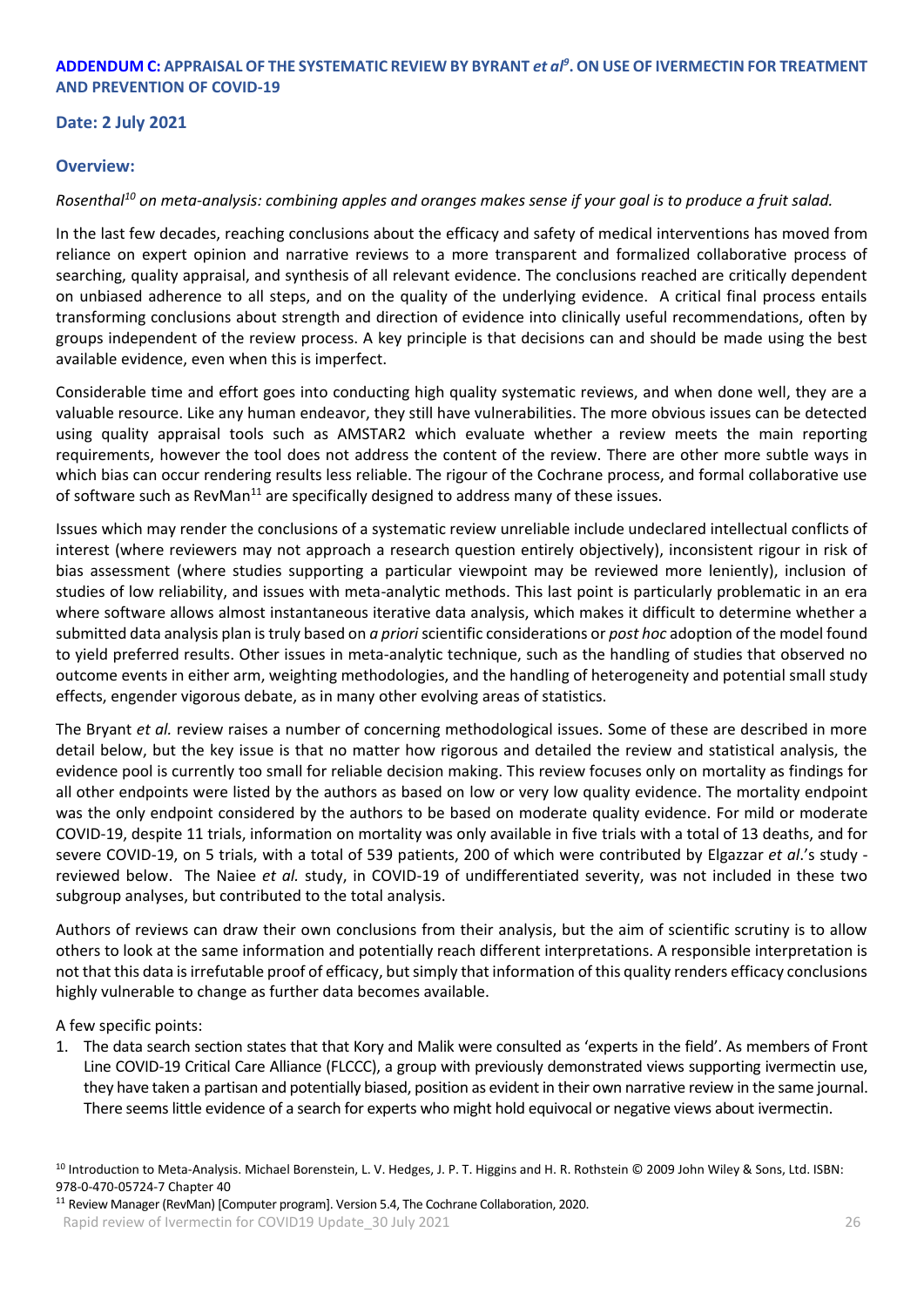- 2. The table of included studies contain several situations where 'prepublication data/manuscript in progress/ obtained via email' was stated as the origin of the data. From the perspective of scientific method, this information is not currently available for public scrutiny and has not completed a peer-review process. (Some information listed in this way in the table is now published.) This leaves the reader with little opportunity to check validity. Including all available evidence is, in principal, a good practice. However the authors specifically state that they have not considered these data as adding potential risk of bias or decreasing certainty in the findings, a position that that would not be consistently held by reviewers.
- 3. The Elgazzar *et al.* study remains in the analysis despite some other studies at high risk of bias having been removed. Elgazzar *et al*. studied the effect of ivermectin vs hydroxychloroquine in a 6-arm trial that included both patients and contacts. The two arms that received ivermectin had deaths in 0/100 and 2/100, whereas those that received hydroxychloroquine had deaths in 4/100 and 20/100. Both arms received azithromycin as part of standard of care, so effectively the comparison was ivermectin and azithromycin versus hydroxychloroquine and azithromycin. Both of the latter agents are associated with QT prolongation. In addition, allocation concealment was unclear and randomisation procedures were not described in sufficient detail, it is unclear whether any blinding occurred, and the outcomes reported in the preprint differ from those in the trial registry. Studies with an active comparator may reduce apparent efficacy if the comparator is also active against the disease, or may flatter the trial medication if the comparator causes harm. Combining such studies with studies having a placebo control may introduce uncertainty.
- 4. A sub-analysis of studies was done removing studies at high risk of bias. This means that the primary analysis contained such studies. It is difficult to reconcile this with a statement that this constitutes moderate quality evidence.
- 5. The confidence interval for ivermectin's effect on mortality in mild to moderate COVID-19 ranges from 0.06 to 0.94, reflecting the paucity of events (1 death in the intervention arm and 12 in the control, out of 11 included studies, 6 of which (55%) observed no deaths in either arm). The confidence interval for use in severe COVID-19 includes 1, and thus is not statistically significant, even when including data from Elgazzar *et al.* Most of the other endpoints were contributed by the Fonseca study, one of only three considered at low risk of bias. Overall, one of the challenges with reviews of small trials is recognizing the 'fragility' of the results. When the number of deaths is so low, shifting one or two events from the ivermectin group to the control would change the result substantially from statistically significant to not $12$ .
- 6. Another way of demonstrating the frailty of the evidence is using the authors' own study assessments. In the main forest plot, they include trials they indicate are at high risk of bias. In sensitivity analysis, these are removed. Another sensitivity analysis removes trials with active comparators. If both are done together (removing studies at high risk of bias and those with active comparators), no studies on severe COVID-19 remain, and the three remaining studies in mild COVID-19 together with the single study on mixed severity have a total of 24 events, with two thirds of the weight then provided by the Niaee *et al*. study.

### **Conclusion**

Using evidence in clinical decision making requires meticulous attention to assessing both the quality of individual trials and how the information is pooled in a meta-analysis. Trials can be considered potentially misleading if their design, conduct, or reporting raise concerns; there is sound empiric evidence that failure to exercise caution in the face of these warning quality signs makes it highly likely that any conclusions drawn will be overturned by subsequent evidence.

As Guyatt et al.<sup>6</sup> stated, "Early trials addressing a particular question will, particularly if small, substantially overestimate the treatment effect. A systematic review of these early trials will also generate a spuriously large effect estimate. These considerations argue for skepticism regarding evidence summaries that generate apparent benefits, or harms, of therapy with what appear to be satisfactorily narrow CIs on the basis of small trials with relatively few events."

The Bryant *et al.* review contains data not yet available for peer review, includes in the primary analysis studies labeled by the authors themselves as at high risk of bias, and found low or very low quality evidence for all endpoints except mortality. After removal of trials at high risk of bias or with active comparators, the few remaining studies, with very few total events, are insufficient to provide reliable information. The sensible and responsible conclusion from this review is notthat ivermectin is likely to be effective, but rather that there is currently insufficient evidence to justify recommending widespread use of this agent.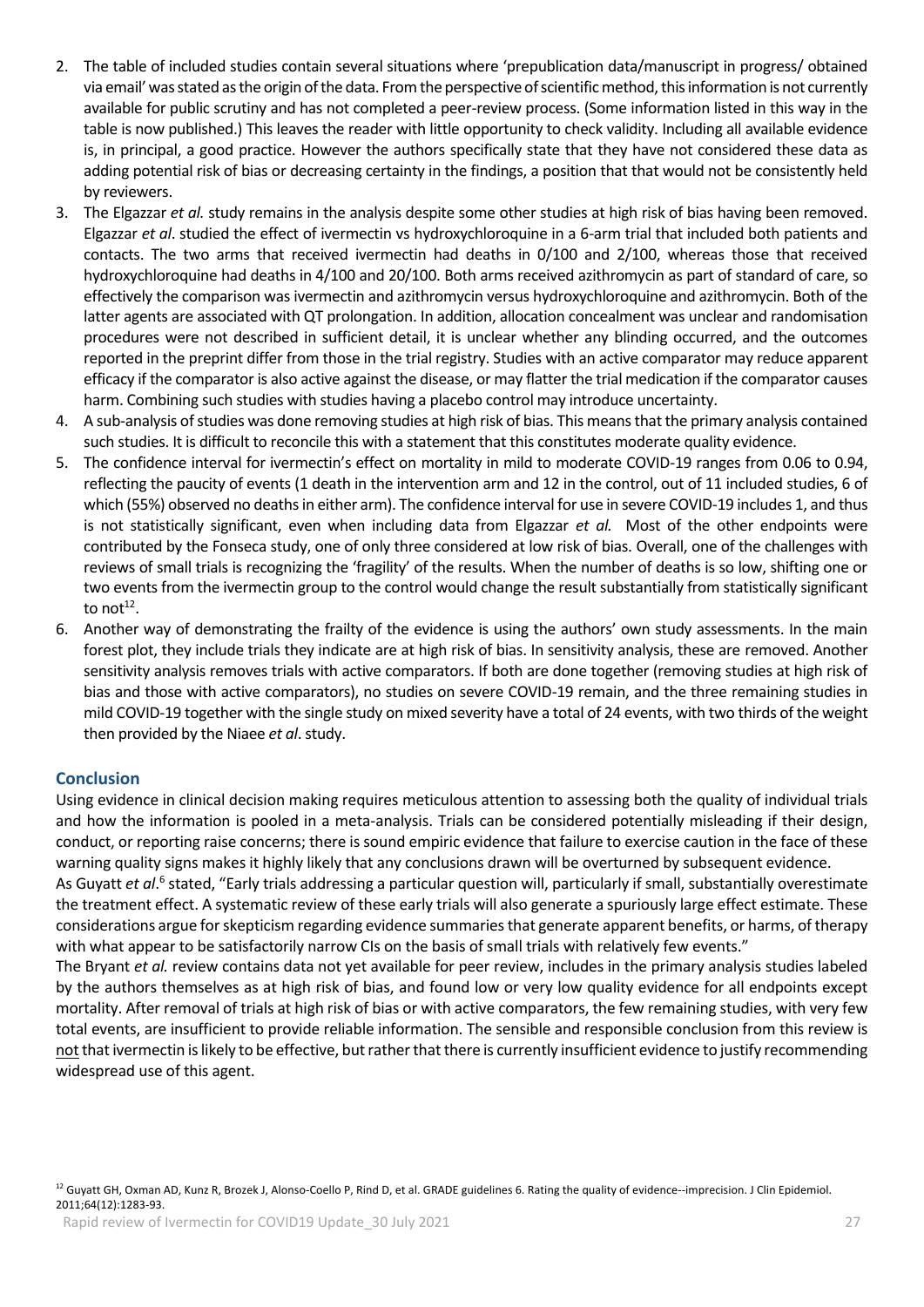## **Evaluating the methodological quality of the Bryant et al (2021)<sup>9</sup> systematic review and meta-analysis – AMSTAR 2 tool (Shea 2017<sup>6</sup> )**

| No.                                           | <b>Criteria</b>                                                                                                                                                                                                | Yes/ Partial<br>Yes/No | <b>Comment</b>                                                                                                                                                |
|-----------------------------------------------|----------------------------------------------------------------------------------------------------------------------------------------------------------------------------------------------------------------|------------------------|---------------------------------------------------------------------------------------------------------------------------------------------------------------|
| $\mathbf{1}$                                  | Research questions and inclusion criteria for the review included the<br>components of PICO                                                                                                                    | Yes                    | There is no PICO in the review report.                                                                                                                        |
| $2*$                                          | Report of the review contained an explicit statement that the review<br>methods were established prior to the conduct of the review and did<br>the report justify any significant deviations from the protocol | <b>No</b>              | Inclusion/exclusion criteria omitted, study<br>protocol not registered.                                                                                       |
| 3                                             | Review authors explained selection of the study designs for inclusion<br>in the review                                                                                                                         | No                     | No clear explanation provided why RCTs,<br>Quasi-RCTs and Cluster RCTs were selected.                                                                         |
| $4*$                                          | Review authors used a comprehensive literature search strategy                                                                                                                                                 | Yes                    |                                                                                                                                                               |
| 5                                             | Review authors perform study selection in duplicate                                                                                                                                                            | Yes                    |                                                                                                                                                               |
| 6                                             | Review authors perform data extraction in duplicate                                                                                                                                                            | Yes                    |                                                                                                                                                               |
| $7*$                                          | Review authors provided a list of excluded studies and justify the<br>exclusions                                                                                                                               | No                     | Excluded studies were merely referenced (ref#<br>47-63), stating that they were not RCTs.<br>However, ref# 47, Elgazzar et al is included in<br>the analysis. |
| 8                                             | Review authors described the included studies in adequate detail                                                                                                                                               | Partial yes            |                                                                                                                                                               |
| $9*$                                          | Review authors used a satisfactory technique for assessing the risk of<br>bias (RoB) in individual studies that were included in the review                                                                    | Partial yes            |                                                                                                                                                               |
| 10                                            | Review authors reported on the sources of funding for the studies<br>included in the review?                                                                                                                   | Yes                    |                                                                                                                                                               |
| $11*$                                         | For meta-analyses, review authors used appropriate methods for<br>statistical combination of results                                                                                                           | No                     | The authors did not sufficiently justify<br>combining the data in the meta- analysis, and<br>why the Quasi-RCTs were not categorized as<br>non-RCTs.          |
| 12                                            | For meta-analyses, review authors assessed the potential impact of<br>RoB in individual RCTs on the results of the meta-analysis or other<br>evidence synthesis                                                | Yes                    |                                                                                                                                                               |
| $13*$                                         | Review authors accounted for RoB in individual RCTs when<br>interpreting/ discussing the results of the review                                                                                                 | No                     | This was not adequately reported in the<br>interpretation and discussion of the results of<br>the review.                                                     |
| 14                                            | Review authors provided a satisfactory explanation for, and discussion<br>of, any heterogeneity observed in the results of the review                                                                          | Partial yes            |                                                                                                                                                               |
| $15*$                                         | For quantitative synthesis, review authors carried out an adequate<br>investigation of publication bias (small study bias) and discussed its<br>likely impact on the results of the review                     | Yes                    |                                                                                                                                                               |
| 16                                            | Review authors reported any potential sources of conflict of interest,<br>including any funding they received for conducting the review                                                                        | No                     | Report states that "authors have no conflicts of<br>interest to declare", but have participated in<br>initiatives promoting ivermectin.                       |
| * Critical domains = $2, 4, 7, 9, 11, 13, 15$ |                                                                                                                                                                                                                |                        |                                                                                                                                                               |

#### **Rating overall confidence in the results of the review**

• High: No or one non-critical weakness: the systematic review provides an accurate and comprehensive summary of the results of the available studies that address the question of interest

*• Moderate:* More than one non-critical weakness\*: the systematic review has more than one weakness but no critical flaws. It may provide an accurate summary of the results of the available studies that were included in the review

*• Low:* One critical flaw with or without non-critical weaknesses: the review has a critical flaw and may not provide an accurate and comprehensive summary of the available studies that address the question of interest

• *Critically low*: More than one critical flaw with or without non-critical weaknesses: the review has more than one critical flaw and should not be relied on to provide an accurate and comprehensive summary of the available studies

(\*Multiple non-critical weaknesses may diminish confidence in the review and it may be appropriate to move the overall appraisal down from moderate to low confidence).

### **OVERALL ASSESMENT: Critically low**

*Rationale:* Four flaws in critical domains (#2, 7, 11, 13)

*Conclusion:* The AMSTAR assessment suggests that the review has more than one critical flaw and should not be relied on to provide an accurate and comprehensive summary of the available studies.